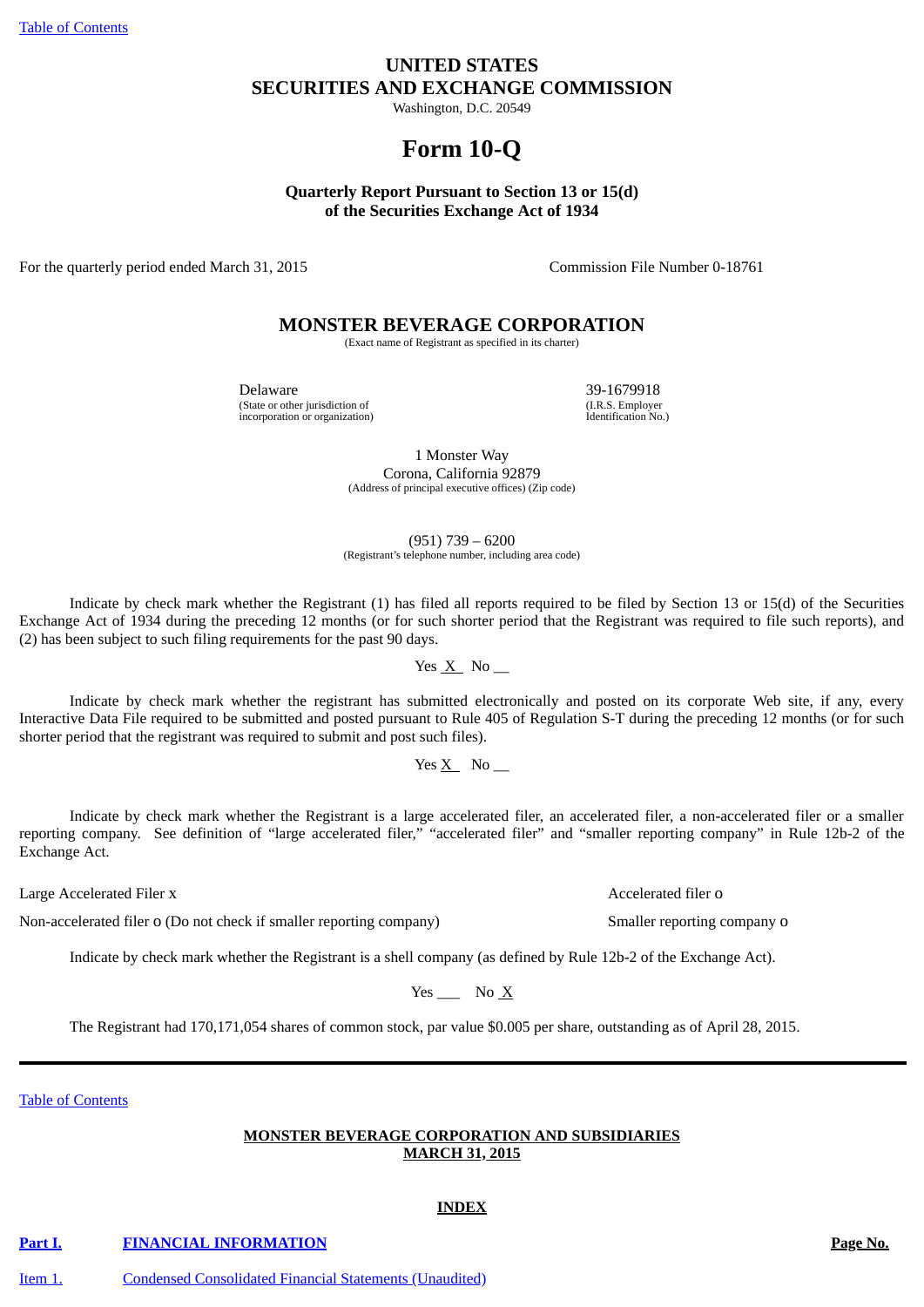|          | Condensed Consolidated Balance Sheets as of March 31, 2015 and December 31, 2014                                | 3  |
|----------|-----------------------------------------------------------------------------------------------------------------|----|
|          | Condensed Consolidated Statements of Income for the Three-Months Ended March 31, 2015 and 2014                  | 4  |
|          | Condensed Consolidated Statements of Comprehensive Income for the Three-Months Ended March 31, 2015<br>and 2014 | 5  |
|          | Condensed Consolidated Statements of Cash Flows for the Three-Months Ended March 31, 2015 and 2014              | 6  |
|          | <b>Notes to Condensed Consolidated Financial Statements</b>                                                     | 8  |
| Item 2.  | <b>Management's Discussion and Analysis of Financial Condition and Results of Operations</b>                    | 28 |
| Item 3.  | Quantitative and Qualitative Disclosures About Market Risk                                                      | 44 |
| Item 4.  | <b>Controls and Procedures</b>                                                                                  | 44 |
| Part II. | <b>OTHER INFORMATION</b>                                                                                        |    |
| Item 1.  | <b>Legal Proceedings</b>                                                                                        | 44 |
| Item 1A. | <b>Risk Factors</b>                                                                                             | 44 |
| Item 2.  | <b>Unregistered Sales of Equity Securities and Use of Proceeds</b>                                              | 44 |
| Item 3.  | <b>Defaults Upon Senior Securities</b>                                                                          | 45 |
| Item 4.  | <b>Mine Safety Disclosures</b>                                                                                  | 45 |
| Item 5.  | <b>Other Information</b>                                                                                        | 45 |
| Item 6.  | <b>Exhibits</b>                                                                                                 | 45 |
|          | <b>Signatures</b>                                                                                               | 46 |
|          | $\overline{2}$                                                                                                  |    |

# Table of [Contents](#page-0-0)

# <span id="page-1-0"></span>**PART I – FINANCIAL INFORMATION**

# <span id="page-1-1"></span>**ITEM 1. CONDENSED CONSOLIDATED FINANCIAL STATEMENTS (UNAUDITED)**

# <span id="page-1-2"></span>**MONSTER BEVERAGE CORPORATION AND SUBSIDIARIES CONDENSED CONSOLIDATED BALANCE SHEETS AS OF MARCH 31, 2015 AND DECEMBER 31, 2014 (In Thousands, Except Par Value) (Unaudited) \_**

|                                           | March 31,<br>2015 |           | December 31,<br>2014 |
|-------------------------------------------|-------------------|-----------|----------------------|
| <b>ASSETS</b>                             |                   |           |                      |
| <b>CURRENT ASSETS:</b>                    |                   |           |                      |
| Cash and cash equivalents                 | \$                | 362,787   | \$<br>370,323        |
| Short-term investments                    |                   | 647,284   | 781,134              |
| Accounts receivable, net                  |                   | 343,427   | 280,203              |
| Distributor receivables                   |                   | 628       | 552                  |
| Inventories                               |                   | 197,914   | 174,573              |
| Prepaid expenses and other current assets |                   | 25,174    | 19,673               |
| Intangibles held-for-sale, net            |                   | 18,079    | 18,079               |
| Prepaid income taxes                      |                   | 21,648    | 8,617                |
| Deferred income taxes                     |                   | 224,954   | 40,275               |
| Total current assets                      |                   | 1,841,895 | 1,693,429            |
| <b>INVESTMENTS</b>                        |                   | 41,240    | 42,940               |
| PROPERTY AND EQUIPMENT, net               |                   | 88,296    | 90,156               |
| DEFERRED INCOME TAXES                     |                   | 54,106    | 54,106               |
| <b>INTANGIBLES</b> , net                  |                   | 52,300    | 50,748               |
| <b>OTHER ASSETS</b>                       |                   | 7,109     | 7,496                |
| <b>Total Assets</b>                       |                   | 2,084,946 | \$<br>1,938,875      |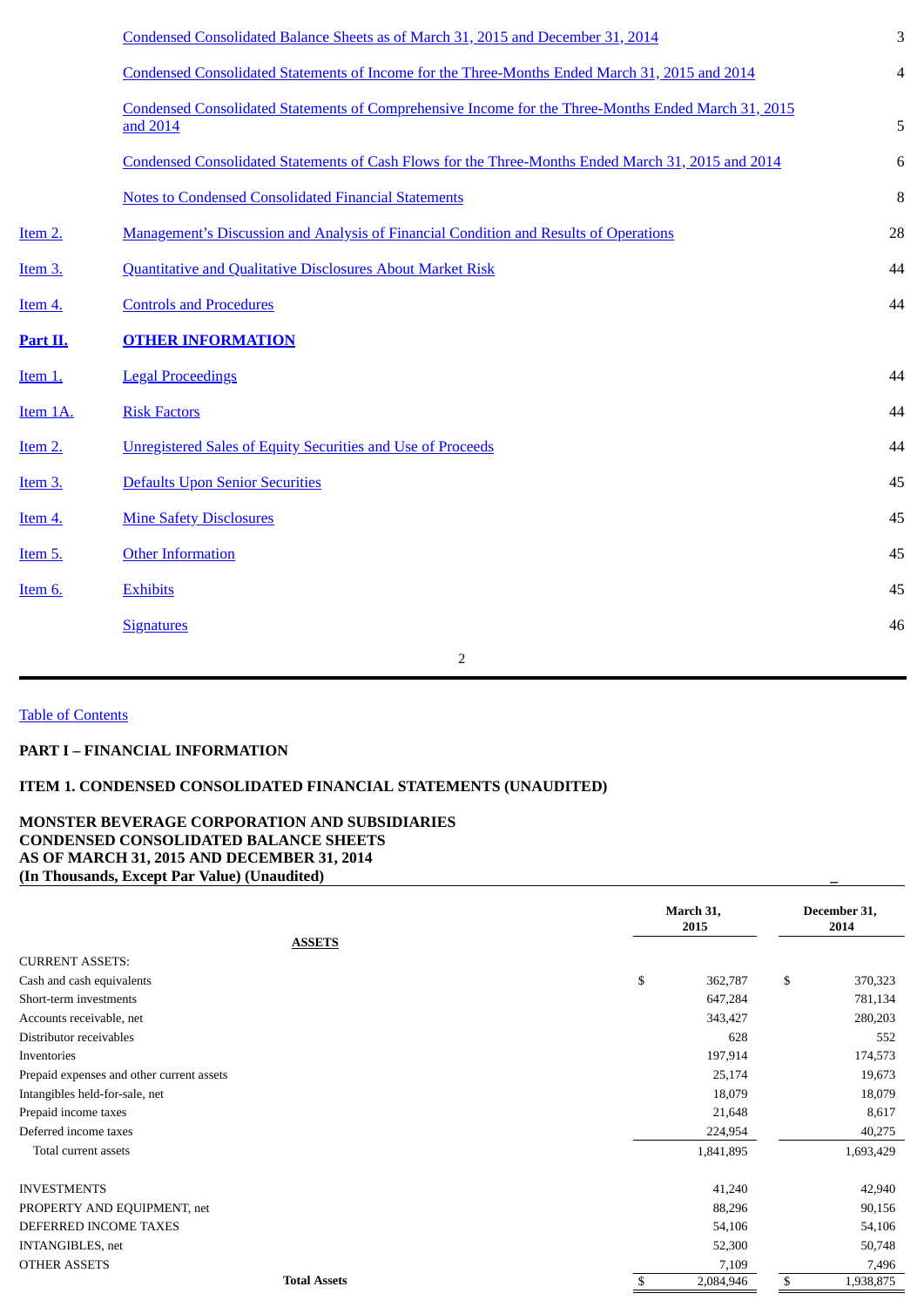# **LIABILITIES AND STOCKHOLDERS' EQUITY**

| <b>CURRENT LIABILITIES:</b>                                                                             |     |             |                 |
|---------------------------------------------------------------------------------------------------------|-----|-------------|-----------------|
| Accounts payable                                                                                        | \$  | 167,789     | \$<br>127,641   |
| <b>Accrued liabilities</b>                                                                              |     | 46,147      | 40,271          |
| Accrued promotional allowances                                                                          |     | 107,229     | 114,047         |
| Accrued distributor terminations                                                                        |     | 205,980     |                 |
| Deferred revenue                                                                                        |     | 10,584      | 49,926          |
| Accrued compensation                                                                                    |     | 9,972       | 17,983          |
| Income taxes payable                                                                                    |     | 1,586       | 5,848           |
| Total current liabilities                                                                               |     | 549,287     | 355,716         |
| <b>DEFERRED REVENUE</b>                                                                                 |     | 67,305      | 68,009          |
| <b>COMMITMENTS AND CONTINGENCIES (Note 11)</b>                                                          |     |             |                 |
| STOCKHOLDERS' EQUITY:                                                                                   |     |             |                 |
| Common stock - \$0.005 par value; 240,000 shares authorized;                                            |     |             |                 |
| 211,609 shares issued and 170,158 outstanding as of March 31, 2015;                                     |     |             |                 |
| 207,004 shares issued and 167,722 outstanding as of December 31, 2014                                   |     | 1,058       | 1,035           |
| Additional paid-in capital                                                                              |     | 636,274     | 426,145         |
| Retained earnings                                                                                       |     | 2,334,924   | 2,330,510       |
| Accumulated other comprehensive loss                                                                    |     | (21, 433)   | (11, 453)       |
| Common stock in treasury, at cost; 41,451 and 39,282 shares as of March 31, 2015 and December 31, 2014, |     |             |                 |
| respectively                                                                                            |     | (1,482,469) | (1,231,087)     |
| Total stockholders' equity                                                                              |     | 1,468,354   | 1,515,150       |
| <b>Total Liabilities and Stockholders' Equity</b>                                                       | \$. | 2,084,946   | \$<br>1,938,875 |

See accompanying notes to condensed consolidated financial statements.

<span id="page-2-0"></span>3

# Table of [Contents](#page-0-0)

# **MONSTER BEVERAGE CORPORATION AND SUBSIDIARIES CONDENSED CONSOLIDATED STATEMENTS OF INCOME FOR THE THREE-MONTHS ENDED MARCH 31, 2015 AND 2014 (In Thousands, Except Per Share Amounts) (Unaudited)**

|                                                                                           | <b>Three-Months Ended</b><br>March 31, |              |                      |              |  |
|-------------------------------------------------------------------------------------------|----------------------------------------|--------------|----------------------|--------------|--|
|                                                                                           |                                        | 2015         |                      | 2014         |  |
| <b>NET SALES</b>                                                                          | \$                                     | 626,791      | \$                   | 536,129      |  |
| <b>COST OF SALES</b>                                                                      |                                        | 257,834      |                      | 249,311      |  |
| <b>GROSS PROFIT</b>                                                                       |                                        | 368,957      |                      | 286,818      |  |
| <b>OPERATING EXPENSES</b>                                                                 |                                        | 361,328      |                      | 137,955      |  |
| OPERATING INCOME                                                                          |                                        | 7,629        |                      | 148,863      |  |
| <b>INTEREST AND OTHER INCOME, net</b>                                                     |                                        | 1,233        |                      | 154          |  |
| <b>INCOME BEFORE PROVISION FOR INCOME TAXES</b>                                           |                                        | 8,862        |                      | 149,017      |  |
| PROVISION FOR INCOME TAXES                                                                |                                        | 4,448        |                      | 53,767       |  |
| <b>NET INCOME</b>                                                                         | \$                                     | 4,414        | \$                   | 95,250       |  |
| NET INCOME PER COMMON SHARE:<br><b>Basic</b><br>Diluted                                   | S<br>\$                                | 0.03<br>0.03 | \$<br>$$\mathbb{S}$$ | 0.57<br>0.55 |  |
| WEIGHTED AVERAGE NUMBER OF SHARES OF COMMON STOCK AND COMMON STOCK<br><b>EQUIVALENTS:</b> |                                        |              |                      |              |  |
| <b>Basic</b>                                                                              |                                        | 169,871      |                      | 166,913      |  |
| <b>Diluted</b>                                                                            |                                        | 173,778      |                      | 173,741      |  |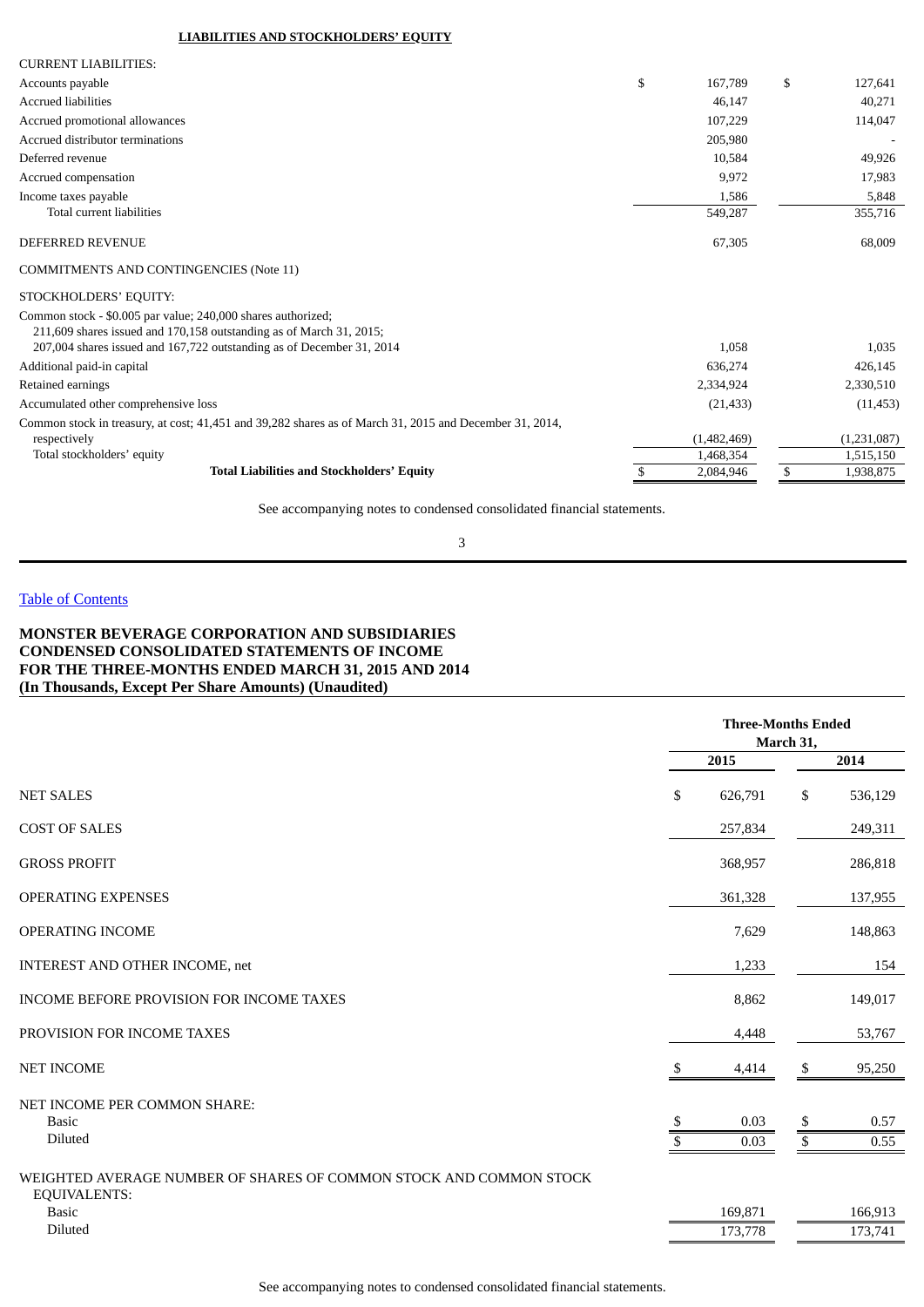### Table of [Contents](#page-0-0)

### **MONSTER BEVERAGE CORPORATION AND SUBSIDIARIES CONDENSED CONSOLIDATED STATEMENTS OF COMPREHENSIVE (LOSS) INCOME FOR THE THREE-MONTHS ENDED MARCH 31, 2015 AND 2014 (In Thousands) (Unaudited)**

|                                                                  | Three-Months Ended |         |   |        |  |  |
|------------------------------------------------------------------|--------------------|---------|---|--------|--|--|
|                                                                  | March 31,          |         |   |        |  |  |
|                                                                  | 2015               |         |   | 2014   |  |  |
| Net income, as reported                                          |                    | 4.414   | S | 95,250 |  |  |
| Other comprehensive (loss) income:                               |                    |         |   |        |  |  |
| Change in foreign currency translation adjustment                |                    | (9,980) |   | 102    |  |  |
| Available-for-sale investments:                                  |                    |         |   |        |  |  |
| Change in net unrealized gains                                   |                    |         |   |        |  |  |
| Reclassification adjustment for net gains included in net income |                    |         |   |        |  |  |
| Net change in available-for-sale investments                     |                    |         |   |        |  |  |
| Other comprehensive (loss) income                                |                    | (9,980) |   | 102    |  |  |
| Comprehensive (loss) income                                      |                    | (5,566) |   | 95,352 |  |  |

See accompanying notes to condensed consolidated financial statements.

<span id="page-3-1"></span><span id="page-3-0"></span>5

#### Table of [Contents](#page-0-0)

### **MONSTER BEVERAGE CORPORATION AND SUBSIDIARIES CONDENSED CONSOLIDATED STATEMENTS OF CASH FLOWS FOR THE THREE-MONTHS ENDED MARCH 31, 2015 AND 2014 (In Thousands) (Unaudited)**

|                                                                                             | <b>Three-Months Ended</b> |                |                |           |  |
|---------------------------------------------------------------------------------------------|---------------------------|----------------|----------------|-----------|--|
|                                                                                             |                           | March 31, 2015 | March 31, 2014 |           |  |
| CASH FLOWS FROM OPERATING ACTIVITIES:                                                       |                           |                |                |           |  |
| Net income                                                                                  | \$                        | 4,414          | \$             | 95,250    |  |
| Adjustments to reconcile net income to net cash (used in) provided by operating activities: |                           |                |                |           |  |
| Depreciation and amortization                                                               |                           | 6,470          |                | 6,453     |  |
| Gain on disposal of property and equipment                                                  |                           | (46)           |                | (100)     |  |
| Stock-based compensation                                                                    |                           | 6,354          |                | 6,986     |  |
| Loss on put option                                                                          |                           |                |                | 67        |  |
| Gain on investments, net                                                                    |                           |                |                | (66)      |  |
| Deferred income taxes                                                                       |                           |                |                | 168       |  |
| Excess tax benefit from stock-based compensation                                            |                           | (184, 679)     |                | (2,602)   |  |
| Effect on cash of changes in operating assets and liabilities:                              |                           |                |                |           |  |
| Accounts receivable                                                                         |                           | (68, 138)      |                | (42, 544) |  |
| Distributor receivables                                                                     |                           | 66             |                | 947       |  |
| Inventories                                                                                 |                           | (26, 547)      |                | 17,410    |  |
| Prepaid expenses and other current assets                                                   |                           | (5,895)        |                | (7, 110)  |  |
| Prepaid income taxes                                                                        |                           | (13, 498)      |                | 4,417     |  |
| Accounts payable                                                                            |                           | 42,742         |                | 6,068     |  |
| <b>Accrued liabilities</b>                                                                  |                           | 5,387          |                | 4,610     |  |
| Accrued promotional allowances                                                              |                           | (2,160)        |                | 14,708    |  |
| Accrued distributor terminations                                                            |                           | 205,980        |                |           |  |
| Accrued compensation                                                                        |                           | (7,866)        |                | (5,838)   |  |
| Income taxes payable                                                                        |                           | (4,298)        |                | 39,095    |  |
| Deferred revenue                                                                            |                           | (40, 041)      |                | (1,517)   |  |
| Net cash (used in) provided by operating activities                                         |                           | (81,755)       |                | 136,402   |  |
| CASH FLOWS FROM INVESTING ACTIVITIES:                                                       |                           |                |                |           |  |
| Maturities of held-to-maturity investments                                                  |                           | 253.732        |                | 151,035   |  |
| Sales of available-for-sale investments                                                     |                           | 101            |                |           |  |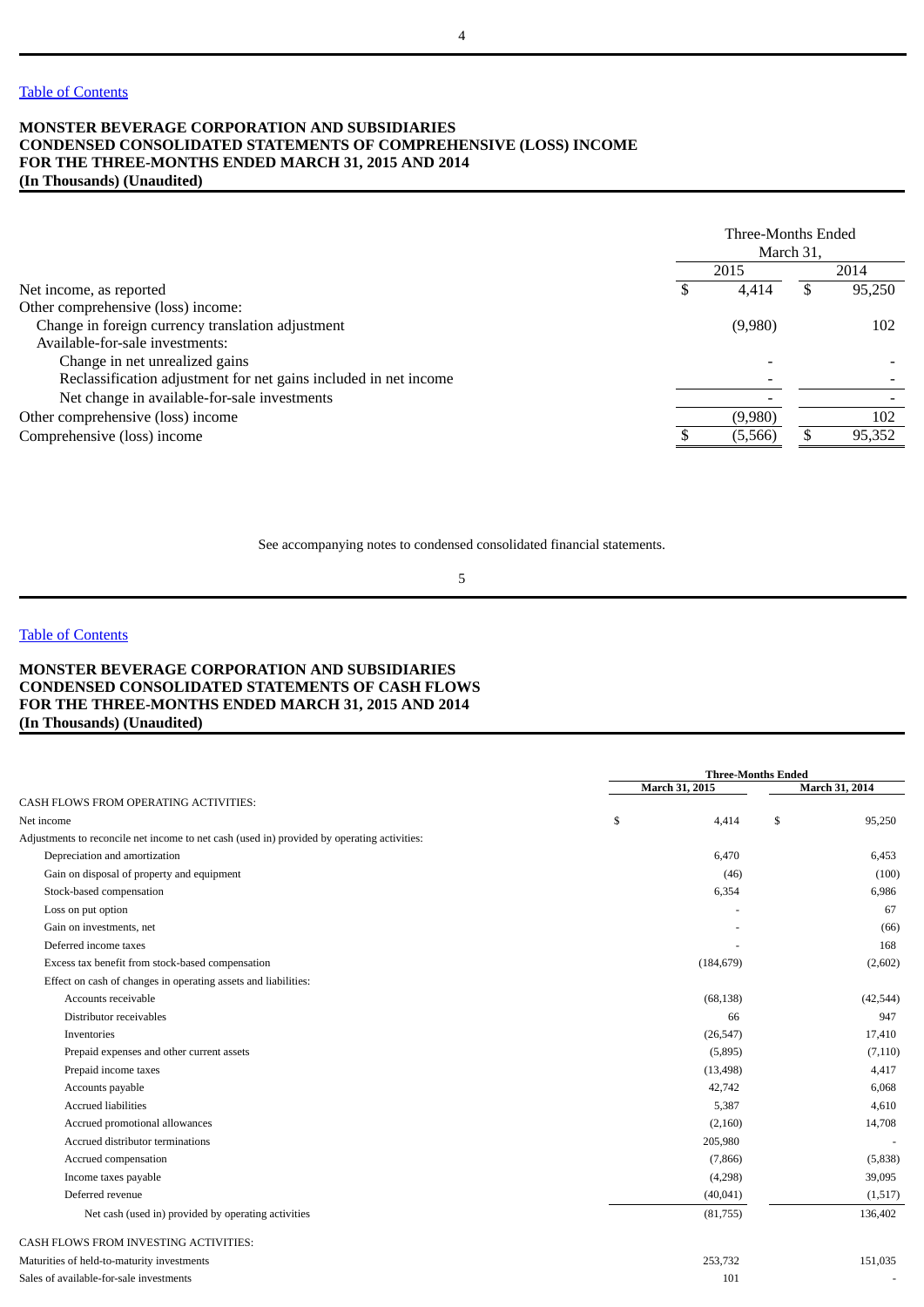| Sales of trading investments                                 |            |   | 1,725      |
|--------------------------------------------------------------|------------|---|------------|
| Purchases of held-to-maturity investments                    | (118, 283) |   | (187, 718) |
| Purchases of property and equipment                          | (4,687)    |   | (9,871)    |
| Proceeds from sale of property and equipment                 | 102        |   | 237        |
| (Increase) decrease in intangibles                           | (1,552)    |   | 105        |
| Decrease in other assets                                     | 227        |   | 543        |
| Net cash provided by (used in) investing activities          | 129,640    |   | (43, 944)  |
| CASH FLOWS FROM FINANCING ACTIVITIES:                        |            |   |            |
| Principal payments on debt                                   | (196)      |   | (620)      |
| Excess tax benefit from stock-based compensation             | 184,679    |   | 2,602      |
| Issuance of common stock                                     | 19,119     |   | 5,728      |
| Purchases of common stock held in treasury                   | (251, 382) |   | (20)       |
| Net cash (used in) provided by financing activities          | (47,780)   |   | 7,690      |
| Effect of exchange rate changes on cash and cash equivalents | (7,641)    |   | 523        |
| NET (DECREASE) INCREASE IN CASH AND CASH EQUIVALENTS         | (7,536)    |   | 100,671    |
| CASH AND CASH EQUIVALENTS, beginning of period               | 370,323    |   | 211,349    |
| CASH AND CASH EQUIVALENTS, end of period                     | 362,787    | S | 312,020    |
| SUPPLEMENTAL INFORMATION:                                    |            |   |            |
| Cash paid during the period for:                             |            |   |            |
| Interest                                                     | 5          |   | 12         |
| Income taxes                                                 | 22,703     |   | 9,747      |
|                                                              |            |   |            |

See accompanying notes to condensed consolidated financial statements.

6

#### Table of [Contents](#page-0-0)

**MONSTER BEVERAGE CORPORATION AND SUBSIDIARIES CONDENSED CONSOLIDATED STATEMENTS OF CASH FLOWS FOR THE THREE-MONTHS ENDED MARCH 31, 2015 AND 2014 (In Thousands) (Unaudited) (Continued)**

#### SUPPLEMENTAL DISCLOSURE OF NON-CASH ITEMS

The Company entered into capital leases for the acquisition of promotional vehicles of \$0.2 million for both the three-months ended March 31, 2015 and 2014.

See accompanying notes to condensed consolidated financial statements.

<span id="page-4-0"></span>7

Table of [Contents](#page-0-0)

### **MONSTER BEVERAGE CORPORATION AND SUBSIDIARIES NOTES TO CONDENSED CONSOLIDATED FINANCIAL STATEMENTS (Tabular Dollars in Thousands, Except Per Share Amounts) (Unaudited)**

#### 1. BASIS OF PRESENTATION

Reference is made to the Notes to Consolidated Financial Statements, in Monster Beverage Corporation and Subsidiaries (the "Company" or, in reference to the Company's former name, "Hansen Natural Corporation") Annual Report on Form 10-K for the year ended December 31, 2014 ("Form 10-K") for a summary of significant accounting policies utilized by the Company and its consolidated subsidiaries and other disclosures, which should be read in conjunction with this Quarterly Report on Form 10-Q ("Form 10-Q").

The Company's condensed consolidated financial statements included in this Form 10-Q have been prepared in accordance with accounting principles generally accepted in the United States of America ("GAAP") and Securities and Exchange Commission ("SEC") rules and regulations applicable to interim financial reporting. They do not include all the information and footnote disclosures normally included in annual financial statements prepared in accordance with GAAP. The information set forth in these interim condensed consolidated financial statements for the three-months ended March 31, 2015 and 2014 is unaudited and reflects all adjustments, which include only normal recurring adjustments and which in the opinion of management are necessary to make the interim condensed consolidated financial statements not misleading. Results of operations for periods covered by this report may not necessarily be indicative of results of operations for the full year.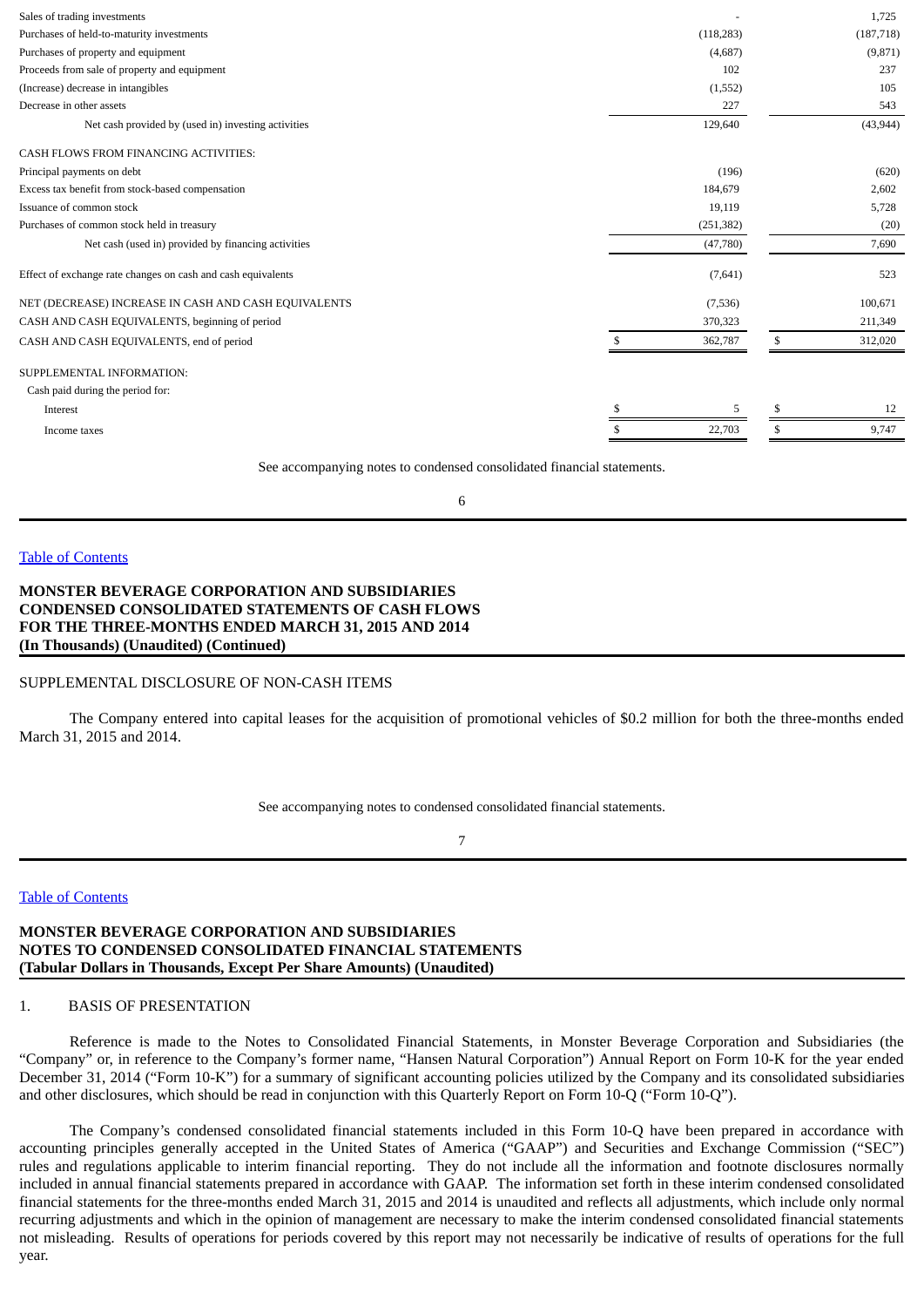The preparation of financial statements in conformity with GAAP necessarily requires management to make estimates and assumptions that affect the reported amount of assets and liabilities and disclosure of contingent assets and liabilities at the date of the financial statements and the reported amounts of revenues and expenses during the reporting periods. Actual results could differ from these estimates.

#### 2. ACQUISITIONS AND DIVESTITURES

On August 14, 2014, the Company and The Coca-Cola Company ("TCCC") entered into definitive agreements contemplating a longterm strategic relationship in the global energy drink category (the "TCCC Transaction"). In the TCCC Transaction, the Company, New Laser Corporation, a wholly owned subsidiary of the Company ("NewCo"), New Laser Merger Corp., a wholly owned subsidiary of NewCo ("Merger Sub"), TCCC and European Refreshments, an indirect wholly owned subsidiary of TCCC, entered into a transaction agreement, and the Company, TCCC and NewCo entered into an asset transfer agreement. Pursuant to the agreements, the Company will reorganize into a new holding company by merging Merger Sub into the Company, with the Company surviving as a wholly owned subsidiary of NewCo. In the merger, each outstanding share of the Company's common stock will be converted into one share of NewCo's common stock.

Subject to the terms and conditions of the agreements, upon the closing of the TCCC Transaction, (1) TCCC will acquire newly issued NewCo common shares representing approximately 16.7% of the total number of outstanding NewCo common shares (giving effect to such issuance) and TCCC will be entitled to appoint two individuals (reduced to one in 36 months or if TCCC's equity interest in NewCo exceeds 20%) to NewCo's Board of Directors for a specified period, (2) TCCC will transfer all rights in and to its global energy drink business (including the NOS®, Full Throttle®, Burn®, Mother®, Play® and Power Play®, and Relentless® brands) to NewCo, and the Company will transfer all of its rights in and to its non-energy drink business (including the Hansen's® Natural Soda, Peace Tea®, Hubert's® Lemonade and Hansen's® Juice Product brands) to TCCC, (3) the Company and TCCC will amend the distribution coordination agreements currently existing between them to govern the transition of third parties' rights to distribute the Company's energy products in most territories in the U.S. to members of TCCC's distribution network, which consists of owned or controlled bottlers/distributors and independent bottling/distribution partners, and (4) TCCC or one of its subsidiaries will make a net cash payment to the Company of \$2.15 billion, of which up to \$625.0 million of which will be held in escrow (the "Escrow Agreement"), subject to release upon achievement of milestones relating to the transfer of distribution rights to TCCC's distribution network.

8

# Table of [Contents](#page-0-0)

**MONSTER BEVERAGE CORPORATION AND SUBSIDIARIES NOTES TO CONDENSED CONSOLIDATED FINANCIAL STATEMENTS (Tabular Dollars in Thousands, Except Per Share Amounts) (Unaudited)**

Under the terms of the Escrow Agreement and the transition payment agreement expected to be entered into in connection therewith, if the distribution rights in the U.S. that are transitioned to TCCC's distribution network represent case sales in excess of the following percentages of a target case sale amount agreed to by the parties, amounts in the escrow fund in excess of the applicable amounts below will be released to the Company:

| Percentage Transitioned | <b>Escrow Release</b>                |
|-------------------------|--------------------------------------|
| 40%                     | Amounts in excess of \$375 million   |
| 50%                     | Amounts in excess of \$312.5 million |
| 60%                     | Amounts in excess of \$250 million   |
| 70%                     | Amounts in excess of \$187.5 million |
| 80%                     | Amounts in excess of \$125 million   |
| 90%                     | Amounts in excess of \$62.5 million  |
| 95%                     | All remaining amounts                |

On the one-year anniversary of the closing of the TCCC Transaction, the then-remaining escrow amount, less an amount sufficient to cover any unresolved claims, will be released to TCCC. Any severance or other release amount described above that becomes payable following the one-year anniversary will be paid directly from TCCC to the Company.

TCCC is contractually obligated to authorize payment to the Company of the funds in escrow upon achievement of the milestones referred to above. As of April 6, 2015, distribution rights in the U.S. representing approximately 84% of the target case sales have been transitioned to TCCC's distribution network. In addition, the Company has sent notices of termination representing an additional 5% of the affected third-party distributors, and the associated distribution rights for those territories will be transitioned to TCCC's distribution network effective as of May 11, 2015. As a result, it is anticipated that \$125 million will be held in escrow at the closing, with the remaining \$500 million to be paid to the Company at closing. The Company expects to commence steps to transition sufficient additional distribution rights following the closing of the TCCC Transaction, which will, in due course, result in the release of all remaining amounts held in escrow. Therefore, the Company believes that achievement of the milestones is probable.

The closing of the TCCC Transaction is subject to customary closing conditions and is now expected to close in the second quarter of 2015.

### 3. RECENT ACCOUNTING PRONOUNCEMENTS

In September 2014, the Company elected to early adopt FASB ASU No. 2014-08, "Presentation of Financial Statements and Property, Plant, and Equipment - Reporting Discontinued Operations and Disclosures of Disposals of Components of an Entity". ASU 2014-08 provides new guidance related to the definition of a discontinued operation and requires new disclosures of both discontinued operations and certain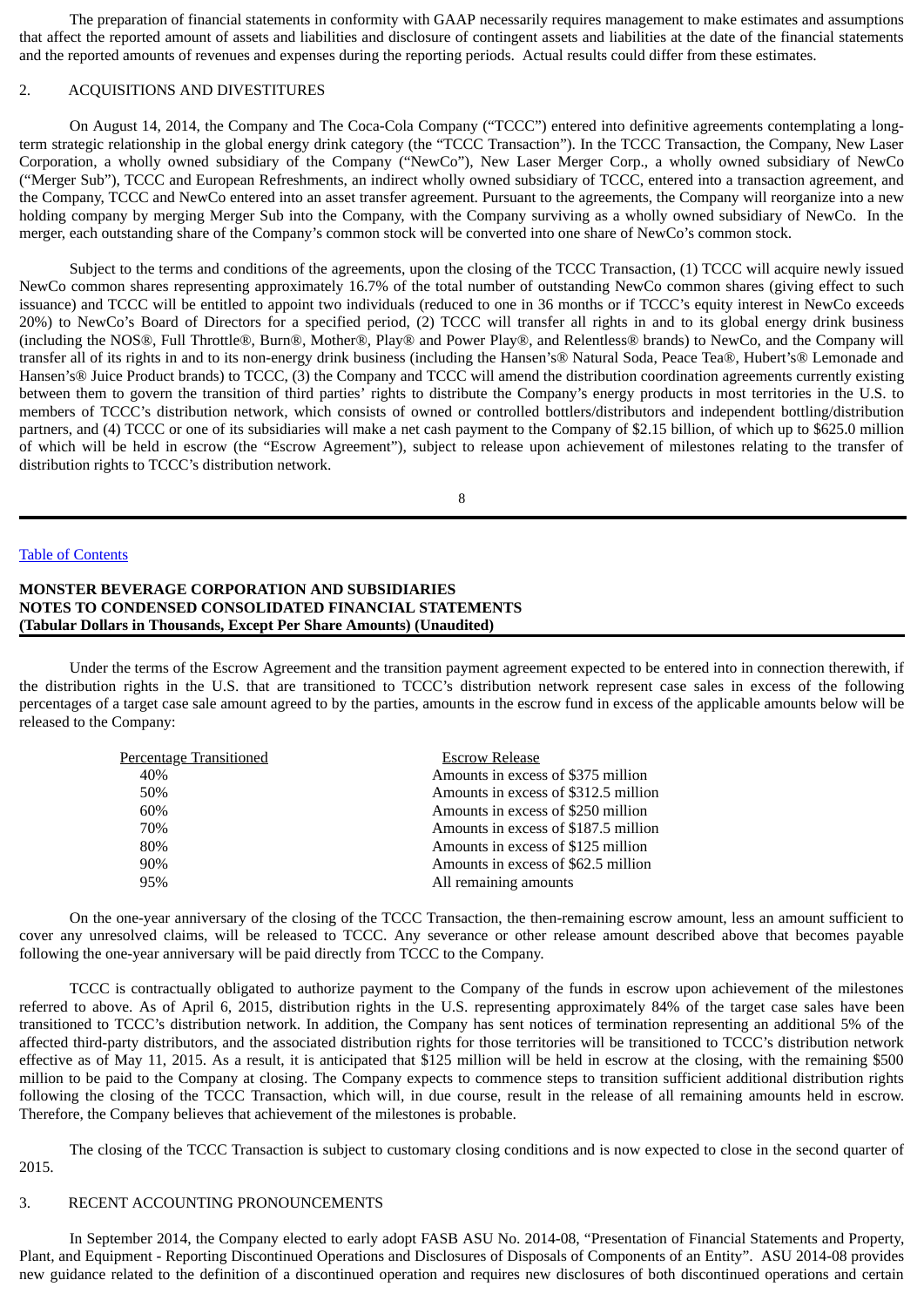other disposals that do not meet the definition of a discontinued operation. The adoption of ASU 2014-08 did not have a material impact on the Company's financial position, results of operations or liquidity.

In June 2014, the Financial Accounting Standards Board (the "FASB") issued Accounting Standards Update ("ASU") No. 2014-12, "Compensation—Stock Compensation (Topic 718): Accounting for Share-Based Payments When the Terms of an Award Provide That a Performance Target Could Be Achieved after

9

### Table of [Contents](#page-0-0)

# **MONSTER BEVERAGE CORPORATION AND SUBSIDIARIES NOTES TO CONDENSED CONSOLIDATED FINANCIAL STATEMENTS (Tabular Dollars in Thousands, Except Per Share Amounts) (Unaudited)**

the Requisite Service Period (a consensus of the FASB Emerging Issues Task Force)". ASU 2014-12 clarifies that a performance target that affects vesting and that could be achieved after the requisite service period be treated as a performance condition. A reporting entity should apply existing guidance in Topic 718 as it relates to awards with performance conditions that affect vesting to account for such awards. As such, the performance target should not be reflected in estimating the grant-date fair value of the award. Compensation cost should be recognized in the period in which it becomes probable that the performance target will be achieved and should represent the compensation cost attributable to the period(s) for which the requisite service has already been rendered. ASU 2014-12 is effective for annual periods, and interim periods within those years, beginning after December 15, 2015. Early adoption is permitted. ASU 2014-12 may be applied either (a) prospectively to all awards granted or modified after the effective date or (b) retrospectively to all awards with performance targets that are outstanding as of the beginning of the earliest annual period presented in the financial statements and to all new or modified awards thereafter. The adoption of ASU 2014-12 is not expected to have a material impact on the Company's financial position, results of operations or liquidity.

In May 2014, the FASB issued ASU No. 2014-09, "Revenue from Contracts with Customers", which supersedes previous revenue recognition guidance. ASU 2014-09 requires that a company recognize revenue at an amount that reflects the consideration to which the company expects to be entitled in exchange for transferring goods or services to a customer. In applying the new guidance, a company will (1) identify the contract(s) with a customer; (2) identify the performance obligations in the contract; (3) determine the transaction price; (4) allocate the transaction price to the contract's performance obligations; and (5) recognize revenue when (or as) the entity satisfies a performance obligation. ASU 2014-09 is effective for reporting periods beginning after December 15, 2016 and can be adopted using either a full retrospective or modified approach. The Company is currently evaluating the impact of ASU 2014-09 on its financial position, results of operations and liquidity.

### 4. INVESTMENTS

The following table summarizes the Company's investments at:

10

### Table of [Contents](#page-0-0)

# **MONSTER BEVERAGE CORPORATION AND SUBSIDIARIES NOTES TO CONDENSED CONSOLIDATED FINANCIAL STATEMENTS (Tabular Dollars in Thousands, Except Per Share Amounts) (Unaudited)**

|                                 |                       |                       |            |            |            |                          |       |         | Continuous           |  | Continuous           |  |
|---------------------------------|-----------------------|-----------------------|------------|------------|------------|--------------------------|-------|---------|----------------------|--|----------------------|--|
|                                 |                       |                       |            | Gross      |            | Gross                    |       |         | Unrealized           |  | Unrealized           |  |
|                                 |                       |                       | Unrealized |            | Unrealized |                          |       |         | <b>Loss Position</b> |  | <b>Loss Position</b> |  |
|                                 |                       |                       |            | Holding    | Holding    |                          |       | Fair    | less than 12         |  | greater than 12      |  |
| March 31, 2015                  | <b>Amortized Cost</b> |                       | Gains      |            | Losses     |                          | Value |         | Months               |  | Months               |  |
| <b>Held-to-Maturity</b>         |                       |                       |            |            |            |                          |       |         |                      |  |                      |  |
| Short-term:                     |                       |                       |            |            |            |                          |       |         |                      |  |                      |  |
| Commercial paper                | \$                    | 15,991                | \$         |            | \$         |                          | \$    | 15,990  | \$                   |  | \$                   |  |
| Municipal securities            |                       | 622,082               |            | 48         |            |                          |       | 622,130 |                      |  |                      |  |
| <b>U.S. Government Agencies</b> |                       | 1,401                 |            |            |            | $\overline{\phantom{0}}$ |       | 1,401   |                      |  |                      |  |
| Long-term:                      |                       |                       |            |            |            |                          |       |         |                      |  |                      |  |
| Municipal securities            |                       | 33,662                |            | 8          |            | $\overline{\phantom{a}}$ |       | 33,670  |                      |  |                      |  |
| U.S. Government Agencies        |                       | 7,578                 |            |            |            | 7                        |       | 7,571   |                      |  |                      |  |
| Available-for-sale              |                       |                       |            |            |            |                          |       |         |                      |  |                      |  |
| Variable rate demand notes      |                       | 3,900                 |            |            |            |                          |       | 3,900   |                      |  |                      |  |
| Total                           |                       | 684,614               | \$         | 56         | \$         | 8                        |       | 684,662 | \$                   |  | ፍ                    |  |
| <b>Trading</b>                  |                       |                       |            |            |            |                          |       |         |                      |  |                      |  |
| Short-term:                     |                       |                       |            |            |            |                          |       |         |                      |  |                      |  |
| Auction rate securities         |                       |                       |            |            |            |                          |       | 3,910   |                      |  |                      |  |
| Long-term:                      |                       |                       |            |            |            |                          |       |         |                      |  |                      |  |
| Auction rate securities         |                       |                       |            |            |            |                          |       |         |                      |  |                      |  |
| Total                           |                       |                       |            |            |            |                          |       | 688,572 |                      |  |                      |  |
| December 31, 2014               |                       | <b>Amortized Cost</b> |            | Gross      |            | Gross                    |       | Fair    | Continuous           |  | Continuous           |  |
|                                 |                       |                       |            | Unrealized |            | Unrealized               |       | Value   | Unrealized           |  | Unrealized           |  |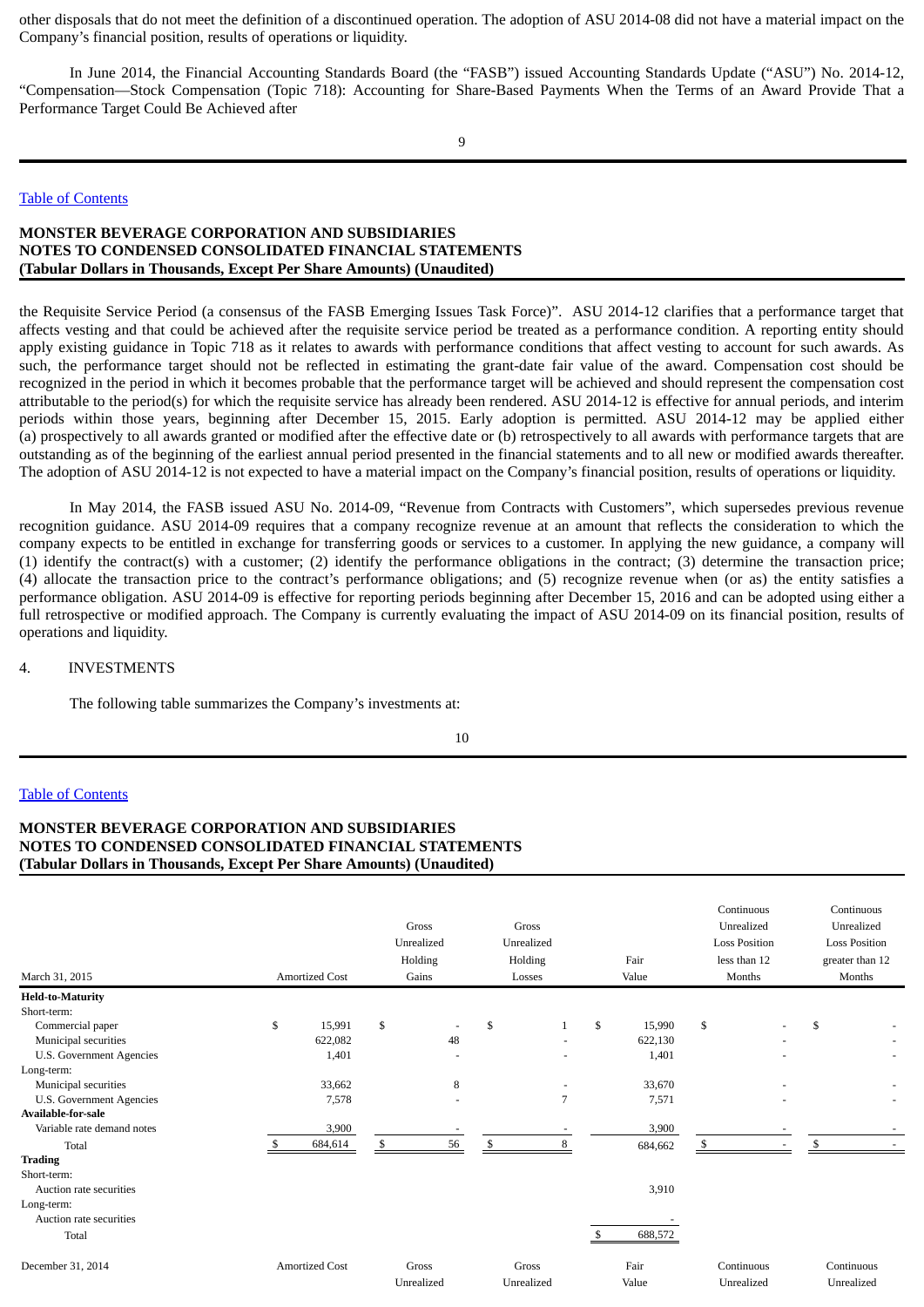|                            |              | Holding<br>Gains         | Holding<br>Losses        |    |         | <b>Loss Position</b><br>less than 12<br>Months | <b>Loss Position</b><br>greater than 12<br>Months |  |
|----------------------------|--------------|--------------------------|--------------------------|----|---------|------------------------------------------------|---------------------------------------------------|--|
| <b>Held-to-Maturity</b>    |              |                          |                          |    |         |                                                |                                                   |  |
| Short-term:                |              |                          |                          |    |         |                                                |                                                   |  |
| Commercial paper           | \$<br>19,482 | \$<br>٠                  | \$<br>$\overline{2}$     | \$ | 19,480  | \$                                             | \$                                                |  |
| Municipal securities       | 744,542      | 105                      |                          |    | 744,647 |                                                |                                                   |  |
| U.S. Government Agencies   | 9,199        | $\overline{\phantom{a}}$ |                          |    | 9,198   | $\overline{\phantom{a}}$                       |                                                   |  |
| Long-term:                 |              |                          |                          |    |         |                                                |                                                   |  |
| Municipal securities       | 42,940       | 10                       | $\overline{\phantom{a}}$ |    | 42,950  | $\overline{\phantom{a}}$                       |                                                   |  |
| Available-for-sale         |              |                          |                          |    |         |                                                |                                                   |  |
| Variable rate demand notes | 4,001        |                          |                          |    | 4,001   |                                                |                                                   |  |
| Total                      | 820,164      | 115                      |                          |    | 820,276 |                                                |                                                   |  |
| <b>Trading</b>             |              |                          |                          |    |         |                                                |                                                   |  |
| Short-term:                |              |                          |                          |    |         |                                                |                                                   |  |
| Auction rate securities    |              |                          |                          |    | 3,910   |                                                |                                                   |  |
| Long-term:                 |              |                          |                          |    |         |                                                |                                                   |  |
| Auction rate securities    |              |                          |                          |    |         |                                                |                                                   |  |
| Total                      |              |                          |                          |    | 824,186 |                                                |                                                   |  |

During the three-months ended March 31, 2015 and 2014, realized gains or losses recognized on the sale of investments were not significant. During the three-months ended March 31, 2015 and 2014, the net gains recognized on the Company's trading securities was not significant.

The Company's investments at March 31, 2015 and December 31, 2014 in commercial paper, municipal securities, U.S. government agency securities and/or variable rate demand notes ("VRDNs") carried investment grade credit ratings. VRDNs are floating rate municipal bonds with embedded put options that allow the bondholder to sell the security at par plus accrued interest. All of the put options are secured by a pledged liquidity source. While they are classified as marketable investment securities, the put option allows the VRDNs to be liquidated at par on a same day, or more generally on a seven day, settlement basis. All of the Company's investments at March 31, 2015 and December 31, 2014 in municipal, educational or other public body securities with an auction reset feature ("auction rate securities") also carried investment grade credit ratings.

### 11

# Table of [Contents](#page-0-0)

# **MONSTER BEVERAGE CORPORATION AND SUBSIDIARIES NOTES TO CONDENSED CONSOLIDATED FINANCIAL STATEMENTS (Tabular Dollars in Thousands, Except Per Share Amounts) (Unaudited)**

The following table summarizes the underlying contractual maturities of the Company's investments at:

|                                   | March 31, 2015        |    | December 31, 2014 |    |                       |            |         |
|-----------------------------------|-----------------------|----|-------------------|----|-----------------------|------------|---------|
|                                   | <b>Amortized Cost</b> |    | Fair Value        |    | <b>Amortized Cost</b> | Fair Value |         |
| Less than 1 year:                 |                       |    |                   |    |                       |            |         |
| Commercial paper                  | \$<br>15,991          | \$ | 15,990            | \$ | 19,482                | \$         | 19,480  |
| Municipal securities              | 622,082               |    | 622,130           |    | 744,542               |            | 744,647 |
| U.S. government agency securities | 1,401                 |    | 1,401             |    | 9,199                 |            | 9,198   |
| Due $1 - 10$ years:               |                       |    |                   |    |                       |            |         |
| Municipal securities              | 33,662                |    | 33,670            |    | 42.940                |            | 42,950  |
| U.S. government agency securities | 7,578                 |    | 7,571             |    |                       |            |         |
| Due 11 - 20 years:                |                       |    |                   |    |                       |            |         |
| Auction rate securities           | 3,910                 |    | 3,910             |    | 3,910                 |            | 3,910   |
| Due 21 - 30 years:                |                       |    |                   |    |                       |            |         |
| Variable rate demand notes        | 3,900                 |    | 3,900             |    | 4,001                 |            | 4,001   |
| Total                             | 688,524               |    | 688,572           |    | 824.074               |            | 824.186 |

#### 5. FAIR VALUE OF CERTAIN FINANCIAL ASSETS AND LIABILITIES

Accounting Standards Codification ("ASC") 820 provides a framework for measuring fair value and requires disclosures regarding fair value measurements. ASC 820 defines fair value as the price that would be received on the sale of an asset or paid to transfer a liability in an orderly transaction between market participants at the measurement date. ASC 820 also establishes a fair value hierarchy which requires an entity to maximize the use of observable inputs, where available. The three levels of inputs required by the standard that the Company uses to measure fair value are summarized below.

- Level 1: Quoted prices in active markets for identical assets or liabilities.
- Level 2: Observable inputs other than Level 1 prices, such as quoted prices for similar assets or liabilities; quoted prices in markets that are not active; or other inputs that are observable or can be corroborated by observable market data for substantially the full term of the related assets or liabilities.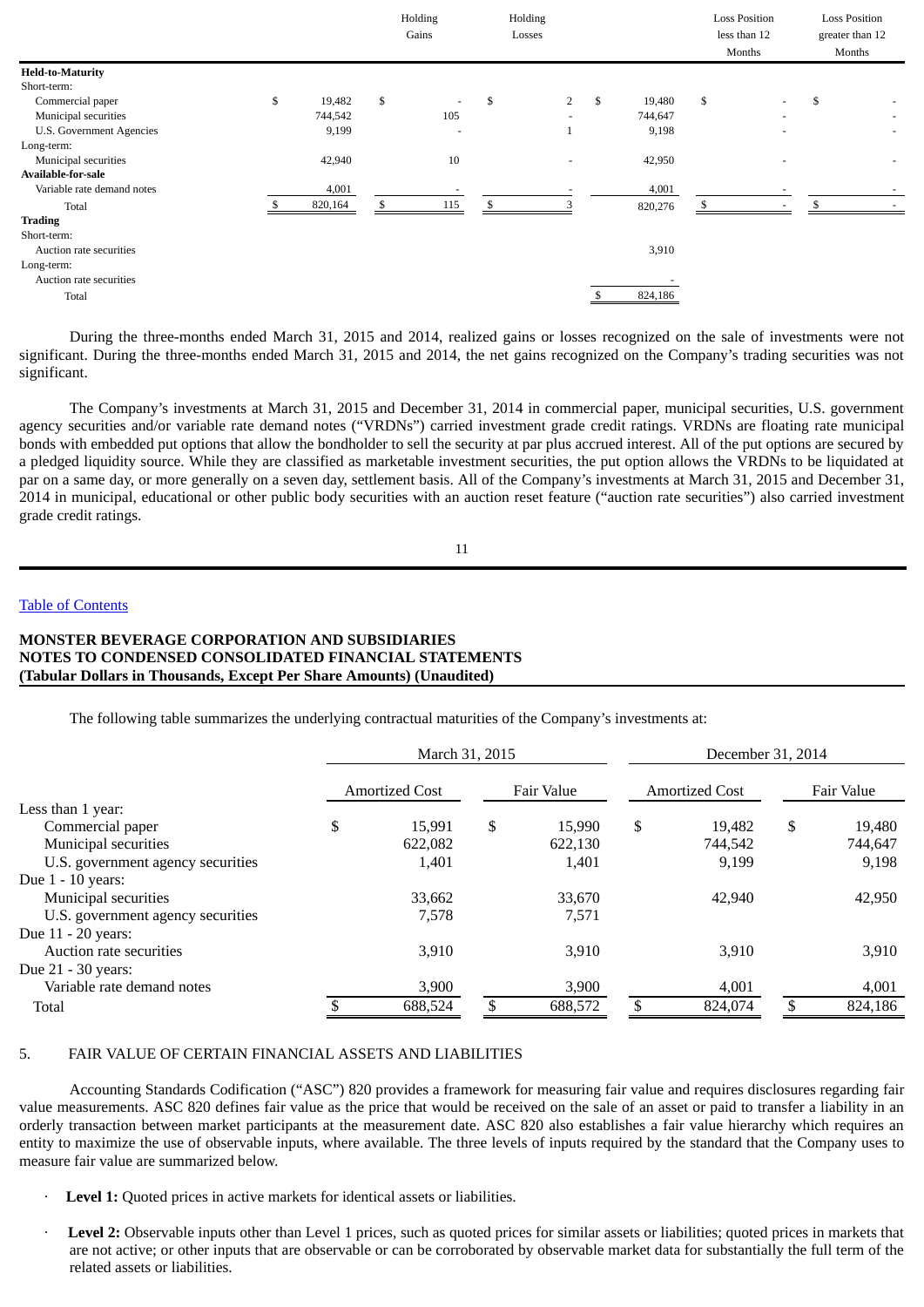Level 3: Unobservable inputs that are supported by little or no market activity and that are significant to the fair value of the assets or liabilities.

ASC 820 requires the use of observable market inputs (quoted market prices) when measuring fair value and requires a Level 1 quoted price to be used to measure fair value whenever possible.

The following tables present the Company's held-to-maturity investments at amortized cost as well as the fair value of the Company's financial assets and liabilities that are recorded at fair value on a recurring basis, segregated among the appropriate levels within the fair value hierarchy at:

### Table of [Contents](#page-0-0)

### **MONSTER BEVERAGE CORPORATION AND SUBSIDIARIES NOTES TO CONDENSED CONSOLIDATED FINANCIAL STATEMENTS (Tabular Dollars in Thousands, Except Per Share Amounts) (Unaudited)**

| March 31, 2015                                | Level 1       | Level 2              | Level 3              | Total           |
|-----------------------------------------------|---------------|----------------------|----------------------|-----------------|
| Cash                                          | \$<br>162,105 | \$<br>$\overline{a}$ | \$                   | \$<br>162,105   |
| Money market funds                            | 197,887       |                      |                      | 197,887         |
| Commercial paper                              |               | 15,991               |                      | 15,991          |
| Municipal securities                          |               | 658,539              |                      | 658,539         |
| U.S. government agency securities             |               | 8,979                |                      | 8,979           |
| Variable rate demand notes                    |               | 3,900                |                      | 3,900           |
| Auction rate securities                       |               |                      | 3,910                | 3,910           |
| Put option related to auction rate securities |               |                      | 250                  | 250             |
| Foreign currency derivatives                  |               | 216                  |                      | 216             |
| Total                                         | \$<br>359,992 | \$<br>687,625        | \$<br>4,160          | \$<br>1,051,777 |
| Amounts included in:                          |               |                      |                      |                 |
| Cash and cash equivalents                     | \$<br>359,992 | \$<br>2,795          | \$                   | \$<br>362,787   |
| Short-term investments                        |               | 643,374              | 3,910                | 647,284         |
| Accounts receivable, net                      |               | 393                  |                      | 393             |
| Investments                                   |               | 41,240               |                      | 41,240          |
| Prepaid expenses and other current assets     |               |                      | 250                  | 250             |
| <b>Accrued liabilities</b>                    |               | (177)                |                      | (177)           |
| Total                                         | \$<br>359,992 | \$<br>687,625        | \$<br>4,160          | \$<br>1,051,777 |
|                                               |               |                      |                      |                 |
| December 31, 2014                             | Level 1       | Level 2              | Level 3              | <b>Total</b>    |
| Cash                                          | \$<br>196,090 | \$<br>$\blacksquare$ | \$<br>$\overline{a}$ | \$<br>196,090   |
| Money market funds                            | 106,928       |                      |                      | 106,928         |
| Commercial paper                              |               | 19,482               |                      | 19,482          |
| Municipal securities                          |               | 854,787              |                      | 854,787         |
| U.S. government agency securities             |               | 9,199                |                      | 9,199           |
| Variable rate demand notes                    |               | 4,001                |                      | 4,001           |
| Auction rate securities                       |               |                      | 3,910                | 3,910           |
| Put option related to auction rate securities |               |                      | 250                  | 250             |
| Foreign currency derivatives                  |               | (252)                |                      | (252)           |
| <b>Total</b>                                  | \$<br>303,018 | \$<br>887,217        | \$<br>4,160          | \$<br>1,194,395 |
| Amounts included in:                          |               |                      |                      |                 |
| Cash and cash equivalents                     | \$<br>303,018 | \$<br>67,305         | \$                   | \$<br>370,323   |
| Short-term investments                        |               | 777,224              | 3,910                | 781,134         |
| Accounts receivable, net                      |               | 83                   |                      | 83              |
| Investments                                   |               | 42,940               |                      | 42,940          |
| Prepaid expenses and other current assets     |               |                      | 250                  | 250             |
| <b>Accrued liabilities</b>                    |               | (335)                |                      | (335)           |
| Total                                         | \$<br>303,018 | \$<br>887,217        | \$<br>4,160          | \$<br>1,194,395 |
|                                               |               |                      |                      |                 |

The majority of the Company's short-term investments are classified within Level 1 or Level 2 of the fair value hierarchy. The Company's valuation of its Level 1 investments, which include money market funds, is based on quoted market prices in active markets for identical securities. The Company's valuation of its Level 2 investments, which include commercial paper, municipal securities, U.S. government agency securities and VRDNs, is based on other observable inputs, specifically a market approach which utilizes valuation models, pricing systems, mathematical tools and other relevant information for the same or similar securities. The Company's valuation of its Level 2 foreign exchange contracts is based on quoted market prices of the same or similar instruments, adjusted for counterparty risk. There were no transfers between Level 1 and Level 2 measurements during the three-months ended March 31, 2015 or the year ended December 31, 2014, and there were no changes in the Company's valuation techniques.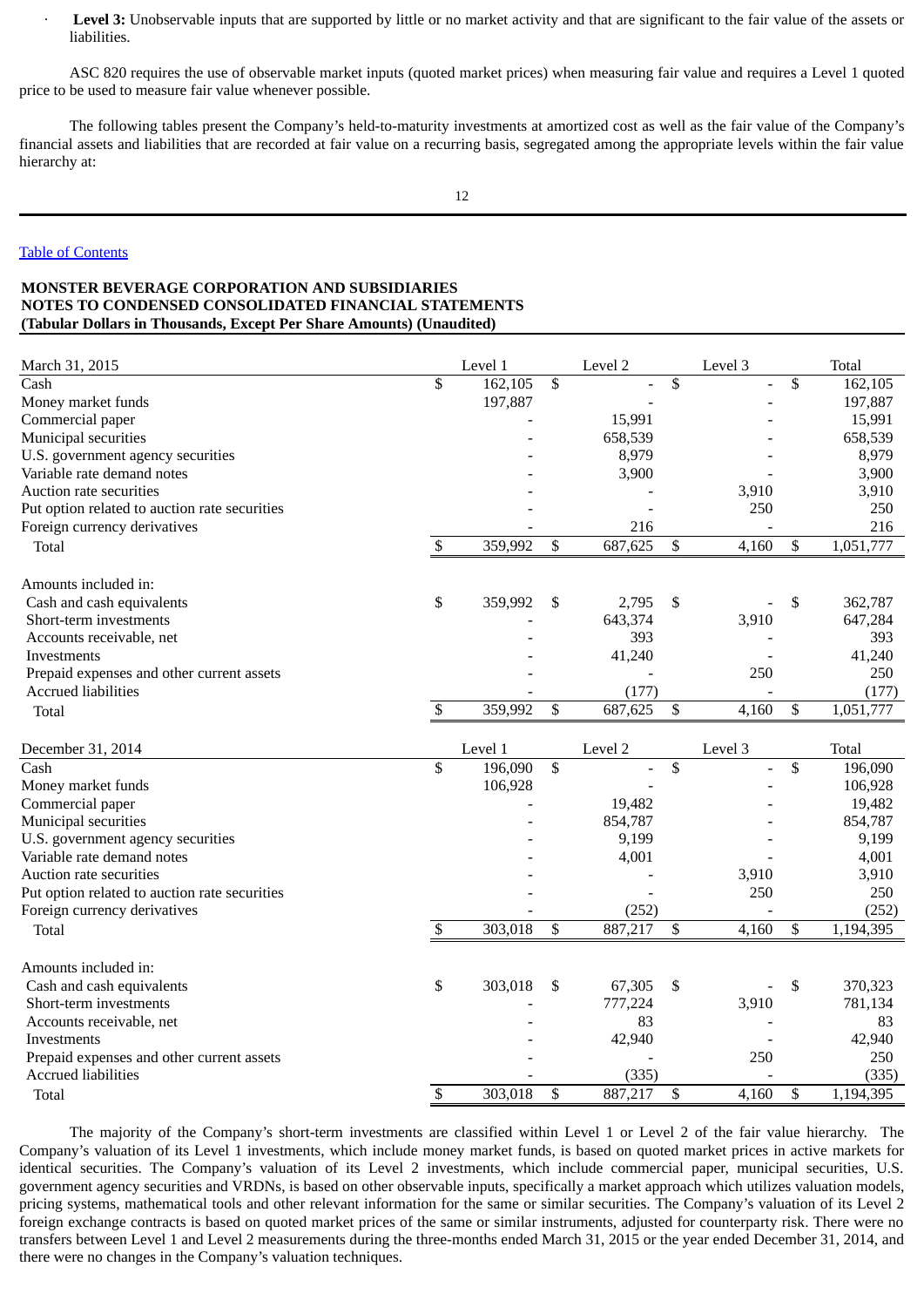#### Table of [Contents](#page-0-0)

### **MONSTER BEVERAGE CORPORATION AND SUBSIDIARIES NOTES TO CONDENSED CONSOLIDATED FINANCIAL STATEMENTS (Tabular Dollars in Thousands, Except Per Share Amounts) (Unaudited)**

The Company's Level 3 assets are comprised of auction rate securities and put options. The Company's Level 3 valuation utilized a mark-to-model approach which included estimates for interest rates, timing and amount of cash flows, credit and liquidity premiums, as well as expected holding periods for the auction rate securities. These assumptions are typically volatile and subject to change as the underlying data sources and market conditions evolve. A significant change in any single input could have a significant valuation impact; however, no single input has a more significant impact on valuation than another. There were no changes in the Company's valuation techniques of its Level 3 assets during the three-months ended March 31, 2015.

At March 31, 2015, the Company held auction rate securities with a face value of \$4.2 million (amortized cost basis of \$3.9 million). A Level 3 valuation was performed on the Company's auction rate securities as of March 31, 2015 resulting in a fair value of \$3.9 million for the Company's trading auction rate securities (after a \$0.3 million impairment), which are included in short-term investments.

In June 2011, the Company entered into an agreement (the "2011 ARS Agreement"), related to \$24.5 million of par value auction rate securities (the "2011 ARS Securities"). Under the 2011 ARS Agreement, the Company has the right to sell the 2011 ARS Securities including all accrued but unpaid interest thereon (the "2011 Put Option") as follows: (i) on or after July 1, 2013, up to \$1.0 million aggregate par value; (ii) on or after October 1, 2013, up to an additional \$1.0 million aggregate par value; and (iii) in quarterly installments thereafter based on a formula of the then outstanding 2011 ARS Securities, as adjusted for normal market redemptions, with full sale rights available on or after April 1, 2016. The 2011 ARS Securities will continue to accrue interest until redeemed through the 2011 Put Option, or as determined by the auction process, or should the auction process fail, the terms outlined in the prospectus of the respective 2011 ARS Securities. Under the 2011 ARS Agreement, the Company has the obligation, should it receive written notification from the put issuer, to sell the 2011 ARS Securities at par plus all accrued but unpaid interest. During the three-months ended March 31, 2015, no 2011 ARS Securities were redeemed (\$13.1 million, \$2.3 million, \$1.3 million and \$3.7 million of par value 2011 ARS Securities were redeemed at par during the years ended December 31, 2014, 2013, 2012 and 2011, respectively). Subsequent to March 31, 2015, \$0.7 million of 2011 ARS Securities were redeemed at par through the exercise of a portion of the 2011 Put Option. The 2011 Put Option does not meet the definition of derivative instruments under ASC 815. Therefore, the Company elected the fair value option under ASC 825-10 in accounting for the 2011 Put Option. As of March 31, 2015, the Company recorded \$0.3 million as the fair market value of the 2011 Put Option, included in prepaid expenses and other current assets.

14

### Table of [Contents](#page-0-0)

### **MONSTER BEVERAGE CORPORATION AND SUBSIDIARIES NOTES TO CONDENSED CONSOLIDATED FINANCIAL STATEMENTS (Tabular Dollars in Thousands, Except Per Share Amounts) (Unaudited)**

The following table provides a summary reconciliation of the Company's financial assets that are recorded at fair value on a recurring basis using significant unobservable inputs (Level 3):

|                                        | Three-Months Ended |                   |                | Three-Months Ended |                |                   |    |                    |
|----------------------------------------|--------------------|-------------------|----------------|--------------------|----------------|-------------------|----|--------------------|
|                                        |                    |                   | March 31, 2015 |                    | March 31, 2014 |                   |    |                    |
|                                        |                    | Auction           |                |                    |                | Auction           |    |                    |
|                                        |                    | Rate              |                |                    |                | Rate              |    |                    |
|                                        |                    | <b>Securities</b> |                | Put Options        |                | <b>Securities</b> |    | <b>Put Options</b> |
| <b>Opening Balance</b>                 |                    | 3,910             | ۰D             | 250                | S              | 16,184            | \$ | 1,092              |
| Transfers into Level 3                 |                    |                   |                |                    |                |                   |    |                    |
| Transfers out of Level 3               |                    |                   |                |                    |                |                   |    |                    |
| Total gains (losses) for the period:   |                    |                   |                |                    |                |                   |    |                    |
| Included in earnings                   |                    |                   |                |                    |                | 67                |    | (68)               |
| Included in other comprehensive income |                    |                   |                |                    |                |                   |    |                    |
| <b>Settlements</b>                     |                    |                   |                |                    |                | (1,725)           |    |                    |
| <b>Closing Balance</b>                 |                    | 3,910             |                | 250                |                | 14,526            |    | 1,024              |

### 6. DERIVATIVE INSTRUMENTS AND HEDGING ACTIVITIES

The Company is exposed to foreign currency exchange rate risks related primarily to its foreign business operations. During the threemonths ended March 31, 2015 and the year ended December 31, 2014, the Company entered into forward currency exchange contracts with financial institutions to create an economic hedge to specifically manage a portion of the foreign exchange risk exposure associated with certain consolidated subsidiaries' non-functional currency denominated assets and liabilities. All foreign currency exchange contracts of the Company that were outstanding as of March 31, 2015 have terms of one month or less. The Company does not enter into forward currency exchange contracts for speculation or trading purposes.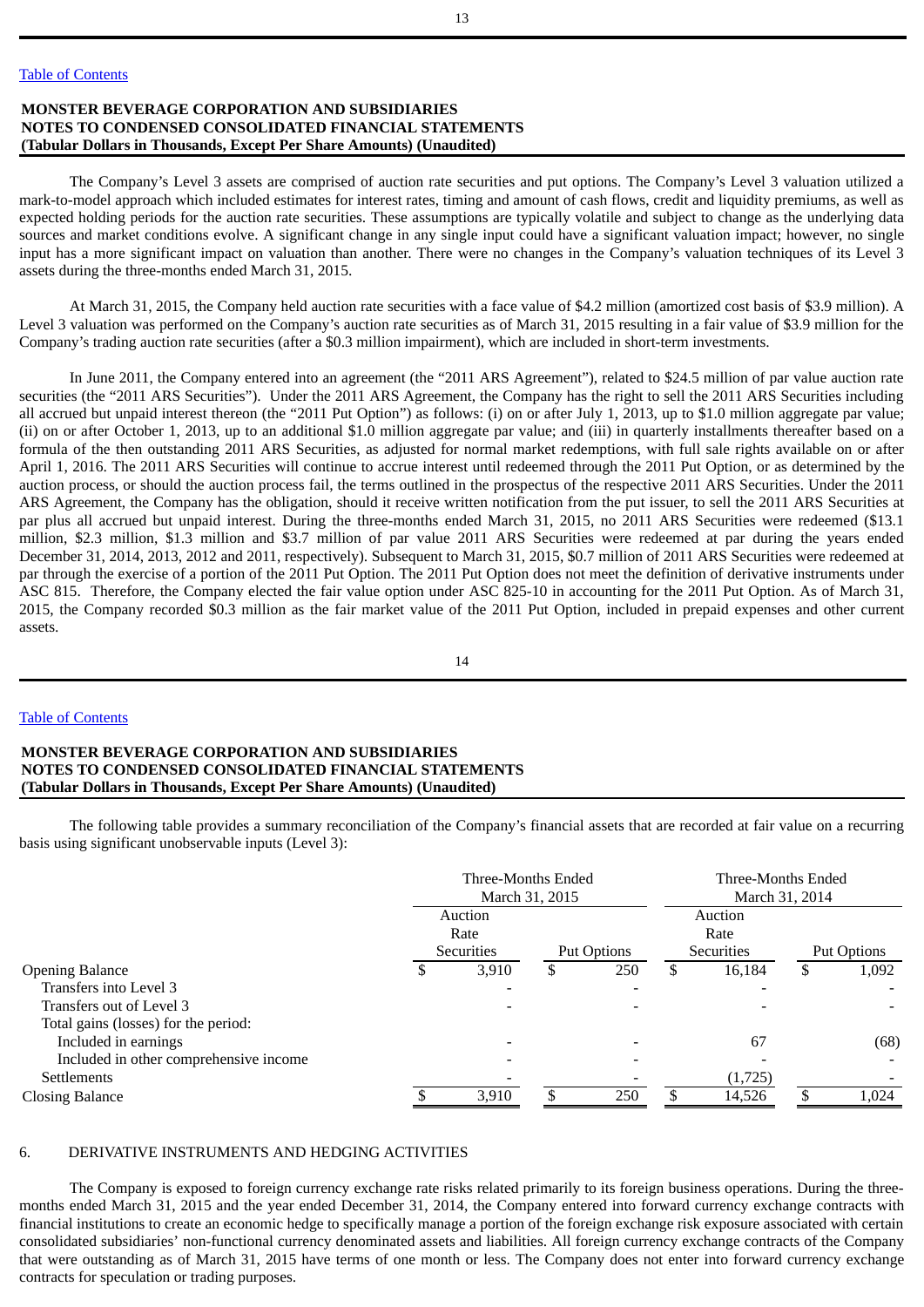The Company has not designated its foreign currency exchange contracts as hedge transactions under ASC 815. Therefore, gains and losses on the Company's foreign currency exchange contracts are recognized in interest and other income, net, in the condensed consolidated statements of income, and are largely offset by the changes in the fair value of the underlying economically hedged item.

# Table of [Contents](#page-0-0)

# **MONSTER BEVERAGE CORPORATION AND SUBSIDIARIES NOTES TO CONDENSED CONSOLIDATED FINANCIAL STATEMENTS (Tabular Dollars in Thousands, Except Per Share Amounts) (Unaudited)**

The notional amount and fair value of all outstanding foreign currency derivative instruments in the condensed consolidated balance sheets consist of the following at:

|                                                                                      | March 31, 2015    |                    |               |                |                               |
|--------------------------------------------------------------------------------------|-------------------|--------------------|---------------|----------------|-------------------------------|
| Derivatives not designated as<br>hedging instruments under<br><b>FASB ASC 815-20</b> |                   | Notional<br>Amount | Fair<br>Value |                | <b>Balance Sheet Location</b> |
| Assets:                                                                              |                   |                    |               |                |                               |
| Foreign currency exchange contracts:                                                 |                   |                    |               |                |                               |
| Receive USD/pay AUD                                                                  | \$                | 8,069              | \$            | 166            | Accounts receivable, net      |
| Receive USD/pay JPY                                                                  |                   | 9,367              |               | 60             | Accounts receivable, net      |
| Receive USD/pay ZAR                                                                  |                   | 13,161             |               | 101            | Accounts receivable, net      |
| Receive USD/pay MXN                                                                  |                   | 6,349              |               | 30             | Accounts receivable, net      |
| Receive USD/pay CLP                                                                  |                   | 2,828              |               | $\blacksquare$ | Accounts receivable, net      |
| Receive USD/pay COP                                                                  |                   | 2,628              |               | 36             | Accounts receivable, net      |
| Liabilities:                                                                         |                   |                    |               |                |                               |
| Foreign currency exchange contracts:                                                 |                   |                    |               |                |                               |
| Receive EUR/pay USD                                                                  | \$                | 11,252             | \$            | (177)          | <b>Accrued liabilities</b>    |
|                                                                                      | December 31, 2014 |                    |               |                |                               |
| Derivatives not designated as                                                        |                   |                    |               |                |                               |
| hedging instruments under                                                            |                   | Notional           |               | Fair           |                               |
| <b>FASB ASC 815-20</b>                                                               |                   | Amount             |               | Value          | <b>Balance Sheet Location</b> |
| Assets:                                                                              |                   |                    |               |                |                               |
| Foreign currency exchange contracts:                                                 |                   |                    |               |                |                               |
| Receive CAD/pay USD                                                                  | \$                | 19,940             | \$            | 83             | Accounts receivable, net      |
| Liabilities:                                                                         |                   |                    |               |                |                               |
| Foreign currency exchange contracts:                                                 |                   |                    |               |                |                               |
| Receive EUR/pay USD                                                                  | \$                | 13,265             | \$            | (75)           | <b>Accrued liabilities</b>    |
| Receive USD/pay AUD                                                                  |                   | 8,343              |               | (48)           | <b>Accrued liabilities</b>    |
| Receive USD/pay JPY                                                                  |                   | 10,620             |               | (84)           | <b>Accrued liabilities</b>    |
| Receive USD/pay ZAR                                                                  |                   | 14,760             |               | (105)          | <b>Accrued liabilities</b>    |
| Receive USD/pay MXN                                                                  |                   | 4,961              |               | (11)           | <b>Accrued liabilities</b>    |
| Receive USD/pay CLP                                                                  |                   | 2,685              |               | (10)           | <b>Accrued liabilities</b>    |
| Receive USD/pay COP                                                                  |                   | 2,845              |               | (2)            | <b>Accrued liabilities</b>    |

The net losses on derivative instruments in the condensed consolidated statements of income were as follows:

|                                                                                      |                                                            | recognized in income on | Amount of loss<br>derivatives |                   |
|--------------------------------------------------------------------------------------|------------------------------------------------------------|-------------------------|-------------------------------|-------------------|
|                                                                                      |                                                            | Three-months ended      |                               |                   |
| Derivatives not designated as<br>hedging instruments under<br><b>FASB ASC 815-20</b> | Location of loss<br>recognized in income on<br>derivatives | March 31,<br>2015       |                               | March 31,<br>2014 |
| Foreign currency exchange contracts                                                  | Interest and other income, net                             | (1,856)                 | S                             | (359)             |
|                                                                                      | 16                                                         |                         |                               |                   |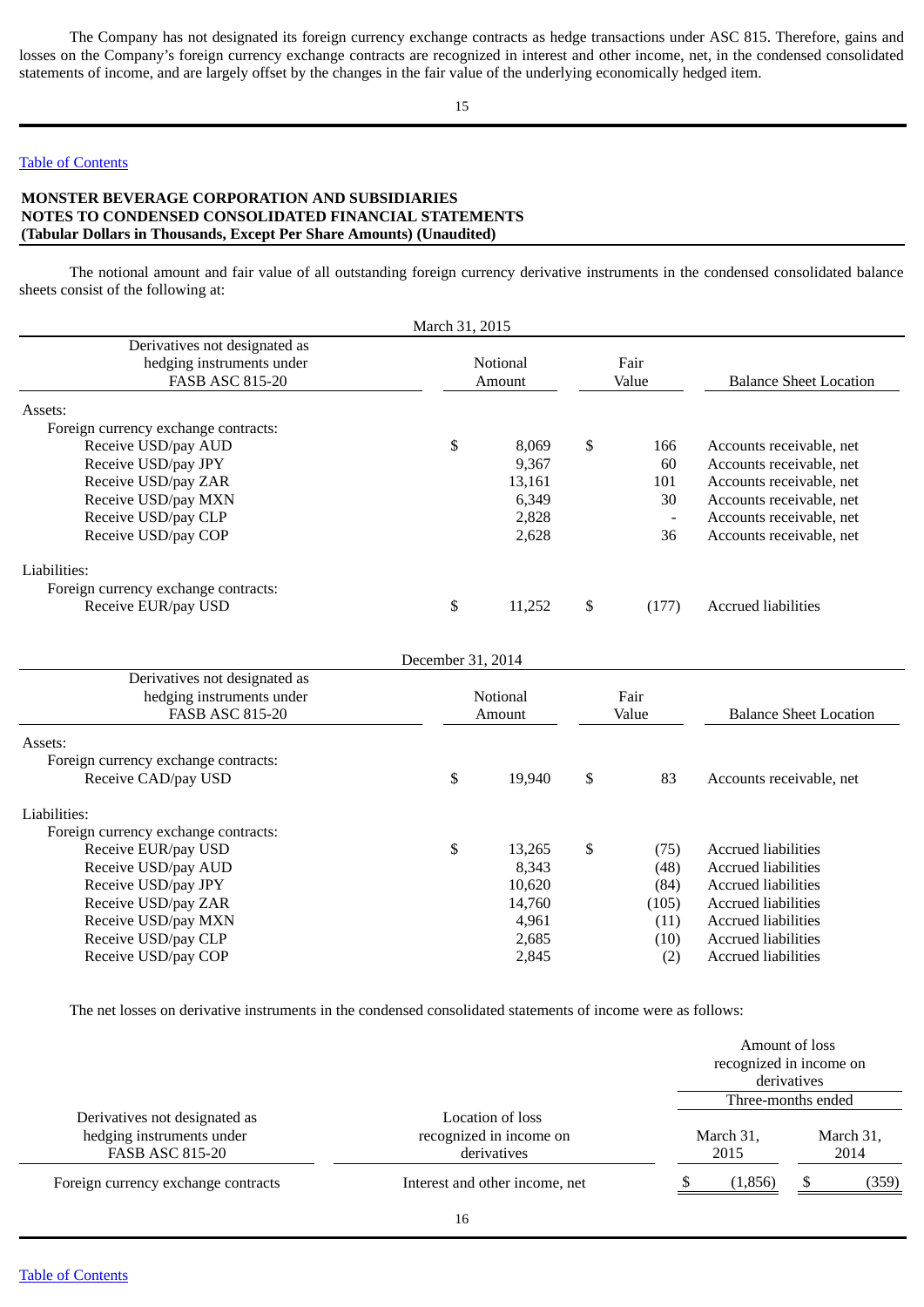# 7. INVENTORIES

Inventories consist of the following at:

|                | March 31,<br>2015 | December 31,<br>2014 |         |  |
|----------------|-------------------|----------------------|---------|--|
| Raw materials  | 65,311<br>Φ       | Φ                    | 59,938  |  |
| Finished goods | 132,603           |                      | 114,635 |  |
|                | 197,914<br>J      |                      | 174,573 |  |

# 8. PROPERTY AND EQUIPMENT, Net

Property and equipment consist of the following at:

|                                                 |    | March 31,<br>2015 |    | December 31,<br>2014 |  |
|-------------------------------------------------|----|-------------------|----|----------------------|--|
| Land                                            | S. | 6,792             | \$ | 6,792                |  |
| Leasehold improvements                          |    | 2,723             |    | 2,796                |  |
| Furniture and fixtures                          |    | 3,359             |    | 3,371                |  |
| Office and computer equipment                   |    | 10,229            |    | 10,072               |  |
| Computer software                               |    | 1.774             |    | 1,317                |  |
| Equipment                                       |    | 86,887            |    | 84,263               |  |
| <b>Buildings</b>                                |    | 37,746            |    | 37,311               |  |
| Vehicles                                        |    | 27,235            |    | 27,813               |  |
|                                                 |    | 176,745           |    | 173,735              |  |
| Less: accumulated depreciation and amortization |    | (88, 449)         |    | (83, 579)            |  |
|                                                 |    | 88.296            |    | 90.156               |  |

# 9. INTANGIBLES, Net

Intangibles consist of the following at:

|                            |   | March 31,<br>2015 | December 31,<br>2014 |
|----------------------------|---|-------------------|----------------------|
| Amortizing intangibles     | S | 233               | 233                  |
| Accumulated amortization   |   | (50)              | (50)                 |
|                            |   | 183               | 183                  |
| Non-amortizing intangibles |   | 52,117            | 50,565               |
|                            | S | 52.300            | 50,748               |

All amortizing intangibles have been assigned an estimated finite useful life and such intangibles are amortized on a straight-line basis over the number of years that approximate their respective useful lives ranging from one to 25 years (weighted-average life of 17 years). Total amortization expense recorded was \$0.001 million and \$0.1 million for the three-months ended March 31, 2015 and 2014, respectively. At March 31, 2015, \$18.0 million of non-amortizing intangibles and \$0.1 million of amortizing intangibles (net of accumulated amortization) are subject to divestiture under the TCCC Transaction and are included in intangibles held-for-sale in the accompanying consolidated balance sheet at March 31, 2015.

17

# Table of [Contents](#page-0-0)

# **MONSTER BEVERAGE CORPORATION AND SUBSIDIARIES NOTES TO CONDENSED CONSOLIDATED FINANCIAL STATEMENTS (Tabular Dollars in Thousands, Except Per Share Amounts) (Unaudited)**

### 10. DISTRIBUTION AGREEMENTS

As part of the TCCC Transaction, the amended distribution coordination agreements to be entered into with TCCC provide for the transition of third parties' rights to distribute the Company's products in most territories in the U.S. and Canada to members of TCCC's distribution network, which consists of owned or controlled bottlers/distributors and independent bottling/distribution partners. In February 2015, in accordance with its existing agreements with certain affected third-party distributors, the Company sent notices of termination to the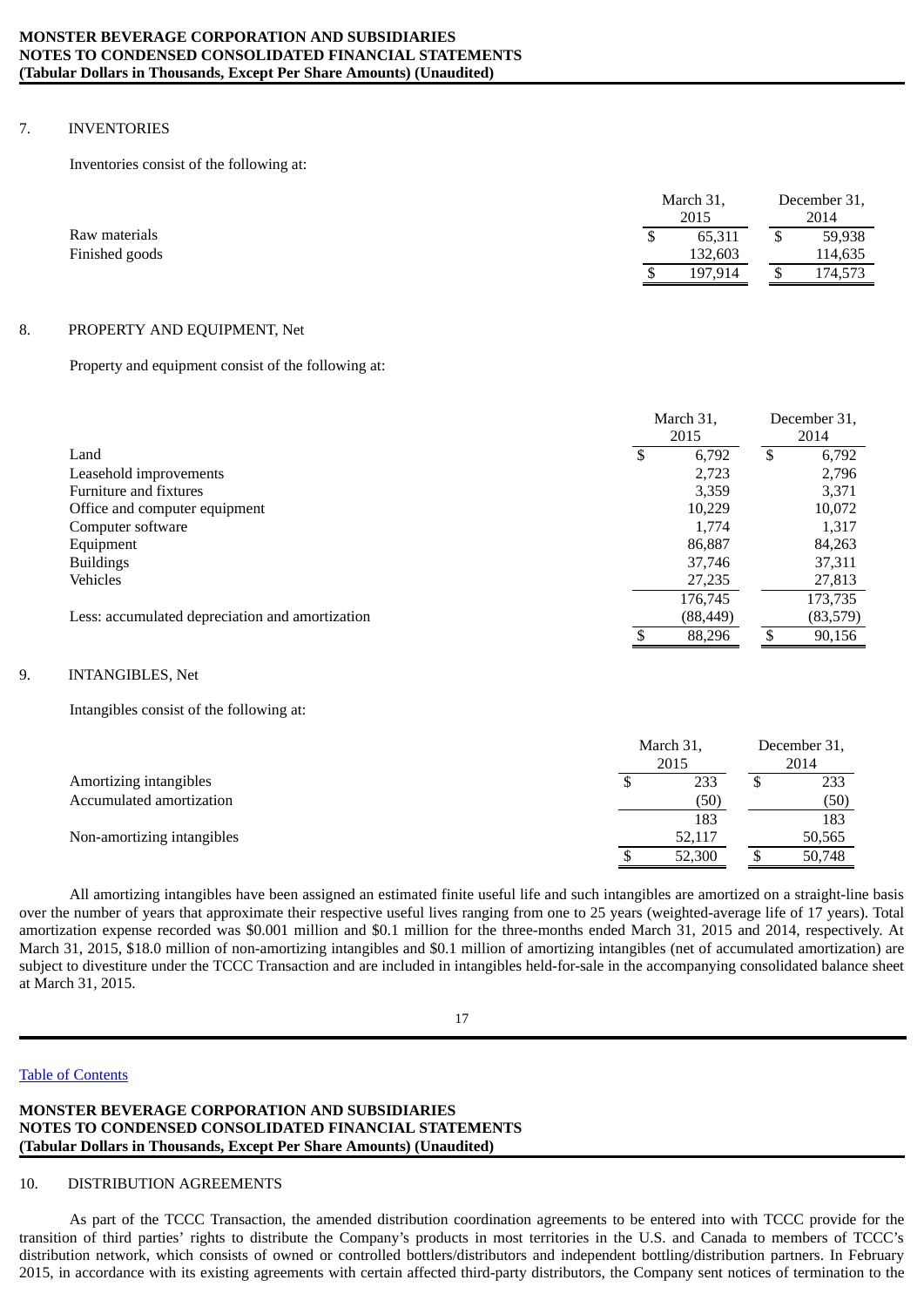applicable affected third-party distributors in the U.S., providing for the termination of their respective distribution agreements, to be effective at various dates beginning in March 2015.

In accordance with ASC No. 420 "Exit or Disposal Cost Obligations", the Company expenses distributor termination costs in the period in which the written notification of termination occurs. As a result, the Company incurred termination costs of \$206.0 million for the three-months ended March 31, 2015. Such termination costs have been expensed in full and are included in operating expenses for the threemonths ended March 31, 2015.

In the normal course of business, amounts received pursuant to new and/or amended distribution agreements entered into with certain distributors, relating to the costs associated with terminating agreements with the Company's prior distributors, are accounted for as deferred revenue and are recognized as revenue ratably over the anticipated life of the respective distribution agreement, generally 20 years. Revenue recognized was \$43.3 million and \$3.7 million for the three-months ended March 31, 2015 and 2014, respectively. Included in the \$43.3 million of revenue recognized for the three-months ended March 31, 2015 was \$39.8 million related to the accelerated amortization of the deferred revenue balances associated with certain of the Company's prior distributors who were sent notices of termination during the first quarter of 2015, as described above.

#### 11. COMMITMENTS AND CONTINGENCIES

The Company had purchase commitments aggregating approximately \$22.5 million at March 31, 2015, which represented commitments made by the Company and its subsidiaries to various suppliers of raw materials for the production of its products. These obligations vary in terms, but are generally satisfied within one year.

The Company had contractual obligations aggregating approximately \$93.3 million at March 31, 2015, which related primarily to sponsorships and other marketing activities.

The Company had operating lease commitments aggregating approximately \$11.5 million at March 31, 2015, which related primarily to warehouse and office space.

In April 2015, the Company entered into an agreement, subject to the attainment of requisite entitlements, to acquire approximately 56 acres of vacant land located in Jurupa Valley, CA for an estimated purchase price of \$38.1 million. The Company plans to construct a new warehouse on such land, which will replace its existing leased warehouse space located in Corona, CA. The Company has deposited \$0.5 million into escrow with the balance due at closing. There is no assurance the Company will be successful in obtaining the requisite entitlements.

$$
18 \\
$$

#### Table of [Contents](#page-0-0)

### **MONSTER BEVERAGE CORPORATION AND SUBSIDIARIES NOTES TO CONDENSED CONSOLIDATED FINANCIAL STATEMENTS (Tabular Dollars in Thousands, Except Per Share Amounts) (Unaudited)**

#### Legal Proceedings

On October 17, 2012, Wendy Crossland and Richard Fournier filed a lawsuit in the Superior Court of the State of California, County of Riverside, styled *Wendy Crossland and Richard Fournier v. Monster Beverage Corporation*, against the Company claiming that the death of their 14 year old daughter (Anais Fournier) was caused by her consumption of two 24-ounce Monster Energy® drinks over the course of two days in December 2011. The plaintiffs allege strict product liability, negligence, fraudulent concealment, breach of implied warranties and wrongful death. The plaintiffs claim general damages in excess of \$25,000 and punitive damages. The Company filed a demurrer and a motion to strike the plaintiffs' complaint on November 19, 2012, and the plaintiffs filed a first amended complaint on December 19, 2012. The Company filed its answer to the first amended complaint on June 7, 2013. The parties attended a court ordered mediation on January 23, 2014. Discovery has commenced and trial has been scheduled for August 21, 2015. The Company believes that the plaintiffs' complaint is without merit and plans a vigorous defense. The Company also believes that any such damages, if awarded, would not have a material adverse effect on the Company's financial position or results of operations.

The Company has also been named as a defendant in other complaints containing similar allegations to those presented in the Fournier lawsuit, each of which the Company believes is also without merit and would not have a material adverse effect on the Company's financial position or results of operations in the event any damages were awarded.

*State Attorney General Inquiry* – In July 2012, the Company received a subpoena from the Attorney General for the State of New York in connection with its investigation concerning the Company's advertising, marketing, promotion, ingredients, usage and sale of its Monster Energy® brand of energy drinks. Production of documents pursuant to that subpoena was completed in approximately May 2014.

On August 6, 2014, the Attorney General for the State of New York issued a second subpoena seeking additional documents and the deposition of a Company employee. On September 8, 2014, the Company moved to quash the second subpoena in the Supreme Court, New York County. The motion was fully briefed and was argued on March 17, 2015. No decision has been rendered. It is unknown what, if any, action the state attorney general may take against the Company, the relief which may be sought in the event of any such proceeding or whether such proceeding could have a material adverse effect on the Company's business, financial condition or results of operations.

*San Francisco City Attorney Litigation* – On October 31, 2012, the Company received a written request for information from the City Attorney for the City and County of San Francisco concerning the Company's advertising and marketing of its Monster Energy® brand of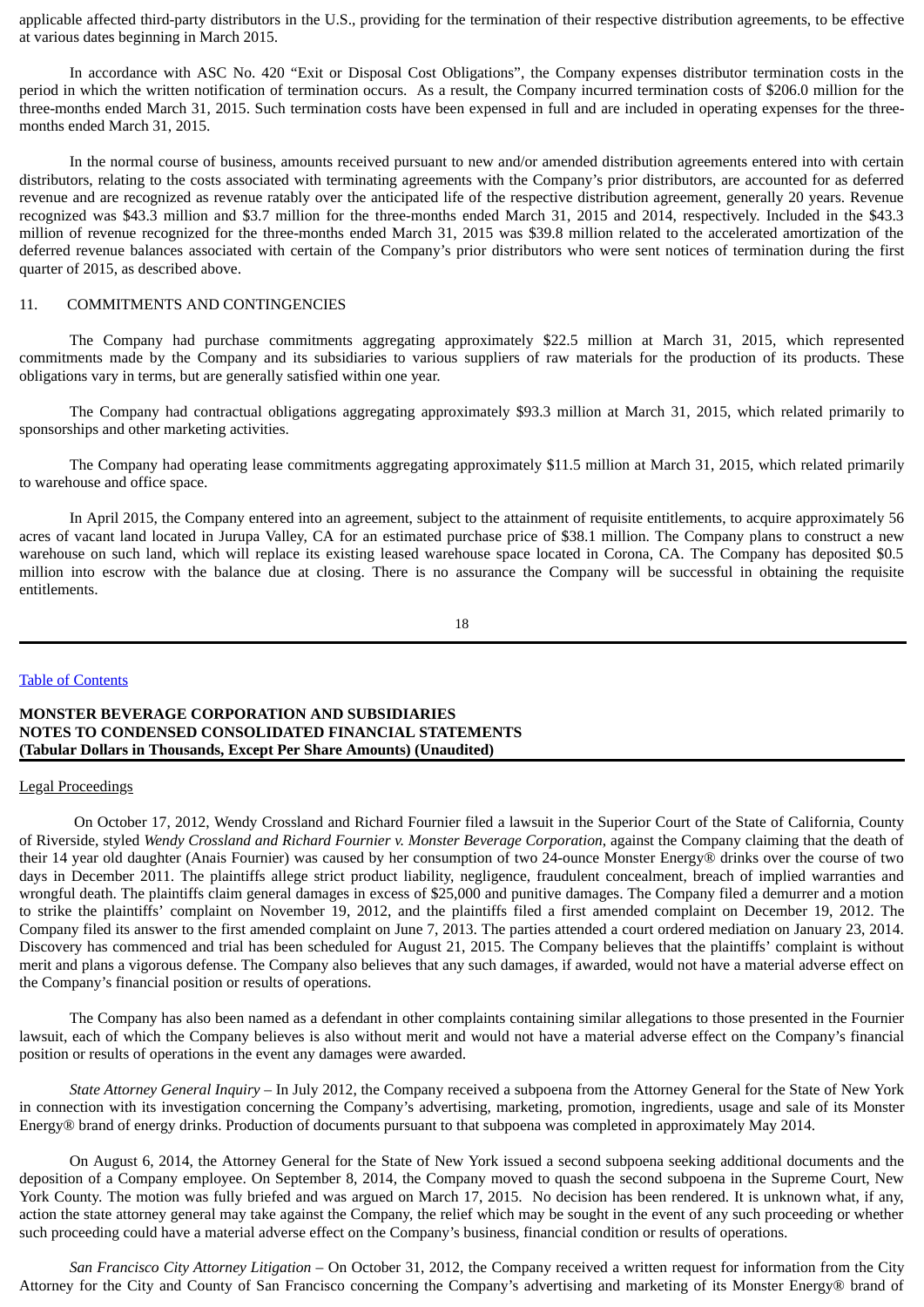energy drinks and specifically concerning the safety of its products for consumption by adolescents. In a letter dated March 29, 2013, the San Francisco City Attorney threatened to bring suit against the Company if it did not agree to take the following five steps immediately: (i) "Reformulate its products to lower the caffeine content to safe levels" - (ii) "Provide adequate warning labels"; (iii) "Cease promoting overconsumption in marketing"; (iv) "Cease use of alcohol and drug references in marketing"; and (v) "Cease targeting minors."

(i) The Company Action – On April 29, 2013, the Company and its wholly owned subsidiary, Monster Energy Company, filed a complaint for declaratory and injunctive relief against the San Francisco City Attorney (the "Company Action") in United States District Court for the Central District of California (the "Central District Court"), styled *Monster Beverage Corp., et al. v. Dennis Herrera*. The Company sought a declaration from the Central District Court that the San Francisco City Attorney's investigation and demands are impermissible and preempted, subject to the doctrine of primary jurisdiction, are unconstitutional in that they violate the First and Fourteenth Amendments' prohibitions against compelled speech, content-based speech and commercial speech, are impermissibly void-for-vagueness, and/or violate the Commerce Clause. On June 3, 2013, the City Attorney filed a motion to dismiss the Company Action, arguing in part that the complaint should be dismissed in light of the San Francisco Action (described below) filed on May 6, 2013. On August 22, 2013, the Central District Court granted in part and denied in part the City Attorney's motion.

19

#### Table of [Contents](#page-0-0)

### **MONSTER BEVERAGE CORPORATION AND SUBSIDIARIES NOTES TO CONDENSED CONSOLIDATED FINANCIAL STATEMENTS (Tabular Dollars in Thousands, Except Per Share Amounts) (Unaudited)**

On October 17, 2013, the City Attorney filed a renewed motion to dismiss the Company Action and on December 16, 2013, the Central District Court granted the City Attorney's renewed motion, dismissing the Company Action. The Company filed a Notice of Appeal to the Ninth Circuit on December 18, 2013. The appeal is fully briefed but has not yet been set for argument.

(ii) The San Francisco Action – On May 6, 2013, the San Francisco City Attorney filed a complaint for declaratory and injunctive relief, civil penalties and restitution for alleged violation of California's Unfair Competition Law, Business & Professions Code sections 17200, et seg., styled People Of The State Of California ex rel. Dennis Herrera, San Francisco City Attorney v. Monster Beverage Corporation, in San Francisco Superior Court (the "San Francisco Action"). The City Attorney alleges that the Company (1) mislabeled its products as a dietary supplement, in violation of California's Sherman Food, Drug and Cosmetic Law, California Health & Safety Code sections 109875 et. seq.; (2) is selling an "adulterated" product because caffeine is not generally recognized as safe ("GRAS") due to the alleged lack of scientific consensus concerning the safety of the levels of caffeine in the Company's products; and (3) is engaged in unfair and misleading business practices because its marketing (a) does not disclose the health risks that energy drinks pose for children and teens; (b) fails to warn against and promotes unsafe consumption; (c) implicitly promotes mixing of energy drinks with alcohol or drugs; and (d) is deceptive because it includes unsubstantiated claims about the purported special benefits of its "killer" ingredients and "energy blend." The City Attorney sought a declaration that the Company has engaged in unfair and unlawful business acts and practices in violation of the Unfair Competition Law; an injunction from performing or proposing to perform any acts in violation of the Unfair Competition Law; restitution; and civil penalties.

After a motion to strike filed by the Company was granted in part, on March 20, 2014, the City Attorney filed an amended complaint, adding allegations supporting the theory for relief as to which the Court had granted the motion to strike. On April 18, 2014, the Company filed a renewed motion to strike, as well as a motion asking the Court to bifurcate and/or stay claims relating to the safety of Monster Energy® drinks, pending resolution of the ongoing FDA investigation of the safety and labeling of food products to which caffeine is added. On May 22, 2014, the Court denied the Company's motion to strike and motion to bifurcate and/or stay claims relating to safety.

On September 5, 2014, the City Attorney filed a second amended complaint, adding Monster Energy Company as a defendant. The Company and Monster Energy Company filed answers to the second amended complaint on October 4, 2014 and November 10, 2014, respectively. Discovery is ongoing.

The Court has set the case for a two-week bench trial beginning on February 8, 2016.

The Company denies that it has violated the Unfair Competition Law or any other law and believes that the City Attorney's claims and demands are preempted and unconstitutional, as alleged in the action the Company filed in the Central District Court. The Company intends to vigorously defend against this lawsuit. At this time, no evaluation of the likelihood of an unfavorable outcome or range of potential loss can be expressed.

The actions or investigations described above have not progressed to a point where a reasonably possible range of losses associated with their ultimate outcome can be estimated at this time. If the final resolution of any such litigation or proceedings is unfavorable, the Company's financial condition, operating results and cash flows could be materially affected.

#### Table of [Contents](#page-0-0)

**MONSTER BEVERAGE CORPORATION AND SUBSIDIARIES NOTES TO CONDENSED CONSOLIDATED FINANCIAL STATEMENTS (Tabular Dollars in Thousands, Except Per Share Amounts) (Unaudited)**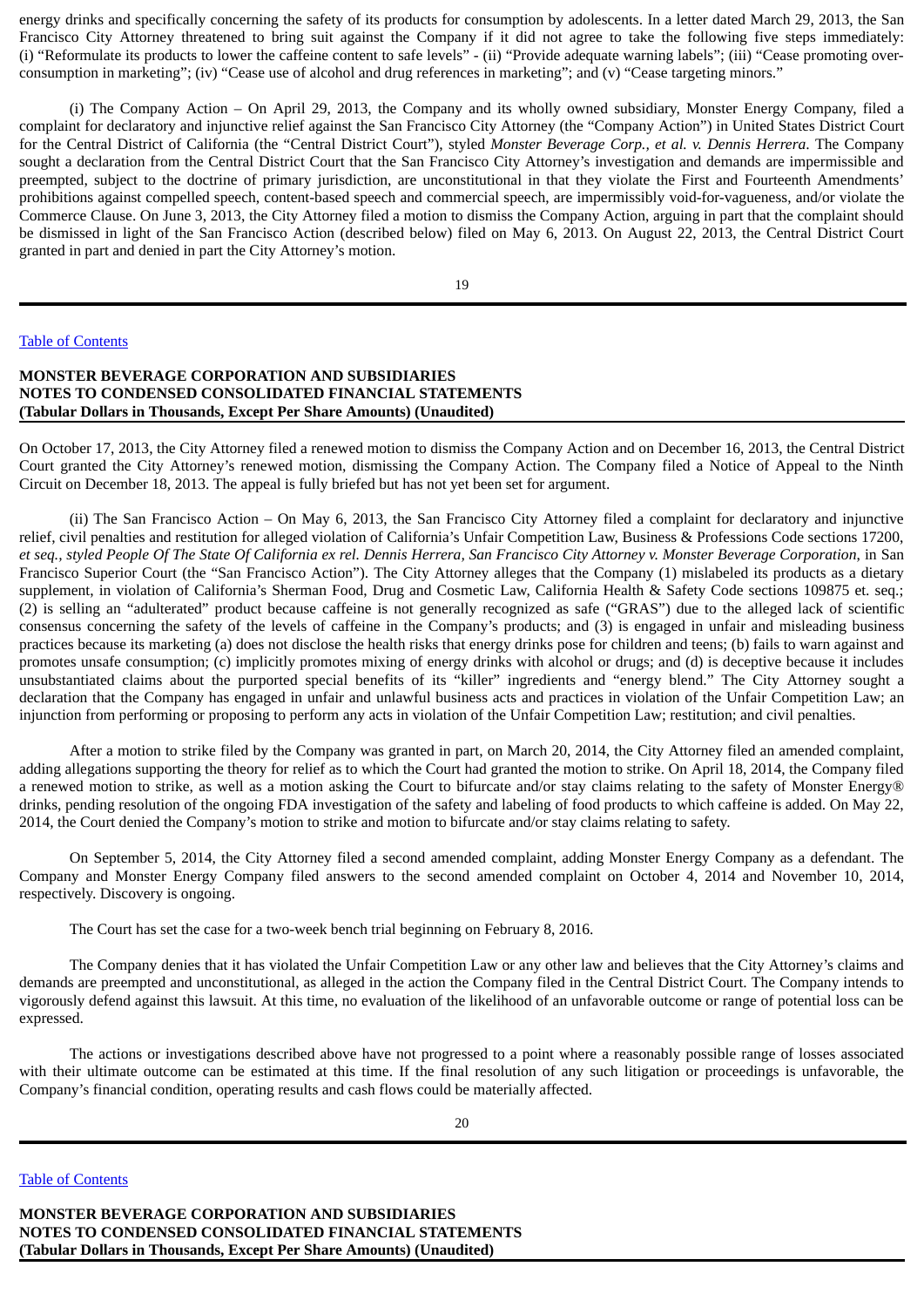In addition to the above matters, the Company has been named as a defendant in various false advertising putative class actions and in a private attorney general action. In these actions, plaintiffs allege that defendants misleadingly labeled and advertised Monster Energy® brand products that allegedly were ineffective for the advertised benefits (including, but not limited to, an allegation that the products do not hydrate as advertised because they contain caffeine). The plaintiffs further allege that the Monster Energy® brand products at issue are unsafe because they contain one or more ingredients that allegedly could result in illness, injury or death. In connection with these product safety allegations, the plaintiffs claim that the product labels did not provide adequate warnings and/or that the Company did not include sufficiently specific statements with respect to contra-indications and/or adverse reactions associated with the consumption of its energy drink products (including, but not limited to, claims that certain ingredients, when consumed individually or in combination with other ingredients, could result in high blood pressure, palpitations, liver damage or other negative health effects and/or that the products themselves are unsafe). Based on these allegations, the plaintiffs assert claims for violation of state consumer protection statutes, including unfair competition and false advertising statutes, and for breach of warranty and unjust enrichment. In their prayers for relief, the plaintiffs seek, inter alia, compensatory and punitive damages, restitution, attorneys' fees, and, in some cases, injunctive relief. The Company regards these cases and allegations as having no merit. Furthermore, the Company is subject to litigation from time to time in the normal course of business, including intellectual property litigation and claims from terminated distributors.

Although it is not possible to predict the ultimate outcome of such litigation, based on the facts known to the Company, management believes that such litigation in the aggregate will likely not have a material adverse effect on the Company's financial position or results of operations.

The Company evaluates, on a quarterly basis, developments in legal proceedings and other matters that could cause an increase or decrease in the amount of the liability that is accrued, if any, or in the amount of any related insurance reimbursements recorded. As of March 31, 2015, the Company's consolidated balance sheets include accrued loss contingencies of approximately \$5.5 million, and receivables for insurance reimbursements of approximately \$1.8 million.

#### 12. ACCUMULATED OTHER COMPREHENSIVE LOSS

Changes in accumulated other comprehensive loss by component, after tax, for the three-months ended March 31, 2015 are as follows:

|                                                                                                                                                     |   | Currency<br>Translation<br>Losses |
|-----------------------------------------------------------------------------------------------------------------------------------------------------|---|-----------------------------------|
| Balance at December 31, 2014<br>Other comprehensive loss before reclassifications<br>Amounts reclassified from accumulated other comprehensive loss | S | 11,453<br>9,980                   |
| Net current-period other comprehensive loss                                                                                                         |   | 9,980                             |
| Balance at March 31, 2015                                                                                                                           |   | 21,433                            |

### 13. TREASURY STOCK PURCHASE

On April 7, 2013, the Company's Board of Directors authorized a new share repurchase program for the repurchase of up to \$200.0 million of the Company's outstanding common stock (the "April 2013 Repurchase Plan"). During the three-months ended March 31, 2015, no shares of common stock were purchased under the April 2013 Repurchase Plan.

# Table of [Contents](#page-0-0)

# **MONSTER BEVERAGE CORPORATION AND SUBSIDIARIES NOTES TO CONDENSED CONSOLIDATED FINANCIAL STATEMENTS (Tabular Dollars in Thousands, Except Per Share Amounts) (Unaudited)**

During the three-months ended March 31, 2015, 2.2 million shares were purchased from employees in lieu of cash payments for options exercised or withholding taxes due for a total amount of \$251.4 million. While such purchases are considered common stock repurchases, they are not counted as purchases against the Company's authorized share repurchase programs, including the April 2013 Repurchase Plan.

# 14. STOCK-BASED COMPENSATION

The Company has two stock-based compensation plans under which shares were available for grant at March 31, 2015: the Monster Beverage Corporation 2011 Omnibus Incentive Plan (the "2011 Omnibus Incentive Plan") and the 2009 Monster Beverage Corporation Stock Incentive Plan for Non-Employee Directors (the "2009 Directors Plan").

The Company recorded \$6.4 million and \$7.0 million of compensation expense relating to outstanding options, restricted stock awards, stock appreciation rights and restricted stock units during the three-months ended March 31, 2015 and 2014, respectively.

The excess tax benefit realized for tax deductions from non-qualified stock option exercises, disqualifying dispositions of incentive stock options, vesting of restricted stock units and restricted stock awards for the three-months ended March 31, 2015 and 2014 was \$184.7 million and \$2.6 million, respectively.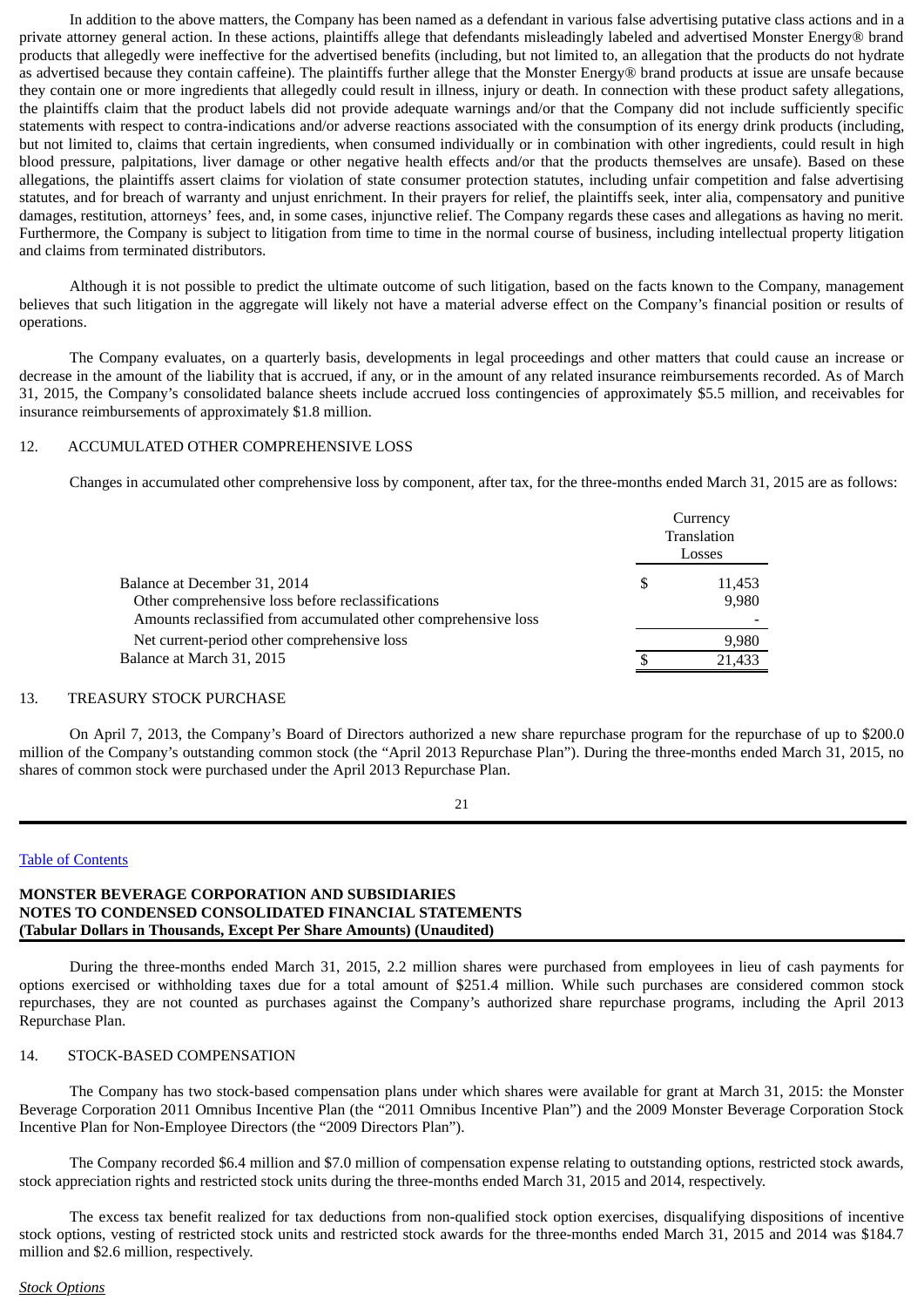Under the Company's stock-based compensation plans, all stock options granted as of March 31, 2015 were granted at prices based on the fair value of the Company's common stock on the date of grant. The Company records compensation expense for employee stock options based on the estimated fair value of the options on the date of grant using the Black-Scholes-Merton option pricing formula with the assumptions included in the table below. The Company records compensation expense for non-employee stock options based on the estimated fair value of the options as of the earlier of (1) the date at which a commitment for performance by the non-employee to earn the stock option is reached or (2) the date at which the non-employee's performance is complete, using the Black-Scholes-Merton option pricing formula with the assumptions included in the table below. The Company uses historical data to determine the exercise behavior, volatility and forfeiture rate of the options.

The following weighted-average assumptions were used to estimate the fair value of options granted during:

|                         | Three-Months Ended March 31, |           |
|-------------------------|------------------------------|-----------|
|                         | 2015                         | 2014      |
| Dividend vield          | $0.0\%$                      | $0.0\%$   |
| Expected volatility     | 37.1%                        | 43.1%     |
| Risk-free interest rate | $1.6\%$                      | 1.6%      |
| Expected term           | 5.8 years                    | 5.9 years |

*Expected Volatility*: The Company uses historical volatility as it provides a reasonable estimate of the expected volatility. Historical volatility is based on the most recent volatility of the stock price over a period of time equivalent to the expected term of the option.

*Risk-Free Interest Rate*: The risk-free interest rate is based on the U.S. Treasury zero coupon yield curve in effect at the time of grant for the expected term of the option.

22

### Table of [Contents](#page-0-0)

### **MONSTER BEVERAGE CORPORATION AND SUBSIDIARIES NOTES TO CONDENSED CONSOLIDATED FINANCIAL STATEMENTS (Tabular Dollars in Thousands, Except Per Share Amounts) (Unaudited)**

*Expected Term*: The Company's expected term represents the weighted-average period that the Company's stock options are expected to be outstanding. The expected term is based on expected time to post-vesting exercise of options by employees. The Company uses historical exercise patterns of previously granted options to derive employee behavioral patterns used to forecast expected exercise patterns.

The following table summarizes the Company's activities with respect to its stock option plans as follows:

|                                              |            |              | Weighted-   |    |                        |
|----------------------------------------------|------------|--------------|-------------|----|------------------------|
|                                              |            | Weighted-    | Average     |    |                        |
|                                              |            | Average      | Remaining   |    |                        |
|                                              | Number of  | Exercise     | Contractual |    |                        |
|                                              | Shares (In | Price Per    | Term (In    |    | Aggregate              |
| Options                                      | thousands) | <b>Share</b> | years)      |    | <b>Intrinsic Value</b> |
| Outstanding at January 1, 2015               | 13,066     | 19.73        | 3.1         | S  | 1,158,412              |
| Granted 01/01/15 - 03/31/15                  | 903        | \$<br>133.68 |             |    |                        |
| Exercised                                    | (4,589)    | \$<br>4.17   |             |    |                        |
| Cancelled or forfeited                       | (16)       | \$<br>40.61  |             |    |                        |
| Outstanding at March 31, 2015                | 9,364      | \$<br>38.30  | 4.8         | \$ | 937,246                |
| Vested and expected to vest in the future at |            |              |             |    |                        |
| March 31, 2015                               | 8.869      | \$<br>35.23  | 4.6         | \$ | 915.012                |
| Exercisable at March 31, 2015                | 6,284      | \$<br>17.00  | 2.9         | \$ | 762,806                |
|                                              |            |              |             |    |                        |

The weighted-average grant-date fair value of options granted during the three-months ended March 31, 2015 and 2014 was \$50.16 per share and \$29.86 per share, respectively. The total intrinsic value of options exercised during the three-months ended March 31, 2015 and 2014 was \$515.7 million and \$11.4 million, respectively.

Cash received from option exercises under all plans for the three-months ended March 31, 2015 and 2014 was approximately \$19.0 million and \$5.7 million, respectively.

At March 31, 2015, there was \$88.2 million of total unrecognized compensation expense related to non-vested options granted to employees under the Company's share-based payment plans. That cost is expected to be recognized over a weighted-average period of 3.2 years.

#### *Restricted Stock Awards and Restricted Stock Units*

Stock-based compensation cost for restricted stock awards and restricted stock units is measured based on the closing fair market value of the Company's common stock at the date of grant. In the event that the Company has the option and intent to settle a restricted stock unit in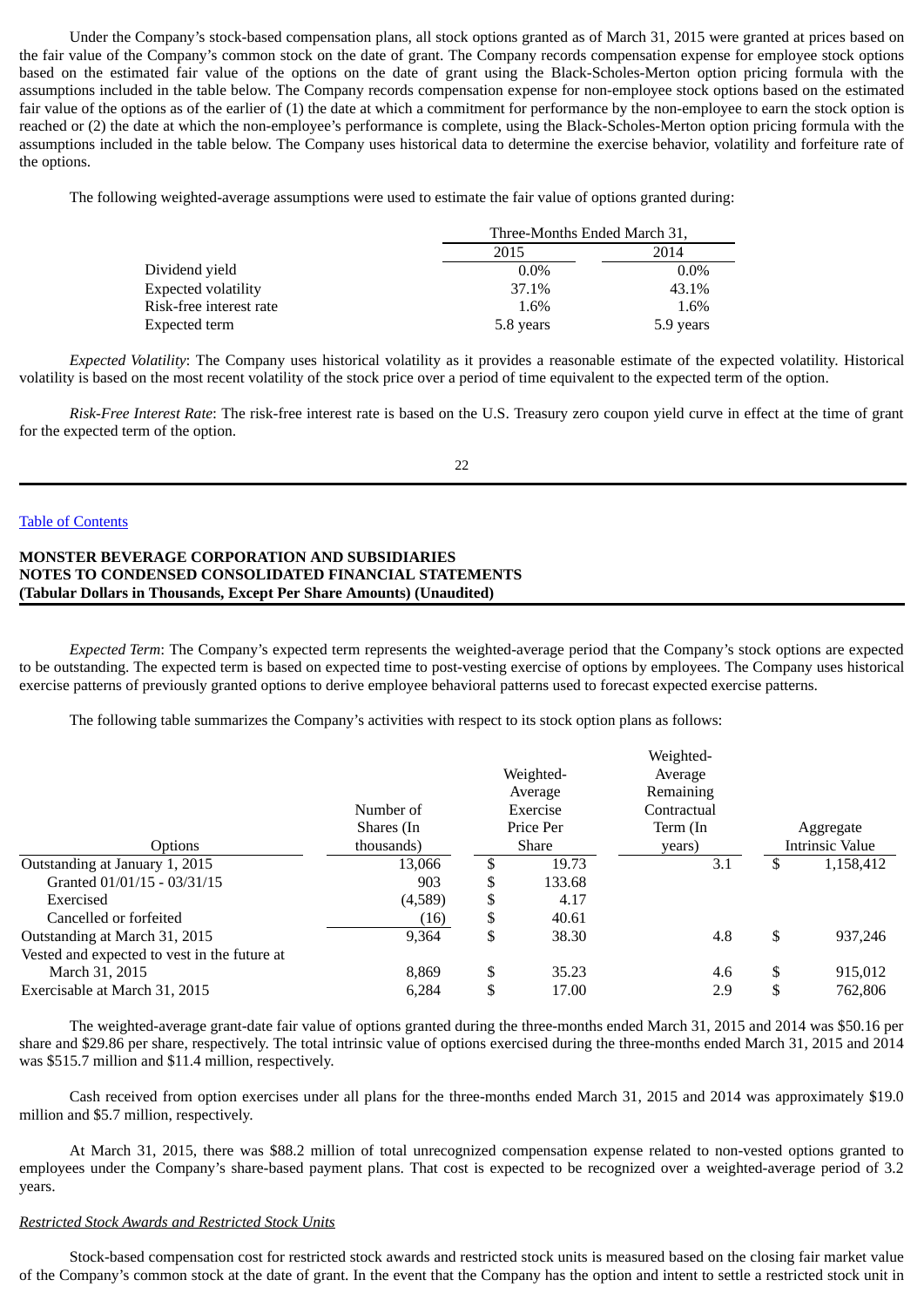cash, the award is classified as a liability and revalued at each balance sheet date.

# Table of [Contents](#page-0-0)

# **MONSTER BEVERAGE CORPORATION AND SUBSIDIARIES NOTES TO CONDENSED CONSOLIDATED FINANCIAL STATEMENTS (Tabular Dollars in Thousands, Except Per Share Amounts) (Unaudited)**

The following table summarizes the Company's activities with respect to non-vested restricted stock awards and non-vested restricted stock units as follows:

|                               |            |    | Weighted   |
|-------------------------------|------------|----|------------|
|                               | Number of  |    | Average    |
|                               | Shares (in |    | Grant-Date |
|                               | thousands) |    | Fair Value |
| Non-vested at January 1, 2015 | 149        | S  | 61.09      |
| Granted                       | 83         | S  | 135.48     |
| Vested                        | (16)       | \$ | 57.05      |
| Forfeited/cancelled           | (2)        | \$ | 57.45      |
| Non-vested at March 31, 2015  | 214        | S  | 90.23      |

The weighted-average grant-date fair value of restricted stock units and restricted stock awards granted during the three-months ended March 31, 2015 was \$135.48 per share. No awards were granted during the three-months ended March 31, 2014. As of March 31, 2015, 0.2 million of restricted stock units and restricted stock awards are expected to vest over their respective terms.

At March 31, 2015, total unrecognized compensation expense relating to non-vested restricted stock awards and non-vested restricted stock units was \$16.2 million, which is expected to be recognized over a weighted-average period of 2.4 years.

### 15. INCOME TAXES

The following is a roll-forward of the Company's total gross unrecognized tax benefits, not including interest and penalties, for the three-months ended March 31, 2015:

|                                                         |   | <b>Gross Unrecognized Tax</b><br><b>Benefits</b> |
|---------------------------------------------------------|---|--------------------------------------------------|
| Balance at December 31, 2014                            | S | 935                                              |
| Additions for tax positions related to the current year |   |                                                  |
| Additions for tax positions related to the prior year   |   |                                                  |
| Decreases related to settlement with taxing authority   |   |                                                  |
| Balance at March 31, 2015                               | S | 935                                              |

The Company recognizes accrued interest and penalties related to unrecognized tax benefits in the provision for income taxes in the Company's condensed consolidated financial statements. As of March 31, 2015, the Company had accrued approximately \$0.4 million in interest and penalties related to unrecognized tax benefits. If the Company were to prevail on all uncertain tax positions, the resultant impact on the Company's effective tax rate would not be significant. It is expected that the change in the amount of unrecognized tax benefits within the next 12 months will not be significant.

The Company is subject to U.S. federal income tax as well as to income tax in multiple state and foreign jurisdictions.

24

### Table of [Contents](#page-0-0)

# **MONSTER BEVERAGE CORPORATION AND SUBSIDIARIES NOTES TO CONDENSED CONSOLIDATED FINANCIAL STATEMENTS (Tabular Dollars in Thousands, Except Per Share Amounts) (Unaudited)**

On March 8, 2013, the Internal Revenue Service ("IRS") began its examination of the Company's U.S. federal income tax returns for the years ended December 31, 2010 and 2011. The examination was completed in January 2015 with no material adjustments. The Company is also in various stages of examination with certain states and certain foreign jurisdictions. The 2012 and 2013 U.S. federal income tax returns are subject to IRS examination. State income tax returns are subject to examination for the 2010 through 2013 tax years.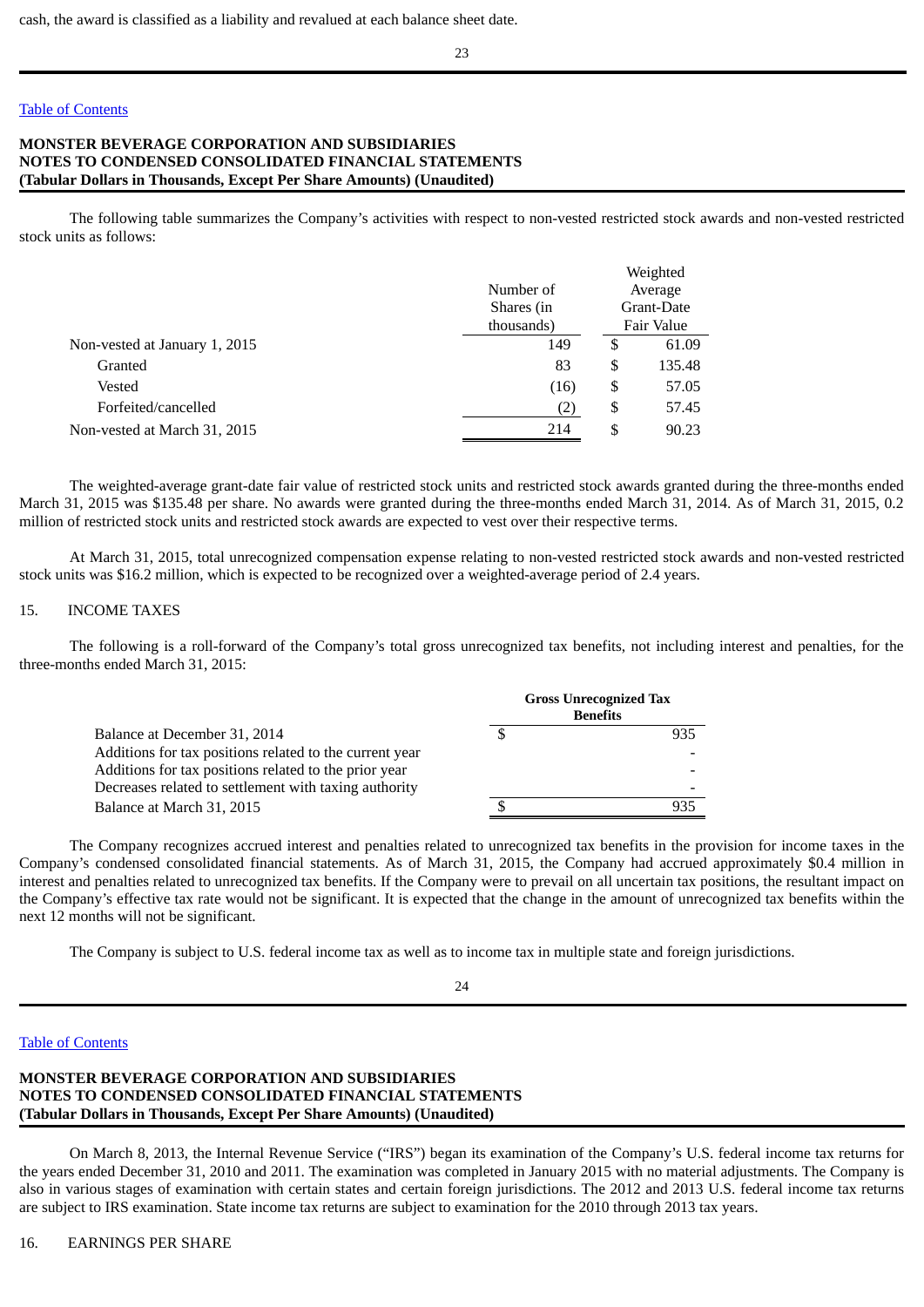A reconciliation of the weighted-average shares used in the basic and diluted earnings per common share computations is presented below:

|                                      | Three-Months Ended<br>March 31, |         |
|--------------------------------------|---------------------------------|---------|
|                                      | 2015                            | 2014    |
| Weighted-average shares outstanding: |                                 |         |
| <b>Basic</b>                         | 169,871                         | 166,913 |
| Dilutive securities                  | 3,907                           | 6,828   |
| Diluted                              | 173,778                         | 173,741 |
|                                      |                                 |         |

For the three-months ended March 31, 2015 and 2014, options and awards outstanding totaling 0.4 million shares and 0.6 million shares, respectively, were excluded from the calculations as their effect would have been antidilutive.

#### 17. SEGMENT INFORMATION

The Company has two operating and reportable segments, namely Direct Store Delivery ("DSD"), whose principal products comprise energy drinks, and Warehouse ("Warehouse"), whose principal products comprise juice-based and soda beverages. The DSD segment develops, markets and sells products primarily through an exclusive distributor network, whereas the Warehouse segment develops, markets and sells products primarily direct to retailers. Corporate and unallocated amounts that do not relate to DSD or Warehouse segments have been allocated to "Corporate & Unallocated." No asset information has been provided for the Company's reportable segments as management does not measure or allocate assets on a segment basis. Following the consummation of the TCCC Transaction, the Company anticipates that it will have two operating and reporting segments: Finished Products, the principal products of which will likely include the Company's Monster Energy® drink products that currently make up the majority of the DSD segment, and Concentrate, the principal products of which will likely include the various energy drink brands transferred to the Company from TCCC.

25

### Table of [Contents](#page-0-0)

### **MONSTER BEVERAGE CORPORATION AND SUBSIDIARIES NOTES TO CONDENSED CONSOLIDATED FINANCIAL STATEMENTS (Tabular Dollars in Thousands, Except Per Share Amounts) (Unaudited)**

The net revenues derived from the DSD and Warehouse segments and other financial information related thereto are as follows:

|                                          | Three-Months Ended March 31, 2015 |                |           |        |             |           |    |                     |
|------------------------------------------|-----------------------------------|----------------|-----------|--------|-------------|-----------|----|---------------------|
|                                          | Corporate and                     |                |           |        |             |           |    |                     |
|                                          |                                   | <b>DSD</b>     | Warehouse |        | Unallocated |           |    | Total               |
| Net sales                                | \$                                | 605,811 (1) \$ |           | 20,980 | \$          |           | \$ | 626,791 (1)         |
| Contribution margin*                     |                                   | 57,660         | (2)       | (40)   |             |           |    | 57,620<br>(2)       |
| Corporate and unallocated expenses       |                                   |                |           |        |             | (49, 991) |    | (49, 991)           |
| Operating income                         |                                   |                |           |        |             |           |    | 7,629<br>(1), (2)   |
| Interest and other income, net           |                                   | 42             |           |        |             | 1,191     |    | 1,233               |
| Income before provision for income taxes |                                   |                |           |        |             |           |    | 8,862<br>(1), (2)   |
| Depreciation and amortization            |                                   | (5, 119)       |           | (75)   |             | (1,276)   |    | (6, 470)            |
|                                          |                                   |                |           |        |             |           |    |                     |
|                                          |                                   | Corporate and  |           |        |             |           |    |                     |
|                                          |                                   | <b>DSD</b>     | Warehouse |        | Unallocated |           |    | Total               |
| Net sales                                | \$.                               | 514,355 (1) \$ |           | 21,774 | \$          |           | \$ | 536,129 (1)         |
| Contribution margin*                     |                                   | 186,468        | (2)       | 296    |             |           |    | 186,764 (2)         |
| Corporate and unallocated expenses       |                                   |                |           |        |             | (37, 901) |    | (37, 901)           |
| Operating income                         |                                   |                |           |        |             |           |    | 148,863<br>(1), (2) |
| Other income (expense)                   |                                   | 26             |           |        |             | 128       |    | 154                 |
| Income before provision for income taxes |                                   |                |           |        |             |           |    | 149,017 (1), (2)    |
| Depreciation and amortization            |                                   |                |           |        |             |           |    |                     |

*(1) Includes \$43.3 million and \$3.7 million for the three-months ended March 31, 2015 and 2014, respectively, related to the recognition of deferred revenue. Included in the \$43.3 million recognition of deferred revenue for the three-months ended March 31, 2015, is \$39.8 million related to the accelerated amortization of the deferred revenue balances associated with certain of the Company's prior distributors who were sent notices of termination during the first quarter of 2015.*

*(2) Includes \$206.0 million and \$0.01 million for the three-months ended March 31, 2015 and 2014, respectively, related to distributor termination costs.*

*\*Contribution margin is defined as gross profit less certain operating expenses deemed by management to be directly attributable to the respective reportable segment. Contribution margin is used by management as a key indicator of reportable segment profitability.*

Revenue is derived from sales to external customers. Operating expenses that pertain to each segment are allocated to the appropriate segment.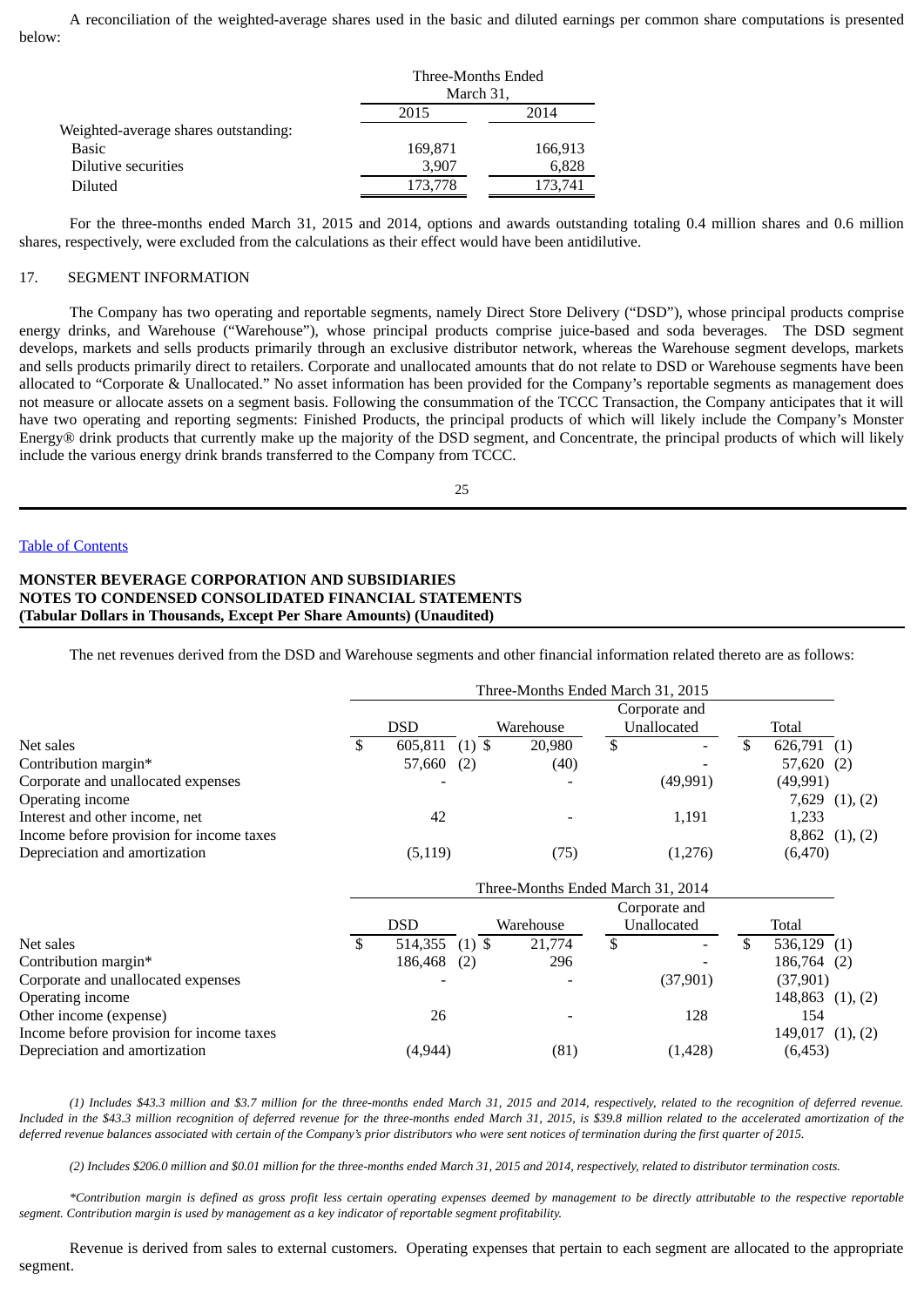Corporate and unallocated expenses were \$50.0 million for the three-months ended March 31, 2015 and included \$28.5 million of payroll costs, of which \$6.4 million was attributable to stock-based compensation expense (see Note 14, "Stock-Based Compensation"), \$14.5 million of professional service expenses, including accounting and legal costs and \$7.0 million of other operating expenses. Corporate and unallocated expenses were \$37.9 million for the three-months ended March 31, 2014 and included \$21.1 million of payroll costs, of which \$7.0 million was attributable to stock-based compensation expense (see Note 14, "Stock-Based Compensation"), \$10.1 million attributable to professional service expenses, including accounting and legal costs, and \$6.7 million attributable to other operating expenses.

26

### Table of [Contents](#page-0-0)

### **MONSTER BEVERAGE CORPORATION AND SUBSIDIARIES NOTES TO CONDENSED CONSOLIDATED FINANCIAL STATEMENTS (Tabular Dollars in Thousands, Except Per Share Amounts) (Unaudited)**

Coca-Cola Refreshments USA Inc. ("CCR"), a customer of the DSD segment, accounted for approximately 35% and 31% of the Company's net sales for the three-months ended March 31, 2015 and 2014, respectively.

Net sales to customers outside the United States amounted to \$113.0 million and \$115.8 million for the three-months ended March 31, 2015 and 2014, respectively.

The Company's net sales by product line were as follows:

|                                                     | Three-Months Ended |         |  |      |         |  |  |  |  |
|-----------------------------------------------------|--------------------|---------|--|------|---------|--|--|--|--|
|                                                     | March 31,          |         |  |      |         |  |  |  |  |
| <b>Product Line</b>                                 |                    | 2015    |  | 2014 |         |  |  |  |  |
| Energy drinks                                       | S                  | 552,729 |  |      | 499.013 |  |  |  |  |
| Non-carbonated (primarily juice based beverages and |                    |         |  |      |         |  |  |  |  |
| Peace Tea® iced teas)                               |                    | 24,513  |  |      | 26,446  |  |  |  |  |
| Carbonated (primarily soda beverages)               |                    | 6,202   |  |      | 7.014   |  |  |  |  |
| Other                                               |                    | 43,347  |  |      | 3,656   |  |  |  |  |
|                                                     |                    | 626,791 |  |      | 536,129 |  |  |  |  |

#### 18. RELATED PARTY TRANSACTIONS

Two directors and officers of the Company and their families are principal owners of a company that provides promotional materials to the Company. Expenses incurred with such company in connection with promotional materials purchased during the three-months ended March 31, 2015 and 2014 were \$0.9 million and \$0.07 million, respectively.

<span id="page-18-0"></span>27

# Table of [Contents](#page-0-0)

### **ITEM 2. MANAGEMENT'S DISCUSSION AND ANALYSIS OF FINANCIAL CONDITION AND RESULTS OF OPERATIONS**

### **Our Business**

Monster Beverage Corporation was incorporated in Delaware on April 25, 1990. Our principal place of business is located at 1 Monster Way, Corona, California 92879 and our telephone number is (951) 739-6200. When this report uses the words "the Company", "NewCo", "Hansen Natural Corporation" (the Company's former name), "we", "us", and "our", these words refer to Monster Beverage Corporation and its subsidiaries, unless the context otherwise requires. We are a holding company and conduct no operating business except through our consolidated subsidiaries.

#### *Acquisitions and Divestitures*

On August 14, 2014, the Company and The Coca-Cola Company ("TCCC") entered into definitive agreements contemplating a longterm strategic relationship in the global energy drink category (the "TCCC Transaction"). In the TCCC Transaction, the Company, New Laser Corporation, a wholly owned subsidiary of the Company ("NewCo"), New Laser Merger Corp., a wholly owned subsidiary of NewCo ("Merger Sub"), TCCC and European Refreshments, an indirect wholly owned subsidiary of TCCC, entered into a transaction agreement, and the Company, TCCC and NewCo entered into an asset transfer agreement. Pursuant to the agreements, the Company will reorganize into a new holding company by merging Merger Sub into the Company, with the Company surviving as a wholly owned subsidiary of NewCo. In the merger, each outstanding share of the Company's common stock will be converted into one share of NewCo's common stock.

Subject to the terms and conditions of the agreements, upon the closing of the TCCC Transaction, (1) TCCC will acquire newly issued NewCo common shares representing approximately 16.7% of the total number of outstanding NewCo common shares (giving effect to such issuance) and TCCC will be entitled to appoint two individuals (reduced to one in 36 months or if TCCC's equity interest in NewCo exceeds 20%) to NewCo's Board of Directors for a specified period, (2) TCCC will transfer all rights in and to its global energy drink business (including the NOS®, Full Throttle®, Burn®, Mother®, Play® and Power Play®, and Relentless® brands) to NewCo, and the Company will transfer all of its rights in and to its non-energy drink business (including the Hansen's® Natural Soda, Peace Tea®, Hubert's® Lemonade and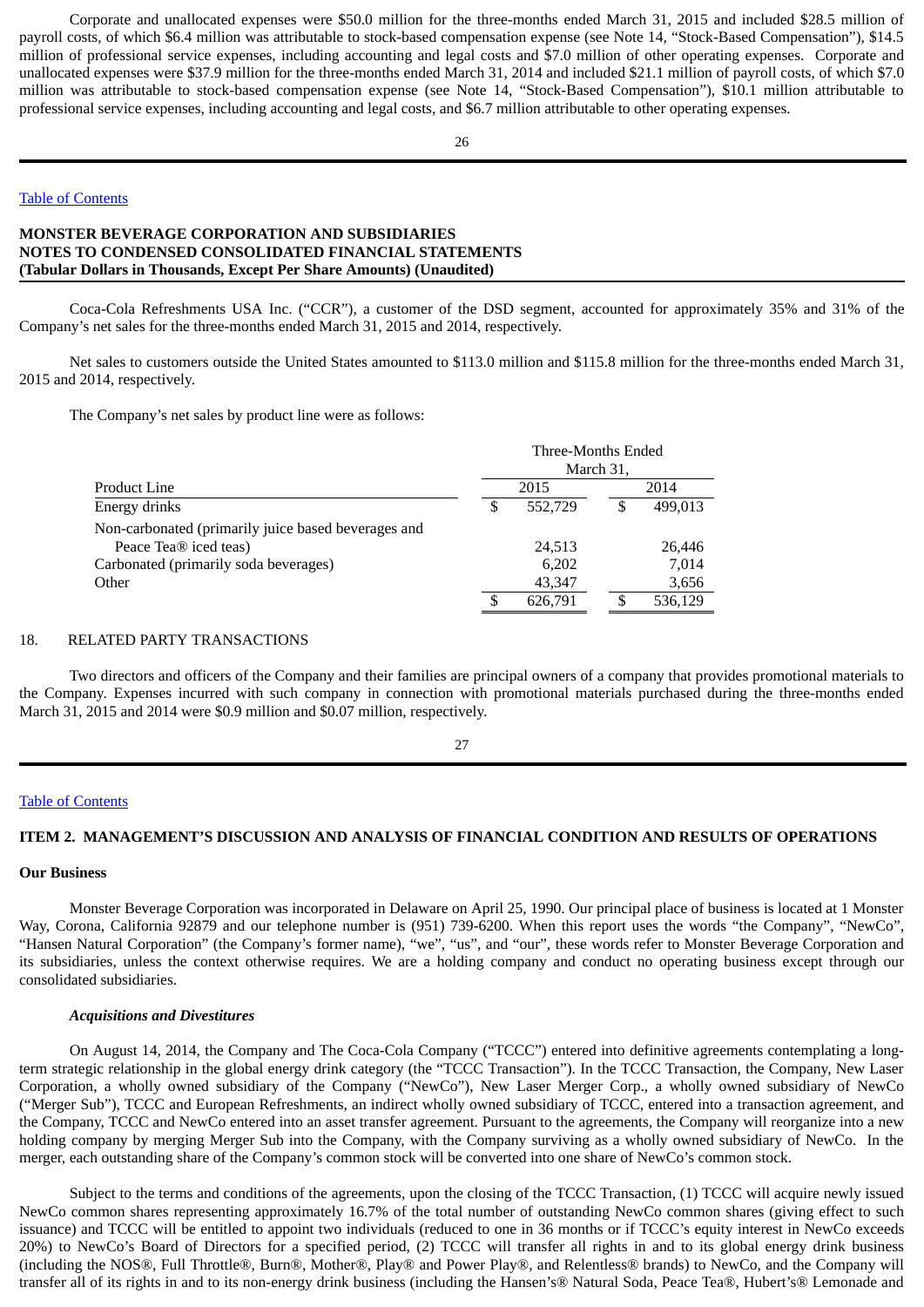Hansen's® Juice Product brands) to TCCC, (3) the Company and TCCC will amend the distribution coordination agreements currently existing between them to govern the transition of third parties' rights to distribute the Company's energy products in most territories in the U.S. to members of TCCC's distribution network, which consists of owned or controlled bottlers/distributors and independent bottling/distribution partners, and (4) TCCC or one of its subsidiaries will make a net cash payment to the Company of \$2.15 billion, of which up to \$625.0 million of which will be held in escrow (the "Escrow Agreement"), subject to release upon achievement of milestones relating to the transfer of distribution rights to TCCC's distribution network.

Under the terms of the Escrow Agreement and the transition payment agreement expected to be entered into in connection therewith, if the distribution rights in the U.S. that are transitioned to TCCC's distribution network represent case sales in excess of the following percentages of a target case sale amount agreed to by the parties, amounts in the escrow fund in excess of the applicable amounts below will be released to the Company:

| <u>Percentage Transitioned</u> | Escrow Release                       |
|--------------------------------|--------------------------------------|
| 40%                            | Amounts in excess of \$375 million   |
| 50%                            | Amounts in excess of \$312.5 million |
| 60%                            | Amounts in excess of \$250 million   |
| 70%                            | Amounts in excess of \$187.5 million |
| 80%                            | Amounts in excess of \$125 million   |
| 90%                            | Amounts in excess of \$62.5 million  |
| 95%                            | All remaining amounts                |
|                                |                                      |
|                                | 28                                   |

#### Table of [Contents](#page-0-0)

On the one-year anniversary of the closing of the TCCC Transaction, the then-remaining escrow amount, less an amount sufficient to cover any unresolved claims, will be released to TCCC. Any severance or other release amount described above that becomes payable following the one-year anniversary will be paid directly from TCCC to the Company.

TCCC is contractually obligated to authorize payment to the Company of the funds in escrow upon achievement of the milestones referred to above. In February 2015, in accordance with its existing agreements with the applicable third-party distributors, the Company sent notices of termination to certain affected third-party distributors in the U.S., providing for the termination of their respective distribution agreements, to be effective at various dates beginning in March 2015. As of April 6, 2015, distribution rights in the U.S. representing approximately 84% of the target case sales have been transitioned to TCCC's distribution network. In addition, the Company has sent notices of termination representing an additional 5% of the affected third-party distributors, and the associated distribution rights for those territories will be transitioned to TCCC's distribution network effective as of May 11, 2015. As a result, it is anticipated that \$125 million will be held in escrow at the closing, with the remaining \$500 million to be paid to the Company at closing. The Company expects to commence steps to transition sufficient additional distribution rights following the closing of the Transactions, which will, in due course, result in the release of all remaining amounts held in escrow. Therefore, the Company believes that achievement of the milestones is probable.

The closing of the transaction is subject to customary closing conditions and is now expected to close in the second quarter of 2015.

In accordance with ASC No. 420 "Exit or Disposal Cost Obligations", the Company expenses distributor termination costs in the period in which the written notification of termination occurs. As a result, the Company incurred termination amounts of \$206.0 million for the three-months ended March 31, 2015 related to the distribution rights transferred to TCCC's distribution network. Such termination amounts have been expensed in full and are included in operating expenses for the three-months ended March 31, 2015. In addition, the Company recognized as income \$39.8 million related to accelerated amortization of the deferred revenue balances associated with certain of the Company's prior distributors who were sent notices of termination during the first quarter of 2015.

The following table summarizes the selected items discussed above for the three-months ended March 31, 2015:

#### **Income Statement Items (in thousands):**

| Included in Net Sales:<br>Accelerated recognition of deferred revenue |    | S | 39.761    |
|-----------------------------------------------------------------------|----|---|-----------|
| Included in Operating Expenses:<br>Distributor termination costs      |    | S | 205,980   |
| Net Impact on Operating Income                                        |    |   | (166,219) |
|                                                                       | 29 |   |           |

#### Table of [Contents](#page-0-0)

#### *Overview*

We develop, market, sell and distribute "alternative" beverage category beverages primarily under the following brand names:

**Monster Energy®** · **Monster Energy®** · **Hansen's**®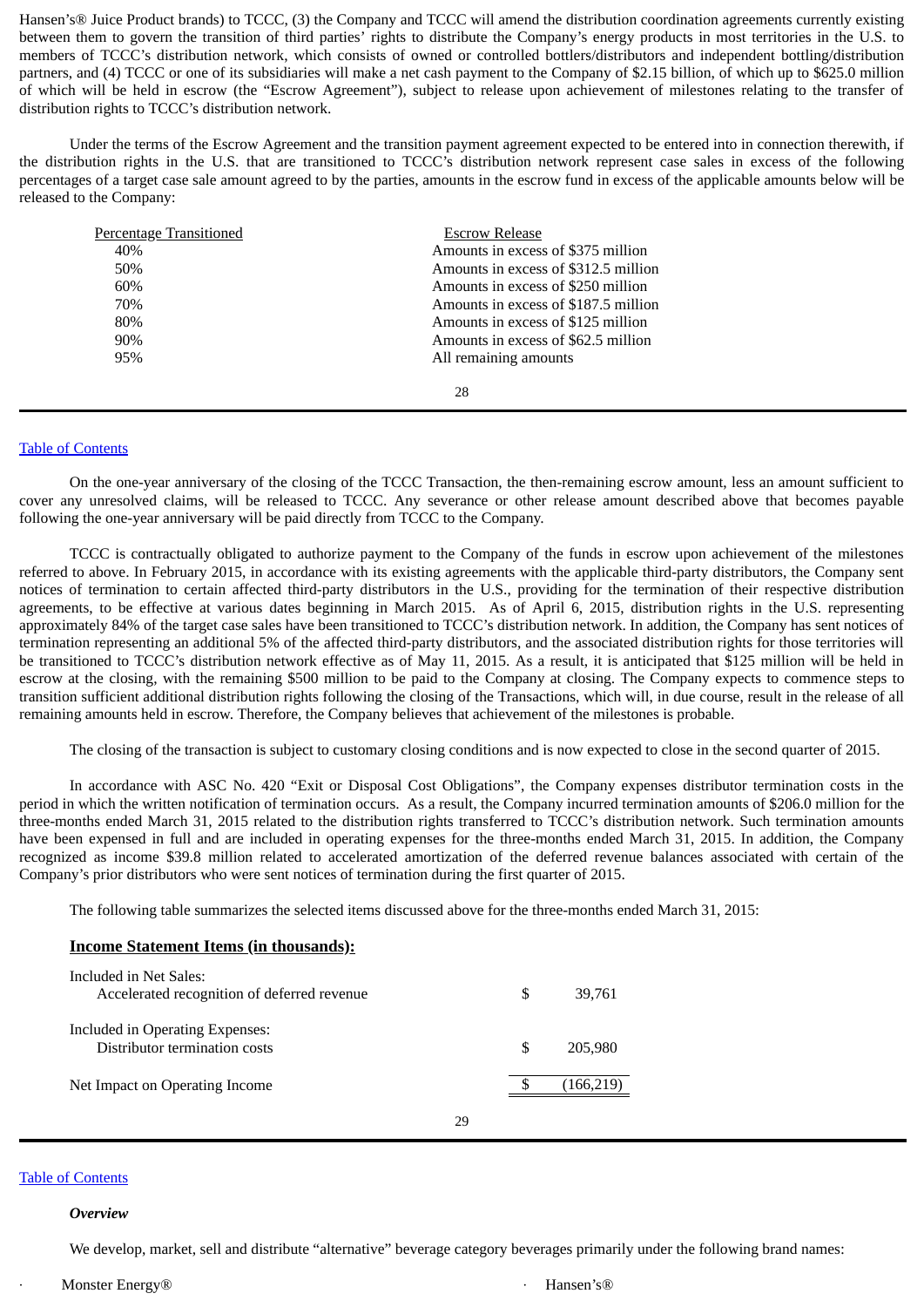| $\bullet$ | Monster Rehab®                                                                                                                                                             | Hansen's Natural Cane Soda®                                                                 |
|-----------|----------------------------------------------------------------------------------------------------------------------------------------------------------------------------|---------------------------------------------------------------------------------------------|
| $\bullet$ | Monster Energy Extra Strength Nitrous Technology®                                                                                                                          | Junior Juice®                                                                               |
| $\bullet$ | Java Monster®                                                                                                                                                              | Blue Sky®                                                                                   |
| $\bullet$ | Muscle Monster <sup>®</sup>                                                                                                                                                | Hubert's <sup>®</sup>                                                                       |
| $\bullet$ | Punch Monster®                                                                                                                                                             | Peace Tea®                                                                                  |
| $\bullet$ | Juice Monster®                                                                                                                                                             | Uhermonster $\mathbb{R}$                                                                    |
| $\bullet$ | M3@                                                                                                                                                                        |                                                                                             |
|           | Our Monster Energy® drinks, which represented 88.1% and 92.9% of our net sales for the three-months ended March 31, 2015 and<br>2014, respectively, include the following: |                                                                                             |
|           | $M$ onotov $E$ novar $\widehat{n}$                                                                                                                                         | $I_{\alpha}$ , $M_{\alpha}$ $\alpha$ $\alpha$ $\beta$ $V_{\alpha}$ $\alpha$ $\beta$ $\beta$ |

|           | Monster Energy <sup>®</sup>                          | $\bullet$ | Java Monster® Kona Blend                          |
|-----------|------------------------------------------------------|-----------|---------------------------------------------------|
|           | Lo-Carb Monster Energy®                              | $\bullet$ | Java Monster® Loca Moca®                          |
|           | Monster Assault <sup>®</sup>                         | $\bullet$ | Java Monster® Mean Bean®                          |
|           | Juice Monster™ Khaos®                                | $\bullet$ | Java Monster® Vanilla Light                       |
|           | Juice Monster <sup>™</sup> Ripper®                   | $\bullet$ | Java Monster® Irish Blend®                        |
| $\bullet$ | Monster Energy® Absolutely Zero                      | $\bullet$ | Java Monster <sup>®</sup> Cappuccino              |
| $\bullet$ | Monster Energy® Import                               |           | Monster Energy Extra Strength Nitrous Technology® |
| $\bullet$ | Punch Monster® Baller's Blend (formerly Dub Edition) |           | Super $Dry^{TM}$                                  |
| $\bullet$ | Punch Monster® Mad Dog (formerly Dub Edition)        | $\bullet$ | Monster Energy Extra Strength Nitrous Technology® |
|           | Monster Rehab® Tea + Lemonade + Energy               |           | Anti-Gravity <sup>®</sup>                         |
| $\bullet$ | Monster Rehab <sup>®</sup> Rojo Tea + Energy         | $\bullet$ | Monster Cuba-Lima®                                |
| $\bullet$ | Monster Rehab® Green Tea + Energy                    | $\bullet$ | Monster Energy® Zero Ultra                        |
| $\bullet$ | Monster Rehab $\mathcal D$ Tea + Orangeade + Energy  | $\bullet$ | Monster Energy® Ultra Blue™                       |
| $\bullet$ | Monster Rehab® Tea + Pink Lemonade + Energy          | $\bullet$ | Monster Energy® Ultra Red™                        |
|           | Monster Rehab <sup>®</sup> Peach Tea + Energy        | $\bullet$ | Monster Energy® Ultra Black™                      |
|           | Muscle Monster® Vanilla                              | $\bullet$ | Monster Energy® Ultra Sunrise®                    |
|           | Muscle Monster® Chocolate                            |           | Monster Energy® Ultra Citron™                     |
|           | Muscle Monster® Coffee                               | $\bullet$ | Monster Energy® Unleaded                          |
| $\bullet$ | Muscle Monster® Strawberry                           | $\bullet$ | Übermonster® Energy Brew™                         |
|           | Muscle Monster® Peanut Butter Cup                    | $\bullet$ | M3® Monster Energy® Super Concentrate             |
|           | Monster Energy® Valentino Rossi                      |           |                                                   |

We have two operating and reportable segments, namely Direct Store Delivery ("DSD"), the principal products of which comprise energy drinks, and Warehouse ("Warehouse"), the principal products of which comprise juice-based and soda beverages. The DSD segment develops, markets and sells products primarily through an exclusive distributor network, whereas the Warehouse segment develops, markets and sells products primarily direct to retailers. Following the consummation of the TCCC Transaction, the Company anticipates that it will have two operating and reporting segments: Finished Products, the principal products of which will likely include the Company's Monster Energy® drink products that currently make up the majority of the DSD segment, and Concentrate, the principal products of which will likely include the various energy drink brands transferred to the Company from TCCC.

 $30$ 

#### Table of [Contents](#page-0-0)

During the three-months ended March 31, 2015, we continued to expand our existing product lines and flavors and further developed our markets. In particular, we continued to focus on developing and marketing beverages that fall within the category generally described as the "alternative" beverage category. During the three-months ended March 31, 2015, we introduced the following products:

· Monster Energy® Ultra Citron™, a carbonated energy drink which contains zero calories and zero sugar (January 2015).

· Monster Rehab® Peach Tea + Energy (January 2015).

In the normal course of business we discontinue certain products and/or product lines. Those products or product lines discontinued during the three-months ended March 31, 2015, either individually or in aggregate, did not have a material adverse impact on our financial position, results of operations or liquidity.

Our net sales of \$626.8 million for the three-months ended March 31, 2015 represented record sales for our first fiscal quarter. The vast majority of our net sales are derived from our Monster Energy® brand energy drinks. Net sales of our Monster Energy® brand energy drinks were \$552.2 million for the three-months ended March 31, 2015, an increase of \$54.2 million, or 59.8% of our overall increase in net sales for the three-months ended March 31, 2015. Net sales for the three-months ended March 31, 2015 included \$39.8 million related to the accelerated amortization of the deferred revenue balances associated with certain of the Company's prior distributors, which represented 43.9% of our overall increase in net sales.

Changes in foreign currency exchange rates had an unfavorable impact on net sales of approximately 2% for the three-months ended March 31, 2015, which was primarily due to a stronger U.S. dollar compared to certain local currencies in which we conduct certain of our international business.

Our DSD segment represented 96.7% and 95.9% of our consolidated net sales for the three-months ended March 31, 2015 and 2014, respectively. Our Warehouse segment represented 3.3% and 4.1% of our consolidated net sales for the three-months ended March 31, 2015 and 2014, respectively.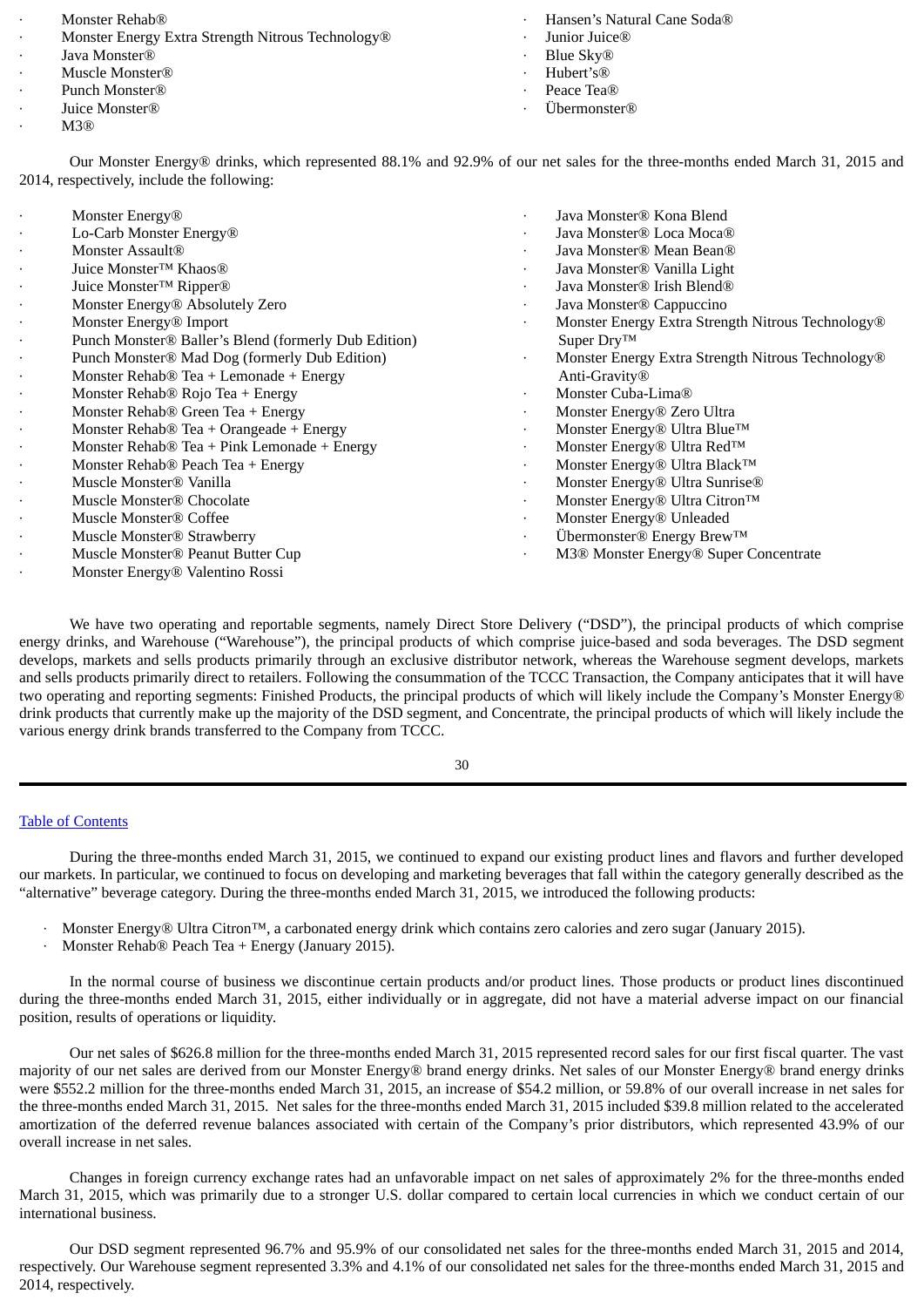Our sales and marketing strategy for all our beverages is to focus our efforts on developing brand awareness through image enhancing programs and product sampling. We use our branded vehicles and other promotional vehicles at events where we offer samples of our products to consumers. We utilize "push-pull" methods to enhance shelf and display space exposure in sales outlets (including racks, coolers and barrel coolers), advertising, in-store promotions and in-store placement of point-of-sale materials to encourage demand from consumers for our products. We also support our brands with prize promotions, price promotions, competitions, endorsements from selected public and sports figures, personality endorsements (including from television and other well-known sports personalities), sampling and sponsorship of selected causes, events, athletes and teams. In-store posters, outdoor posters, print, radio and television advertising (directly and through our sponsorships and endorsements) and coupons may also be used to promote our brands.

We believe that one of the keys to success in the beverage industry is differentiation, making our brands and products visually distinctive from other beverages on the shelves of retailers. We review our products and packaging on an ongoing basis and, where practical, endeavor to make them different, better and unique. The labels and graphics for many of our products are redesigned from time to time to maximize their visibility and identification, wherever they may be placed in stores, which we will continue to reevaluate from time to time.

All of our beverage products are manufactured by various third party bottlers and co-packers situated throughout the United States and abroad, under separate arrangements with each party.

Our growth strategy includes expanding our international business. Gross sales to customers outside the United States amounted to \$141.0 million and \$144.3 million for the three-months ended March 31, 2015 and 2014, respectively. Such sales were approximately 21% and 23% of gross sales for the three-months ended March 31, 2015 and 2014, respectively. Changes in foreign currency exchange rates had an unfavorable impact on gross sales to customers outside the United Sates of approximately 11% for the three-months ended March 31, 2015, which was primarily due to a stronger U.S. dollar compared to certain local currencies in which we conduct certain of our international business.

31

### Table of [Contents](#page-0-0)

Our customers are primarily full service beverage distributors, retail grocery and specialty chains, wholesalers, club stores, drug chains, mass merchandisers, convenience chains, health food distributors, food service customers and the military. Gross sales to our various customer types for the three-months ended March 31, 2015 and 2014 are reflected below. Such information includes sales made by us directly to the customer types concerned, which include our full service beverage distributors in the United States. Such full service beverage distributors in turn sell certain of our products to some of the same customer types listed below. We limit our description of our customer types to include only our sales to our full service distributors without reference to such distributors' sales to their own customers.

|                                                  |           | Three-Months Ended |  |  |  |  |
|--------------------------------------------------|-----------|--------------------|--|--|--|--|
|                                                  | March 31, |                    |  |  |  |  |
|                                                  | 2015      | 2014               |  |  |  |  |
| Full service distributors                        | 65%       | 62%                |  |  |  |  |
| Club stores, drug chains & mass merchandisers    | 9%        | 9%                 |  |  |  |  |
| Outside the U.S.                                 | 21%       | 23%                |  |  |  |  |
| Retail grocery, specialty chains and wholesalers | 3%        | 4%                 |  |  |  |  |
| Other                                            | 2%        | 2%                 |  |  |  |  |

Our customers include Coca-Cola Refreshments USA Inc. ("CCR"), Coca-Cola Enterprises, Coca-Cola Refreshments Canada, Ltd. (formerly known as Coca-Cola Bottling Company), CCBCC Operations, LLC, United Bottling Contracts Company, LLC, certain bottlers of the Coca-Cola Hellenic Bottling Company, Swire Coca-Cola, USA and certain other TCCC independent bottlers, Anheuser-Busch, Inc. ("AB"), select independent AB distributors, Asahi, Kalil Bottling Group, Wal-Mart, Inc. (including Sam's Club) and Costco. In February 2015, in accordance with its existing agreements with the applicable AB Distributors, the Company sent notices of termination to the majority of the AB Distributors in the U.S. for the termination of their respective distribution agreements, to be effective at various dates beginning in March 2015. The associated distribution rights have been or will be transitioned to TCCC's network of owned or controlled bottlers/distributors and independent bottling and distribution partners as of the effective date of termination of the affected AB Distributors' rights in the applicable territories. A decision by any large customer to decrease amounts purchased from us or to cease carrying our products could have a material negative effect on our financial condition and consolidated results of operations. CCR accounted for approximately 35% and 31% of our net sales for the three-months ended March 31, 2015 and 2014, respectively.

### Table of [Contents](#page-0-0)

# **Results of Operations**

The following table sets forth key statistics for the three-months ended March 31, 2015 and 2014, respectively.

|                                          | <b>Three-Months Ended</b> | Percentage |
|------------------------------------------|---------------------------|------------|
| (In thousands, except per share amounts) | March 31.                 | Change     |
|                                          |                           |            |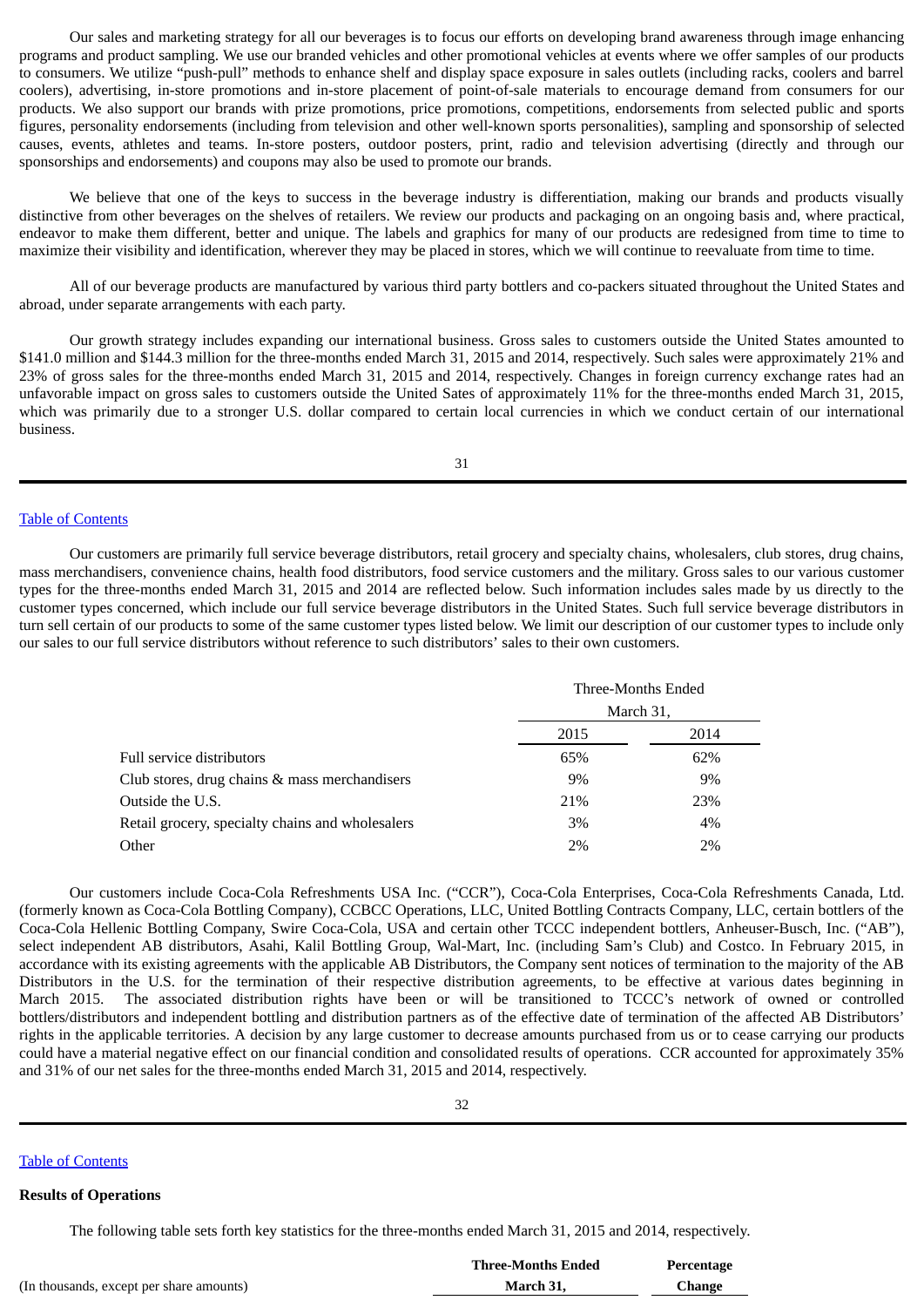|                                                        |    | 2015    |    | 2014    | 15 vs. 14  |  |  |  |  |        |            |
|--------------------------------------------------------|----|---------|----|---------|------------|--|--|--|--|--------|------------|
| Net sales <sup>1</sup>                                 | \$ | 626,791 | \$ | 536,129 | 16.9%      |  |  |  |  |        |            |
| Cost of sales                                          |    | 257,834 |    | 249,311 | 3.4%       |  |  |  |  |        |            |
| Gross profit*1                                         |    | 368,957 |    | 286,818 | 28.6%      |  |  |  |  |        |            |
| Gross profit as a percentage of net sales <sup>1</sup> |    | 58.9%   |    | 53.5%   |            |  |  |  |  |        |            |
| Operating expenses <sup>2</sup>                        |    | 361,328 |    | 137,955 | 161.9%     |  |  |  |  |        |            |
| Operating expenses as a percentage of net sales        |    | 57.6%   |    | 25.7%   |            |  |  |  |  |        |            |
| Operating income                                       |    | 7,629   |    | 148,863 | $(94.9\%)$ |  |  |  |  |        |            |
| Operating income as a percentage of net sales          |    | 1.2%    |    | 27.8%   |            |  |  |  |  |        |            |
| Interest and other income, net                         |    | 1,233   |    | 154     | 700.6%     |  |  |  |  |        |            |
| Income before provision for income taxes               |    | 8,862   |    | 149,017 | $(94.1\%)$ |  |  |  |  |        |            |
| Provision for income taxes                             |    | 4,448   |    | 53,767  | (91.7%)    |  |  |  |  |        |            |
| Income taxes as a percentage of income before taxes    |    | 50.2%   |    | 36.1%   |            |  |  |  |  |        |            |
| Net income                                             | S. | 4,414   | \$ | 95,250  | $(95.4\%)$ |  |  |  |  |        |            |
| Net income as a percentage of net sales                |    | 0.7%    |    | 17.8%   |            |  |  |  |  |        |            |
| Net income per common share:                           |    |         |    |         |            |  |  |  |  |        |            |
| <b>Basic</b>                                           |    | \$0.03  |    | \$0.57  | $(95.4\%)$ |  |  |  |  |        |            |
| Diluted                                                |    | \$0.03  |    |         |            |  |  |  |  | \$0.55 | $(95.4\%)$ |
| Case sales (in thousands)                              |    |         |    |         |            |  |  |  |  |        |            |
| (in 192-ounce case equivalents)                        |    | 57,779  |    | 51,926  | 11.3%      |  |  |  |  |        |            |

*¹Includes \$43.3 million and \$3.7 million for the three-months ended March 31, 2015 and 2014, respectively, related to the recognition of deferred revenue. Included in the \$43.3 million recognition of deferred revenue for the three-months ended March 31, 2015, is \$39.8 million related to the accelerated amortization of the deferred revenue balances associated with certain of the Company's prior distributors who were sent notices of termination during the first quarter of 2015.*

*²Includes \$206.0 million and \$0.01 million for the three-months ended March 31, 2015 and 2014, respectively, related to distributor termination costs.*

*\*Gross profit may not be comparable to that of other entities since some entities include all costs associated with their distribution process in cost of sales, whereas others exclude certain costs and instead include such costs within another line item such as operating expenses. We include out-bound freight and warehouse costs in operating expenses rather than in cost of sales.*

33

#### Table of [Contents](#page-0-0)

### Results of Operations for the Three-Months Ended March 31, 2015 Compared to the Three-Months Ended March 31, 2014.

*Net Sales.* Net sales were \$626.8 million for the three-months ended March 31, 2015, an increase of approximately \$90.7 million, or 16.9% higher than net sales of \$536.1 million for the three-months ended March 31, 2014. The increase in net sales of our Monster Energy® brand energy drinks represented approximately \$54.2 million, or 59.8%, of the overall increase in net sales. Net sales of our Monster Energy® brand energy drinks increased partially due to increased sales by volume as a result of increased domestic and international consumer demand. Net sales for the three-months ended March 31, 2015 included \$39.8 million related to the accelerated amortization of the deferred revenue balances associated with certain of the Company's prior distributors, which represented 43.9% of our overall increase in net sales. No other individual product line contributed either a material increase or decrease to net sales for the three-months ended March 31, 2015.

Changes in foreign currency exchange rates had an unfavorable impact on net sales of approximately 2% for the three-months ended March 31, 2015, which was primarily due to a stronger U.S. dollar compared to certain local currencies in which we conduct certain of our international business.

Case sales, in 192-ounce case equivalents, were 57.8 million cases for the three-months ended March 31, 2015, an increase of approximately 5.9 million cases or 11.3% higher than case sales of 51.9 million cases for the three-months ended March 31, 2014. The overall average net sales per case increased to \$10.85 for the three-months ended March 31, 2015, which was 5.1% higher than the average net sales per case of \$10.32 for the three-months ended March 31, 2014. Included in net sales was \$39.8 million related to the accelerated amortization of the deferred revenue balances associated with certain of the Company's prior distributors who were sent notices of termination during the first quarter of 2015.

Net sales for the DSD segment were \$605.8 million for the three-months ended March 31, 2015, an increase of approximately \$91.5 million, or 17.8% higher than net sales of \$514.4 million for the three-months ended March 31, 2014. The increase in net sales of our Monster Energy® brand energy drinks represented approximately \$54.2 million, or 59.2%, of the overall increase in net sales for the DSD segment. Net sales for the DSD segment of our Monster Energy® brand energy drinks increased partially due to increased sales by volume as a result of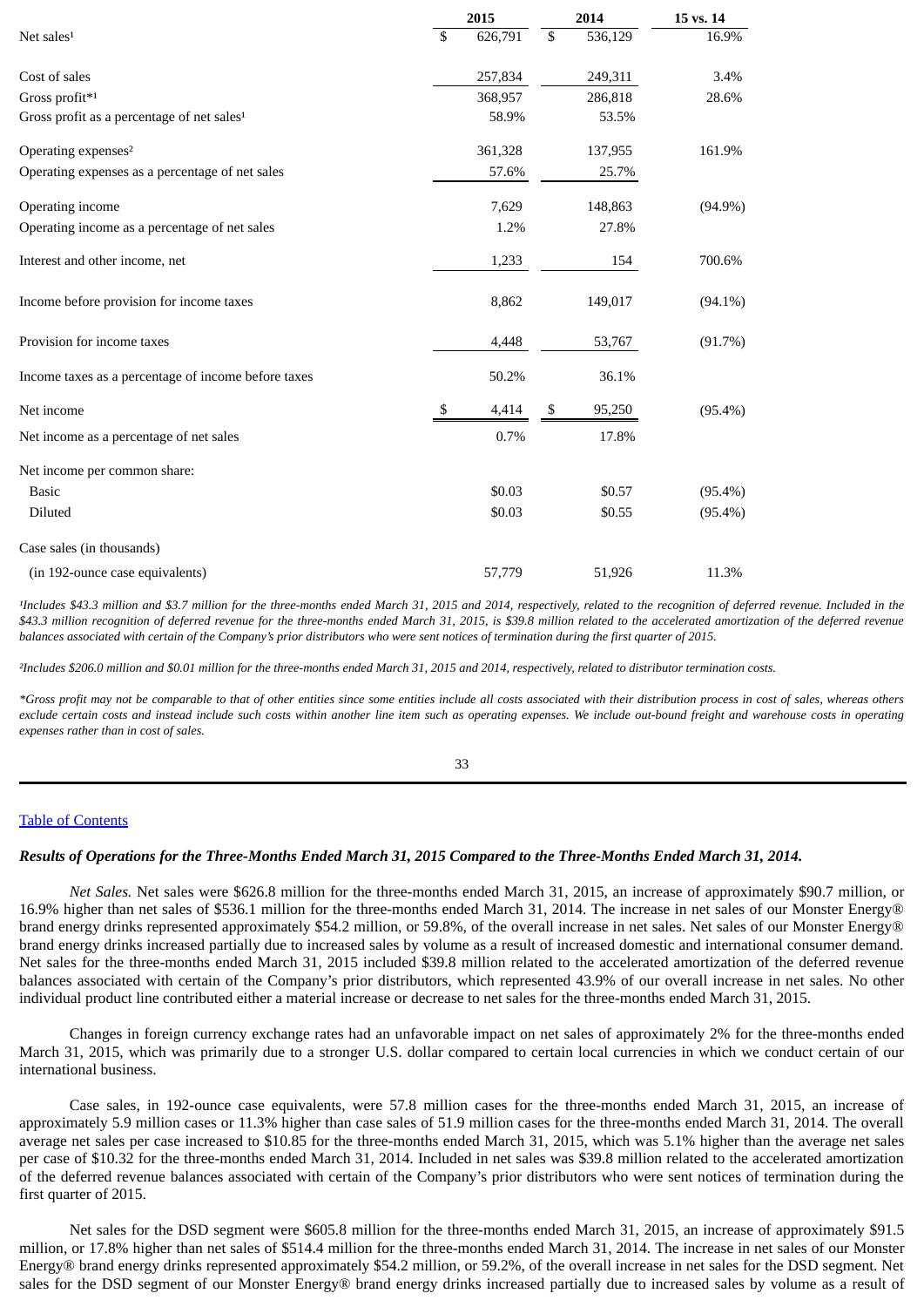increased domestic and international consumer demand. Net sales for the DSD segment for the three-months ended March 31, 2015 included \$39.8 million related to the accelerated amortization of the deferred revenue balances associated with certain of the Company's prior distributors, which represented 43.5% of our overall increase in net sales for the DSD segment. No other individual product line contributed either a material increase or decrease to net sales for the DSD segment for the three-months ended March 31, 2015.

Net sales for the Warehouse segment were \$21.0 million for the three-months ended March 31, 2015, a decrease of approximately \$0.8 million, or 3.7% lower than net sales of \$21.8 million for the three-months ended March 31, 2014.

*Gross Profit.* Gross profit was \$369.0 million for the three-months ended March 31, 2015, an increase of approximately \$82.1 million, or 28.6% higher than the gross profit of \$286.8 million for the three-months ended March 31, 2014. Gross profit as a percentage of net sales increased to 58.9% for the three-months ended March 31, 2015 from 53.5% for the three-months ended March 31, 2014. The increase in gross profit dollars was primarily the result of the \$54.2 million increase in net sales of our Monster Energy® brand energy drinks as well as the \$39.8 million accelerated amortization of the deferred revenue balances associated with certain of the Company's prior distributors. The increase in gross profit as a percentage of net sales was primarily attributable to the \$39.8 million accelerated amortization of the deferred revenue balances associated with certain of the Company's prior distributors as well as due to changes in product sales mix and lower costs of certain sweeteners and other raw materials.

34

#### Table of [Contents](#page-0-0)

*Operating Expenses*. Total operating expenses were \$361.3 million for the three-months ended March 31, 2015, an increase of approximately \$223.4 million, or 161.9% higher than total operating expenses of \$138.0 million for the three-months ended March 31, 2014. The increase in operating expenses was primarily due to increased costs of \$206.0 million associated with terminating certain existing distributors. To a lesser extent, the increase in operating expenses was attributable to increased payroll expenses of \$8.5 million (of which \$7.2 million was related to payroll taxes in connection with the exercise of certain stock options), increased expenditures of \$3.7 million for premiums, increased expenditures of \$3.7 million for sponsorships and endorsements, and expenditures of \$3.6 million for professional service costs and transaction expenses related to the TCCC Transaction.

*Contribution Margin.* Contribution margin for the DSD segment was \$57.7 million for the three-months ended March 31, 2015, a decrease of approximately \$128.8 million, or 69.1% lower than contribution margin of \$186.5 million for the three-months ended March 31, 2014. The decrease in the contribution margin for the DSD segment was primarily the result of the increased expenditures of \$206.0 million relating to the costs associated with terminating certain existing distributors. Contribution margin for the Warehouse segment was (\$0.04) million for the three-months ended March 31, 2015, approximately \$0.3 million lower than contribution margin of \$0.3 million for the threemonths ended March 31, 2014.

*Operating Income.* Operating income was \$7.6 million for the three-months ended March 31, 2015, a decrease of approximately \$141.2 million, or 94.9% lower than operating income of \$148.9 million for the three-months ended March 31, 2014. Operating income as a percentage of net sales decreased to 1.2% for the three-months ended March 31, 2015 from 27.8% for the three-months ended March 31, 2014, primarily due to the increase in operating expenses as a percentage of net sales. The decrease in operating income in dollars was primarily due to an increase of \$223.4 million in operating expenses, partially offset by an \$82.1 million increase in gross profit. Operating income was \$4.4 million and \$1.7 million for the three-months ended March 31, 2015 and 2014, respectively, in relation to our operations in Africa, Asia, Australia, Europe, the Middle East and South America.

*Interest and Other Income, net*. Interest and other income, net was \$1.2 million for the three-months ended March 31, 2015, as compared to interest and other income, net of \$0.2 million for the three-months ended March 31, 2014. Foreign currency transaction gains (losses) were \$0.8 million and (\$0.2) million for the three-months ended March 31, 2015 and 2014, respectively. The decrease in foreign currency losses during the three-months ended March 31, 2015 was primarily related to our foreign currency transactions in Europe. Interest income was \$0.5 million and \$0.4 million for the three-months ended March 31, 2015 and 2014, respectively.

*Provision for Income Taxes*. Provision for income taxes was \$4.4 million for the three-months ended March 31, 2015, a decrease of \$49.3 million or 91.7% lower than the provision for income taxes of \$53.8 million for the three-months ended March 31, 2014. The effective combined federal, state and foreign tax rate increased to 50.2% from 36.1% for the three-months ended March 31, 2015 and 2014, respectively. The increase in the effective tax rate was primarily due to the increase in the ratio of (i) the net losses in certain foreign subsidiaries that have no related income tax benefit as a result of the prior establishment of valuation allowances on their deferred tax assets, to (ii) the overall income before tax.

*Net Income*. Net income was \$4.4 million for the three-months ended March 31, 2015, a decrease of \$90.8 million or 95.4% lower than net income of \$95.3 million for the three-months ended March 31, 2014. The decrease in net income was primarily attributable to the increase in operating expenses of \$223.4 million, partially offset by an \$82.1 million increase in gross profit.

#### **Non-GAAP Financial Measures**

*Gross Sales\*\*.* Gross sales were \$710.2 million for the three-months ended March 31, 2015, an increase of approximately \$96.5 million, or 15.7% higher than gross sales of \$613.7 million for the three-months ended March 31, 2014. The increase in the gross sales of our Monster Energy® brand energy drinks represented approximately \$60.4 million, or 62.6%, of the overall increase in gross sales. Gross sales of our Monster Energy® brand energy drinks increased primarily due to increased sales by volume as a result of increased domestic and international consumer demand. Gross sales for the three-months ended March 31, 2015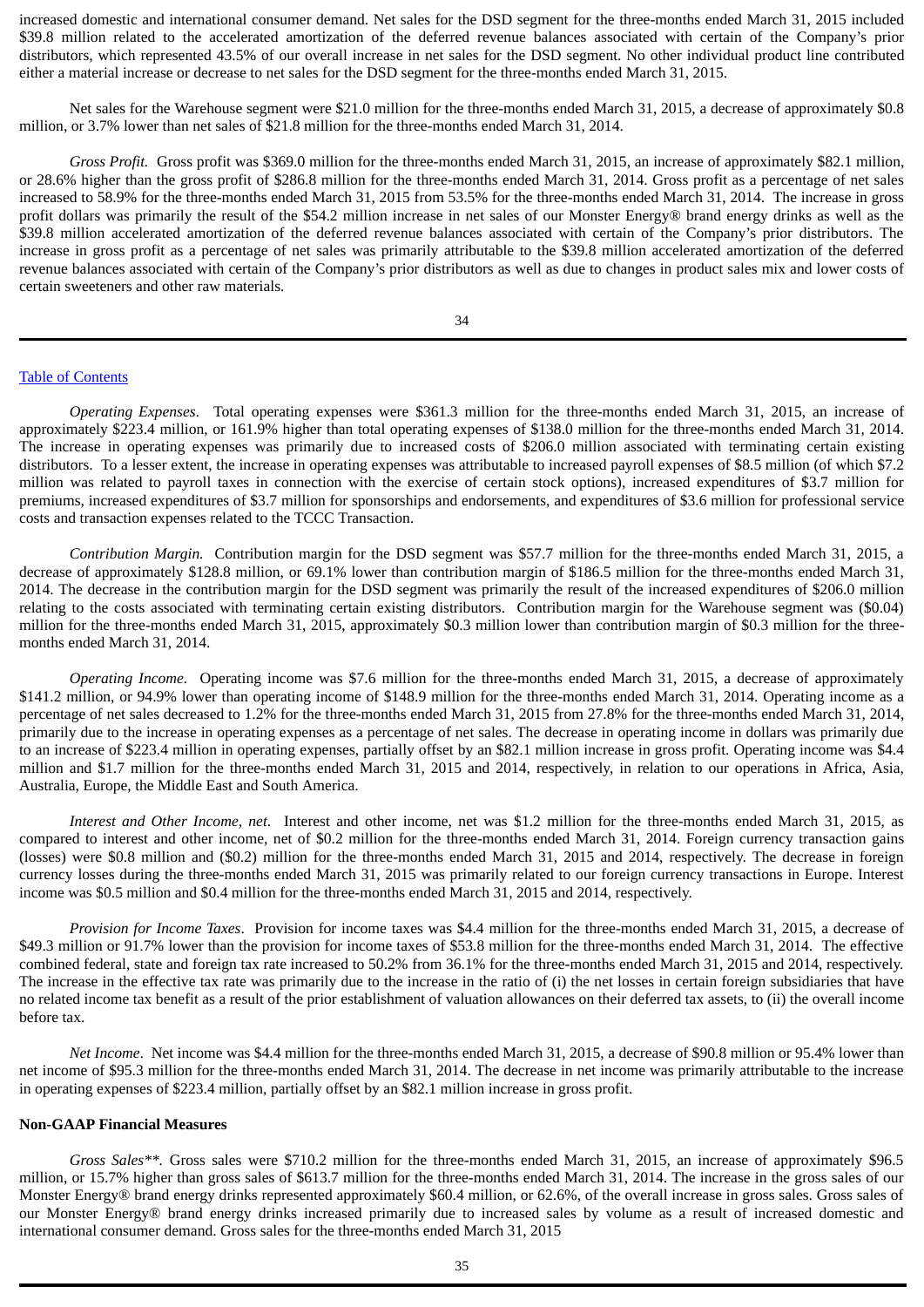included \$39.8 million related to the accelerated amortization of the deferred revenue balances associated with certain of the Company's prior distributors, which represented 41.2% of our overall increase in gross sales. No other individual product line contributed either a material increase or decrease to gross sales for the three-months ended March 31, 2015. Promotional and other allowances, as described in the footnote below, were \$83.4 million for the three-months ended March 31, 2015, an increase of \$5.8 million, or 7.5% higher than promotional and other allowances of \$77.6 million for the three-months ended March 31, 2014. Promotional and other allowances as a percentage of gross sales decreased to 11.7% from 12.6% for the three-months ended March 31, 2015 and 2014, respectively.

Changes in foreign currency exchange rates had an unfavorable impact on gross sales of approximately 2% for the three-months ended March 31, 2015, which was primarily due to a stronger U.S. dollar compared to certain local currencies in which we conduct certain of our international business.

*\*\*Gross sales is used internally by management as an indicator of and to monitor operating performance, including sales performance of particular products, salesperson performance, product growth or declines and overall Company performance. The use of gross sales allows evaluation of sales performance before the effect of any promotional items, which can mask certain performance issues. We therefore believe that the presentation of gross sales provides a useful measure of our operating performance. Gross* sales is not a measure that is recognized under GAAP and should not be considered as an alternative to net sales, which is determined in accordance with GAAP, and should *not be used alone as an indicator of operating performance in place of net sales. Additionally, gross sales may not be comparable to similarly titled measures used by other companies, as gross sales has been defined by our internal reporting practices. In addition, gross sales may not be realized in the form of cash receipts as promotional payments and allowances may be deducted from payments received from certain customers.*

The following table reconciles the non-GAAP financial measure of gross sales with the most directly comparable GAAP financial measure of net sales:

|                                           |   | Percentage |         |           |  |
|-------------------------------------------|---|------------|---------|-----------|--|
| (In thousands, except per share amounts)  |   | Change     |         |           |  |
|                                           |   | 2015       | 2014    | 15 vs. 14 |  |
| Gross sales, net of discounts and returns |   | 710.193    | 613,723 | 15.7%     |  |
| Less: Promotional and other allowances*** |   | 83.402     | 77.594  | 7.5%      |  |
| Net Sales                                 | S | 626.791    | 536,129 | 16.9%     |  |

*\*\*\*Although the expenditures described in this line item are determined in accordance with GAAP and meet GAAP requirements, the disclosure thereof does not conform with GAAP presentation requirements. Additionally, our definition of promotional and other allowances may not be comparable to similar items presented by other companies. Promotional and other allowances primarily include consideration given to the Company's distributors or retail customers including, but not limited to the following: (i) discounts granted off list prices to support price promotions to end-consumers by retailers; (ii) reimbursements given to the Company's distributors for agreed portions of their promotional spend with retailers, including slotting, shelf space allowances and other fees for both new and existing products; (iii) the Company's agreed share of fees given to distributors and/or directly to retailers for advertising, in-store marketing and promotional activities; (iv) the Company's agreed share of slotting, shelf space allowances and other fees given directly to retailers; (v) incentives given to the Company's distributors and/or retailers for achieving or exceeding certain predetermined sales goals; (vi) discounted or free products; (vii) contractual fees given to the Company's distributors related to sales made by the Company direct to certain customers that fall* within the distributors' sales territories; and (viii) commissions paid to our customers. The presentation of promotional and other allowances facilitates an evaluation of their *impact on the determination of net sales and the spending levels incurred or correlated with such sales. Promotional and other allowances constitute a material portion of our marketing activities. The Company's promotional allowance programs with its numerous distributors and/or retailers are executed through separate agreements in the ordinary course of business. These agreements generally provide for one or more of the arrangements described above and are of varying durations, ranging from one week to one year. The primary drivers of our promotional and other allowance activities for the three-months ended March 31, 2015 and 2014 were (i) to increase sales volume and trial, (ii) to address market conditions, and (iii) to secure shelf and display space at retail.*

#### **Liquidity and Capital Resources**

*Cash flows (used in) provided by operating activities.* We used \$81.8 million of cash in operating activities for the three-months ended March 31, 2015, as compared with net cash provided by operating activities of \$136.4 million for the three-months ended March 31, 2014. The decrease of \$218.2 million in cash flows from operations was primarily the result of an increase in the excess tax benefit from stock-based compensation and an increase in accounts receivable.

#### 36

#### Table of [Contents](#page-0-0)

For the three-months ended March 31, 2015, cash used in operating activities was primarily attributable to a \$184.7 million excess tax benefit from stock-based compensation, a \$68.1 million increase in accounts receivable, a \$40.0 million decrease in deferred revenue, a \$26.5 million increase in inventories, a \$13.5 million increase in prepaid income taxes, a \$7.9 million decrease in accrued compensation, a \$4.3 million decrease in income tax payable and a \$2.2 million decrease in accrued promotional allowances. For the three-months ended March 31, 2015, cash used in operating activities was reduced due to a \$206.0 million increase in accrued distributor terminations, a \$42.7 million increase in accounts payable and a \$5.4 million increase in accrued liabilities as well as net income earned of \$4.4 million and adjustments for certain non-cash expenses consisting of \$6.5 million of depreciation and amortization and \$6.4 million of stock-based compensation.

For the three-months ended March 31, 2014, cash provided by operating activities was primarily attributable to net income earned of \$95.3 million and adjustments for certain non-cash expenses, consisting of \$7.0 million of stock-based compensation and \$6.5 million of depreciation and other amortization. For the three-months ended March 31, 2014, cash provided by operating activities also increased due to a \$39.1 million increase in income taxes payable, a \$17.4 million decrease in inventory, a \$14.7 million increase in accrued promotional allowances, a \$6.1 million increase in accounts payable, a \$4.6 million increase in accrued liabilities and a \$4.4 million decrease in prepaid income taxes. For the three-months ended March 31, 2014, cash provided by operating activities was reduced due to a \$42.5 million increase in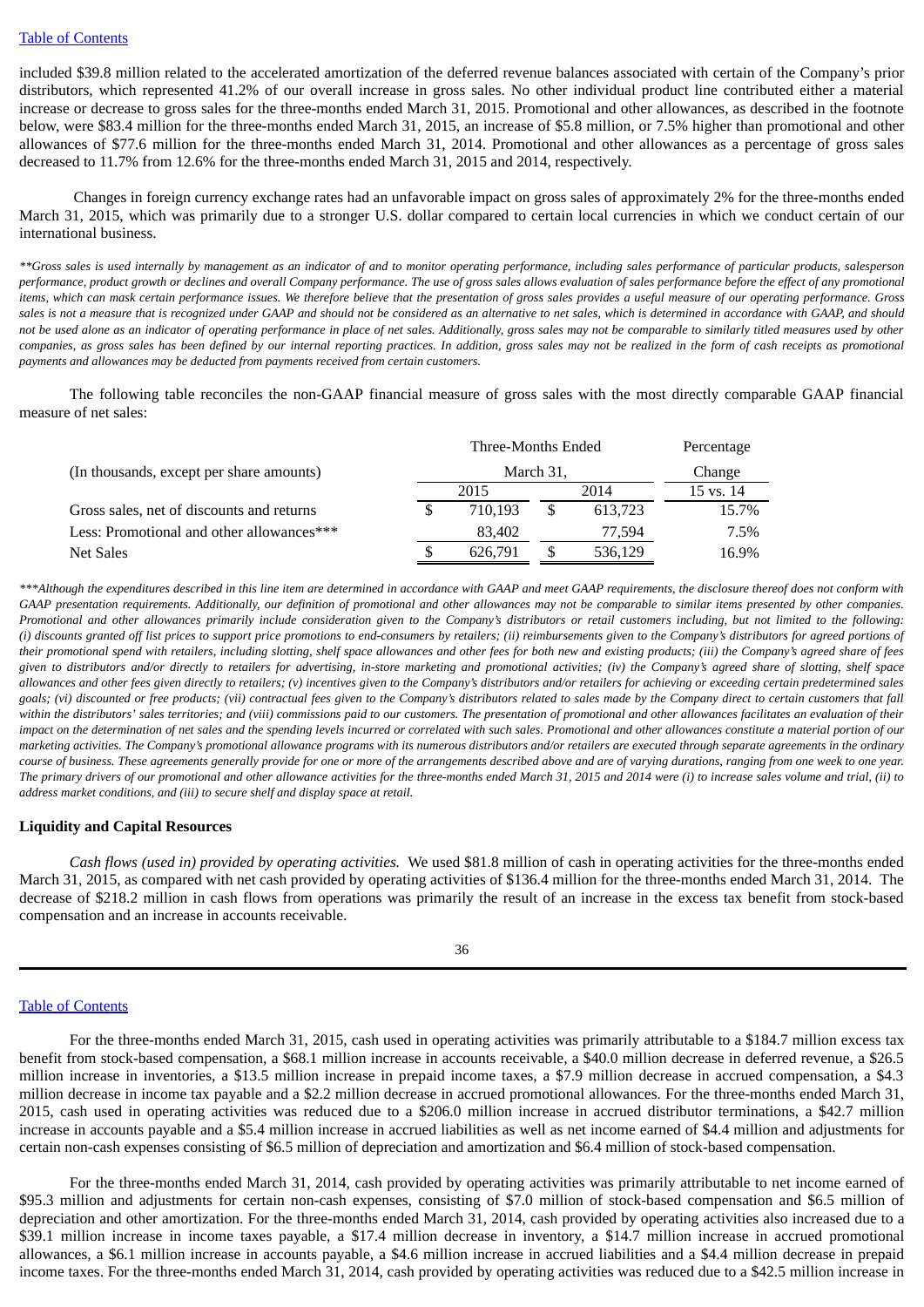accounts receivable, a \$7.1 million increase in prepaid expenses and other current assets, a \$5.8 million decrease in accrued compensation, a \$2.6 million tax benefit from the exercise of stock options and a \$1.5 million decrease in deferred revenue.

*Cash flows provided by (used in) investing activities.* We generated \$129.6 million of cash from investing activities for the threemonths ended March 31, 2015 as compared to cash used of \$43.9 million for the three-months March 31, 2014. The increase in cash flows provided by investing activities of \$173.6 million was primarily the result of the overall decrease in our investments in order to repurchase our common stock during the three-months ended March 31, 2015 (2.2 million shares were purchased from employees in lieu of cash payments for options exercised or withholding taxes due for a total amount of \$251.4 million).

Net cash provided by investing activities was \$129.6 million for the three-months ended March 31, 2015, as compared to net cash used in investing activities of \$43.9 million for the three-months ended March 31, 2014. For the three-months ended March 31, 2015, cash used in investing activities was primarily attributable to purchases of held-to-maturity investments, purchases of property and equipment, and additions to intangibles. For the three-months ended March 31, 2014, cash used in investing activities was primarily attributable to purchases of held-tomaturity investments and to purchases of property and equipment. For both the three-months ended March 31, 2015 and 2014, cash provided by investing activities was primarily attributable to maturities of held-to-maturity investments. For both the three-months ended March 31, 2015 and 2014, cash used in investing activities also included the acquisitions of fixed assets consisting of vans and promotional vehicles, coolers and other equipment to support our marketing and promotional activities, production equipment, furniture and fixtures, office and computer equipment, computer software, and equipment used for sales and administrative activities, as well as certain leasehold improvements. We expect to continue to use a portion of our cash in excess of our requirements for operations for purchasing short-term and long-term investments, and for other corporate purposes, leasehold improvements, the acquisition of capital equipment, specifically, vans, trucks and promotional vehicles, coolers, other promotional equipment, merchandise displays, warehousing racks as well as items of production equipment required to produce certain of our existing and/or new products and to develop our brand in international markets. From time to time, we may also purchase additional real property related to our beverage business and/or acquire compatible businesses as a use of cash in excess of our requirements for operations.

37

#### Table of [Contents](#page-0-0)

*Cash flows (used in) provided by financing activities.* We used \$47.8 million of cash in financing activities for the three-months ended March 31, 2015 as compared to cash provided by financing activities of \$7.7 million for the three-months ended March 31, 2014. The decrease in cash flows provided by financing activities of \$55.5 million was primarily the result of the repurchases of our common stock during the three-months ended March 31, 2015 (2.2 million shares were purchased from employees in lieu of cash payments for options exercised or withholding taxes due for a total amount of \$251.4 million).

For the three-months ended March 31, 2015, cash used in financing activities was primarily attributable to repurchases of our common stock amounting to \$251.4 million. For the three-months ended March 31, 2015 cash provided by financing activities was primarily related to a \$184.7 million excess tax benefit from stock-based compensation and the \$19.1 million received from the issuance of common stock in connection with the exercise of certain stock options. For the three-months ended March 31, 2014, cash provided by financing activities was primarily attributable to \$5.7 million received from the issuance of common stock in connection with the exercise of certain stock options and a \$2.6 million excess tax benefit from stock-based compensation.

Purchases of inventories, increases in accounts receivable and other assets, acquisition of property and equipment (including real property and coolers), leasehold improvements, acquisition and maintenance of trademarks, payments of accounts payable, income taxes payable and purchases of our common stock are expected to remain our principal recurring use of cash.

*Cash and cash equivalents, short-term and long-term investments.* At March 31, 2015, we had \$362.8 million in cash and cash equivalents and \$688.5 million in short-term and long-term investments. We have historically invested these amounts in U.S. Treasury bills, U.S. government agency securities and municipal securities (which may have an auction reset feature), commercial paper and money market funds meeting certain criteria. We maintain our investments for cash management purposes and not for purposes of speculation. Our risk management policies emphasize credit quality (primarily based on short-term ratings by nationally recognized statistical organizations) in selecting and maintaining our investments. We regularly assess market risk of our investments and believe our current policies and investment practices adequately limit those risks. However, certain of these investments are subject to general credit, liquidity, market and interest rate risks. These market risks associated with our investment portfolio may have an adverse effect on our future results of operations, liquidity and financial condition.

Of our \$362.8 million of cash and cash equivalents held at March 31, 2015, \$101.4 million was held by our foreign subsidiaries. No short-term or long-term investments were held by our foreign subsidiaries at March 31, 2015. We do not intend, nor do we foresee a need, to repatriate undistributed earnings of our foreign subsidiaries other than to repay certain intercompany debt owed to our U.S. operations. Under current tax laws, if funds in excess of intercompany amounts owed were repatriated to our U.S. operations, we would be required to accrue and pay additional income taxes on such excess funds at the tax rates then in effect.

We believe that cash available from operations, including our cash resources and access to credit, will be sufficient for our working capital needs, including purchase commitments for raw materials and inventory, increases in accounts receivable, payments of tax liabilities, expansion and development needs, purchases of shares of our common stock, as well as any purchases of capital assets, equipment and properties, through at least the next 12 months. Based on our current plans, at this time we estimate that capital expenditures are likely to be less than \$120.0 million through March 31, 2016. However, following the consummation of the TCCC Transaction, we anticipate changes to our cash and cash equivalents and capital expenditures, which may cause a change in the estimates provided above; see Notes to Condensed Consolidated Financial Statements — Note 2. Acquisitions and Divestitures.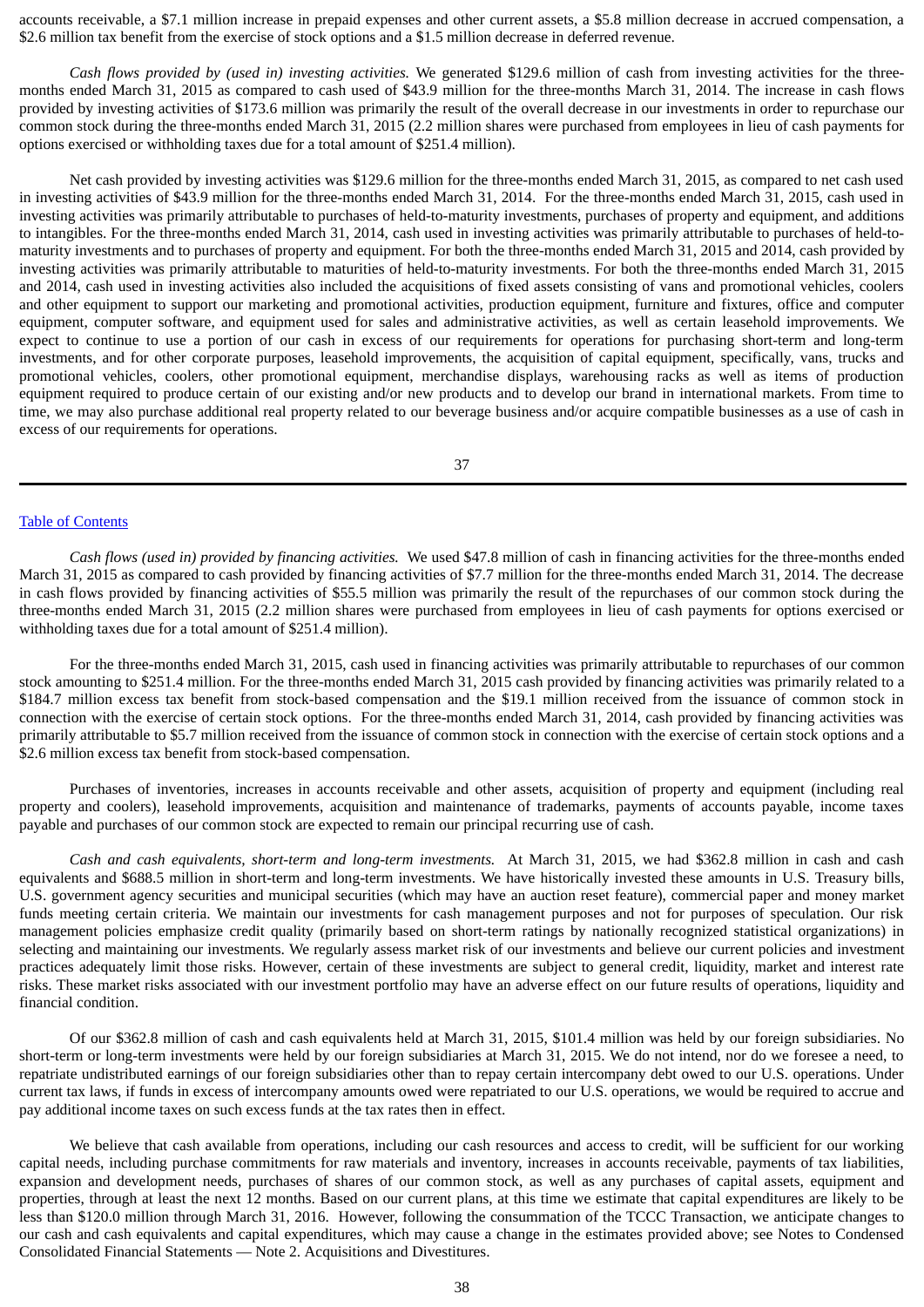# Table of [Contents](#page-0-0)

The following represents a summary of the Company's contractual commitments and related scheduled maturities as of March 31, 2015:

|                                      | Payments due by period (in thousands) |                 |    |           |       |        |       |                          |    |           |         |
|--------------------------------------|---------------------------------------|-----------------|----|-----------|-------|--------|-------|--------------------------|----|-----------|---------|
|                                      |                                       |                 |    | Less than |       | 1-3    |       | $3-5$                    |    | More than |         |
| <b>Obligations</b>                   |                                       | Total<br>1 year |    |           | vears |        | vears |                          |    |           | 5 years |
| Contractual Obligations <sup>1</sup> | \$                                    | 93,293          | \$ | 54,873    | \$    | 36,391 |       | 2,029                    | \$ |           |         |
| Capital Leases                       |                                       | 461             |    | 461       |       |        |       |                          |    |           |         |
| <b>Operating Leases</b>              |                                       | 11,528          |    | 5,035     |       | 4,501  |       | 963                      |    | 1,029     |         |
| Purchase Commitments <sup>2</sup>    |                                       | 22,480          |    | 22,480    |       | ۰      |       | $\overline{\phantom{0}}$ |    |           |         |
|                                      |                                       | 127,762         |    | 82,849    |       | 40,892 |       | 2,992                    |    | 1,029     |         |

<sup>1</sup>Contractual obligations include our obligations related to sponsorships and other commitments.

²Purchase commitments include obligations made by us and our subsidiaries to various suppliers for raw materials used in the production of our products. These obligations vary in terms, but are generally satisfied within one year.

In addition, approximately \$0.9 million of unrecognized tax benefits have been recorded as liabilities as of March 31, 2015. It is expected that the amount of unrecognized tax benefits will not significantly change within the next 12 months. We have also recorded a liability for potential penalties and interest of \$0.4 million as of March 31, 2015.

In April 2015, we entered into an agreement, subject to the attainment of requisite entitlements, to acquire approximately 56 acres of vacant land located in Jurupa Valley, CA for an estimated purchase price of \$38.1 million. We plan to construct a new warehouse on such land, which will replace our existing leased warehouse space located in Corona, CA. We have deposited \$0.5 million into escrow with the balance due at closing. There is no assurance we will be successful in obtaining the requisite entitlements.

#### **Sales**

The table below discloses selected quarterly data regarding sales for the three-months ended March 31, 2015 and 2014, respectively. Data from any one or more quarters or periods is not necessarily indicative of annual results or continuing trends.

Sales of beverages are expressed in unit case volume. A "unit case" means a unit of measurement equal to 192 U.S. fluid ounces of finished beverage (24 eight-ounce servings). Unit case volume means the number of unit cases (or unit case equivalents) of beverages sold by us.

Our quarterly results of operations reflect seasonal trends that are primarily the result of increased demand in the warmer months of the year. It has been our experience that beverage sales tend to be lower during the first and fourth quarters of each calendar year. Because the primary historical market for our products is California, which has a year-long temperate climate, the effect of seasonal fluctuations on quarterly results may have been somewhat mitigated; however, such fluctuations may become more pronounced with the expansion of the distribution of our products outside of California. In addition, our experience with our energy drink products suggests they may be less seasonal than the seasonality expected from traditional beverages. Quarterly fluctuations may also be affected by other factors including the introduction of new products, the opening of new markets where temperature fluctuations are more pronounced, the addition of new bottlers, customers and distributors, changes in the sales mix of our products and changes in advertising and promotional expenses.

# 39

# Table of [Contents](#page-0-0)

| (In thousands, except average<br>net sales per case) | Three-Months Ended<br>March 31, |         |      |         |
|------------------------------------------------------|---------------------------------|---------|------|---------|
|                                                      | 2015                            |         | 2014 |         |
| Net sales $1$<br>Case sales (192-ounce case          | S                               | 626,791 | S    | 536,129 |
| equivalents)                                         |                                 | 57,779  |      | 51,926  |
| Average net sales per case                           |                                 | 10.85   |      | 10.32   |

*¹Includes \$39.8 million for the three-months ended March 31, 2015, related to the accelerated amortization of the deferred revenue balances associated with certain of the Company's prior distributors who were sent notices of termination during the first quarter of 2015. Excluding the acceleration of deferred revenue, the average net sales price per case decreased to \$10.16 for the three-months ended March 31, 2015, which was 1.6% lower than the average net sales per case of \$10.32 for the three-months ended March 31, 2014.*

See Item 2, "Management's Discussion and Analysis of Financial Condition and Results of Operations - Our Business" for additional information related to the increase in sales.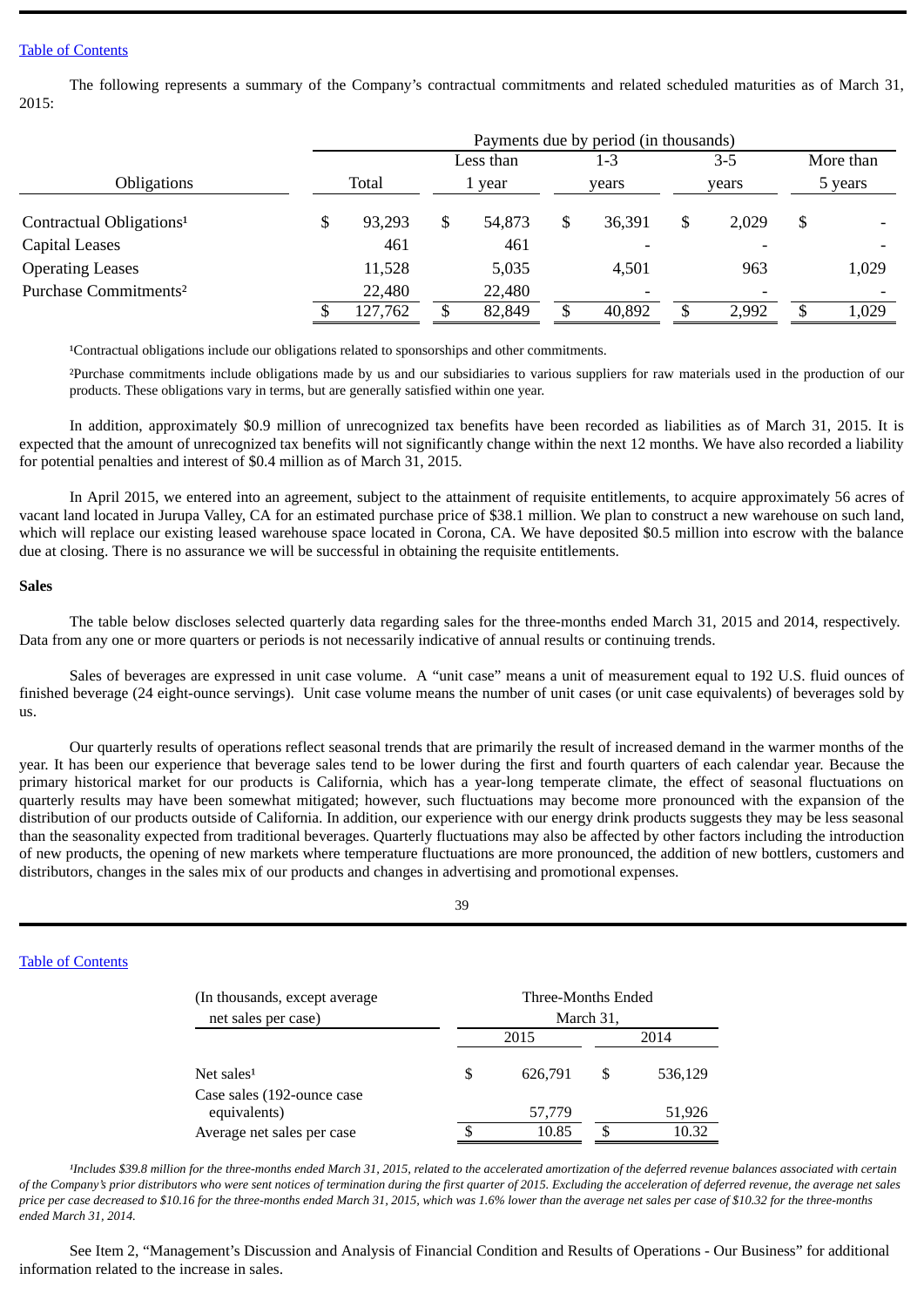#### **Critical Accounting Policies**

There have been no material changes to our critical accounting policies from the information provided in Item 7, "Management's Discussion and Analysis of Financial Condition and Results of Operations", included in our Form 10-K for the fiscal year ended December 31, 2014.

#### **Recent Accounting Pronouncements**

In September 2014, the Company elected to early adopt FASB ASU No. 2014-08, "Presentation of Financial Statements and Property, Plant, and Equipment - Reporting Discontinued Operations and Disclosures of Disposals of Components of an Entity". ASU 2014-08 provides new guidance related to the definition of a discontinued operation and requires new disclosures of both discontinued operations and certain other disposals that do not meet the definition of a discontinued operation. The adoption of ASU 2014-08 did not have a material impact on the Company's financial position, results of operations or liquidity.

In June 2014, the Financial Accounting Standards Board (the "FASB") issued Accounting Standards Update ("ASU") No. 2014-12, "Compensation—Stock Compensation (Topic 718): Accounting for Share-Based Payments When the Terms of an Award Provide That a Performance Target Could Be Achieved after the Requisite Service Period (a consensus of the FASB Emerging Issues Task Force)". ASU 2014-12 clarifies that a performance target that affects vesting and that could be achieved after the requisite service period be treated as a performance condition. A reporting entity should apply existing guidance in Topic 718 as it relates to awards with performance conditions that affect vesting to account for such awards. As such, the performance target should not be reflected in estimating the grant-date fair value of the award. Compensation cost should be recognized in the period in which it becomes probable that the performance target will be achieved and should represent the compensation cost attributable to the period(s) for which the requisite service has already been rendered. ASU 2014-12 is effective for annual periods, and interim periods within those years, beginning after December 15, 2015. Early adoption is permitted. ASU 2014-12 may be applied either (a) prospectively to all awards granted or modified after the effective date or (b) retrospectively to all awards with performance targets that are outstanding as of the beginning of the earliest annual period presented in the financial statements and to all new or modified awards thereafter. The adoption of ASU 2014-12 is not expected to have a material impact on the Company's financial position, results of operations or liquidity.

40

#### Table of [Contents](#page-0-0)

In May 2014, the FASB issued ASU No. 2014-09, "Revenue from Contracts with Customers", which supersedes previous revenue recognition guidance. ASU 2014-09 requires that a company recognize revenue at an amount that reflects the consideration to which the company expects to be entitled in exchange for transferring goods or services to a customer. In applying the new guidance, a company will (1) identify the contract(s) with a customer; (2) identify the performance obligations in the contract; (3) determine the transaction price; (4) allocate the transaction price to the contract's performance obligations; and (5) recognize revenue when (or as) the entity satisfies a performance obligation. ASU 2014-09 is effective for reporting periods beginning after December 15, 2016 and can be adopted using either a full retrospective or modified approach. The Company is currently evaluating the impact of ASU 2014-09 on its financial position, results of operations and liquidity.

#### **Inflation**

We believe inflation did not have a significant impact on our results of operations for the periods presented.

#### **Forward-Looking Statements**

Certain statements made in this report may constitute forward-looking statements (within the meaning of Section 27A of the Securities Act of 1933, as amended, and Section 21E of the Securities Exchange Act of 1934, as amended) (the "Exchange Act") regarding the expectations of management with respect to revenues, profitability, adequacy of funds from operations and our existing credit facility, among other things. All statements containing a projection of revenues, income (loss), earnings (loss) per share, capital expenditures, dividends, capital structure or other financial items, a statement of management's plans and objectives for future operations, or a statement of future economic performance contained in management's discussion and analysis of financial condition and results of operations, including statements related to new products, volume growth and statements encompassing general optimism about future operating results and non-historical information, are forward-looking statements within the meaning of the Act. Without limiting the foregoing, the words "believes," "thinks," "anticipates," "plans," "expects," and similar expressions are intended to identify forward-looking statements.

Management cautions that these statements are qualified by their terms and/or important factors, many of which are outside our control, involve a number of risks, uncertainties and other factors, that could cause actual results and events to differ materially from the statements made including, but not limited to, the following:

- · Our ability to consummate the TCCC Transaction or recognize any benefits from the TCCC Transaction;
- · Following the TCCC Transaction, the effect of our extensive commercial arrangements with TCCC on our future performance;
- Following the TCCC Transaction, the effect of TCCC becoming one of our significant shareholders and the potential divergence of TCCC's interests from those of our other shareholders;
- · Disruption in distribution or sales and/or decline in sales due to the termination and/or appointment of existing and/or new domestic and/or international distributors;
- Lack of anticipated demand for our products in international markets;
- Unfavorable regulations, including taxation requirements, product registration requirements, tariffs and/or trade restrictions;
- The effect of inquiries from and/or actions by state attorneys general, the Federal Trade Commission (the "FTC"), the FDA, municipalities or city attorneys and/or other government agencies and/or quasi-government agencies and/or government officials,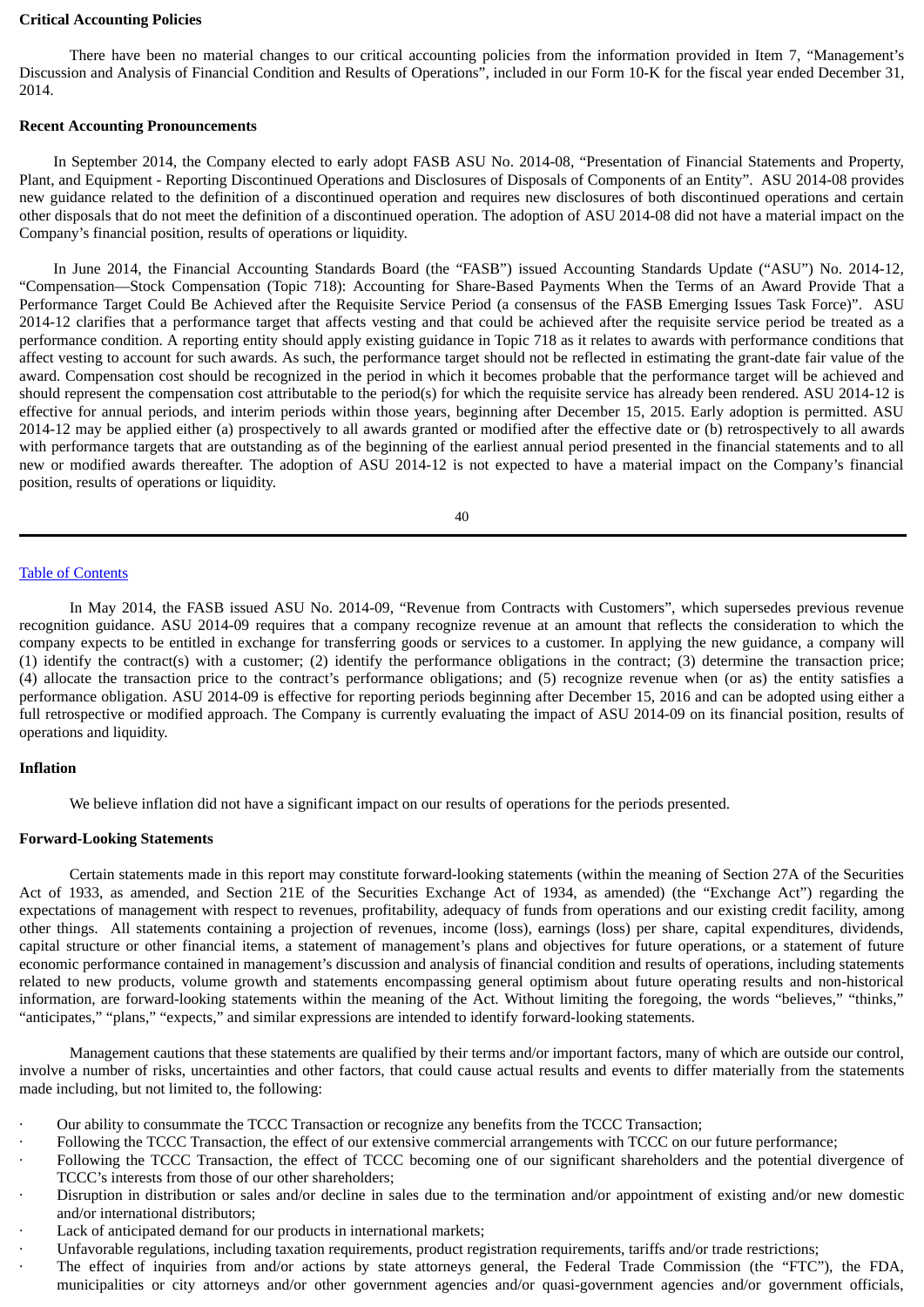including members of Congress, into the advertising, marketing, promotion, ingredients, sale and/or consumption of our energy drink products, including voluntary changes to our business practices;

- · Our ability to achieve profitability from our operations outside the United States;
- · Our ability to manage legal and regulatory requirements in foreign jurisdictions, potential difficulties in staffing and managing foreign operations, potentially higher incidence of fraud or corruption and credit risk of foreign customers and distributors;

### Table of [Contents](#page-0-0)

- · Our ability to produce our products in international markets in which they are sold, thereby reducing freight costs and/or product damages;
- Our ability to effectively manage our inventories and/or our accounts receivables;
- · Our foreign currency exchange rate risk with respect to our sales, expenses, profits, assets and liabilities denominated in currencies other than the U.S. dollar, which will continue to increase as foreign sales increase;
- Changes in accounting standards may affect our reported profitability;
- · Any proceedings which may be brought against us by the Securities and Exchange Commission (the "SEC"), the FDA, the FTC or other governmental agencies or bodies;
- The outcome of shareholder securities litigation and/or shareholder derivative actions filed against us and/or against certain of our officers and directors, and the possibility of other private shareholder litigation;
- The possibility of future shareholder derivative actions or shareholder securities litigation filed against us;
- The outcome of product liability litigation and/or class action litigation regarding the safety of our products and/or the ingredients in and/or claims made in connection with our products and/or alleging false advertising, marketing and/or promotion, and the possibility of future product liability and/or class action lawsuits;
- The current uncertainty and volatility in the national and global economy;
- · Our ability to address any significant deficiencies or material weakness in our internal controls over financial reporting;
- · Our ability to continue to generate sufficient cash flows to support capital expansion plans and general operating activities;
- Decreased demand for our products resulting from changes in consumer preferences and/or from decreased consumer discretionary spending power and/or from higher gasoline prices;
- · Changes in demand that are weather related, particularly in areas outside of California;
- · Competitive products and pricing pressures and our ability to gain or maintain our share of sales in the marketplace as a result of actions by competitors;
- Our ability to introduce new products;
- An inability to achieve volume growth through product and packaging initiatives;
- Our ability to sustain the current level of sales and/or increase the sales of our Monster Energy® brand energy drinks and/or our other products, including, following the TCCC Transaction, the energy drinks we will acquire from TCCC;
- The impact of criticism of our energy drink products and/or the energy drink market generally and/or legislation enacted, whether as a result of such criticism or otherwise, that restrict the sale of energy drinks (including prohibiting the sale of energy drinks at certain establishments or pursuant to certain governmental programs), limit caffeine content in beverages, require certain product labeling disclosures and/or warnings, impose excise and/or sales taxes, limit product sizes or impose age restrictions for the sale of energy drinks; Our ability to comply with and/or resulting lower consumer demand for energy drinks due to proposed and/or future U.S. federal, state and local laws and regulations and/or proposed or existing laws and regulations in certain foreign jurisdictions and/or any changes therein, including changes in taxation requirements (including tax rate changes, new tax laws, new and/or increased excise and/or sales and/or other taxes on our products and revised tax law interpretations) and environmental laws, as well as the FFD&C Act, including as amended by the Dietary Supplement Health and Education Act, and regulations made thereunder or in connection therewith, as well as changes in any other food, drug or similar laws in the United States and internationally, especially those that may restrict the sale of energy drinks (including prohibiting the sale of energy drinks at certain establishments or pursuant to certain governmental programs), limit caffeine content in beverages, require certain product labeling disclosures and/or warnings, impose excise taxes, limit product sizes, or impose age restrictions for the sale of energy drinks, as well as laws and regulations or rules made or enforced by the FDA, and/or the Bureau of Alcohol, Tobacco and Firearms and Explosives, and/or the Federal Trade Commission;

 $\Delta$ 2

#### Table of [Contents](#page-0-0)

- · Our ability to satisfy all criteria set forth in any model energy drink guidelines, including, without limitation, those adopted by the American Beverage Association, of which the Company is a member, and/or any international beverage association and the impact on the Company of such guidelines;
- · Disruptions in the timely import or export of our products and/or ingredients due to port strikes and related labor issues;
- The effect of unfavorable or adverse public relations and/or press and/or articles, comments and/or media attention;
- · Changes in the cost, quality and availability of containers, packaging materials, aluminum, the Mid West and other premiums, raw materials and other ingredients and juice concentrates, and our ability to obtain and/or maintain favorable supply arrangements and relationships and procure timely and/or sufficient production of all or any of our products to meet customer demand;
- We currently purchase certain raw materials from a limited number of suppliers. Any corporate activity among these suppliers could have an impact on our cost of sales;
- · Our ability to pass on to our customers all or a portion of any increases in the costs of raw materials and/or ingredients and/or commodities and/or other cost inputs affecting our business;
- · Our ability to achieve both domestic and international forecasts, which may be based on projected volumes and sales of many product types and/or new products, certain of which are more profitable than others; there can be no assurance that we will achieve projected levels of sales as well as forecasted product and/or geographic mixes;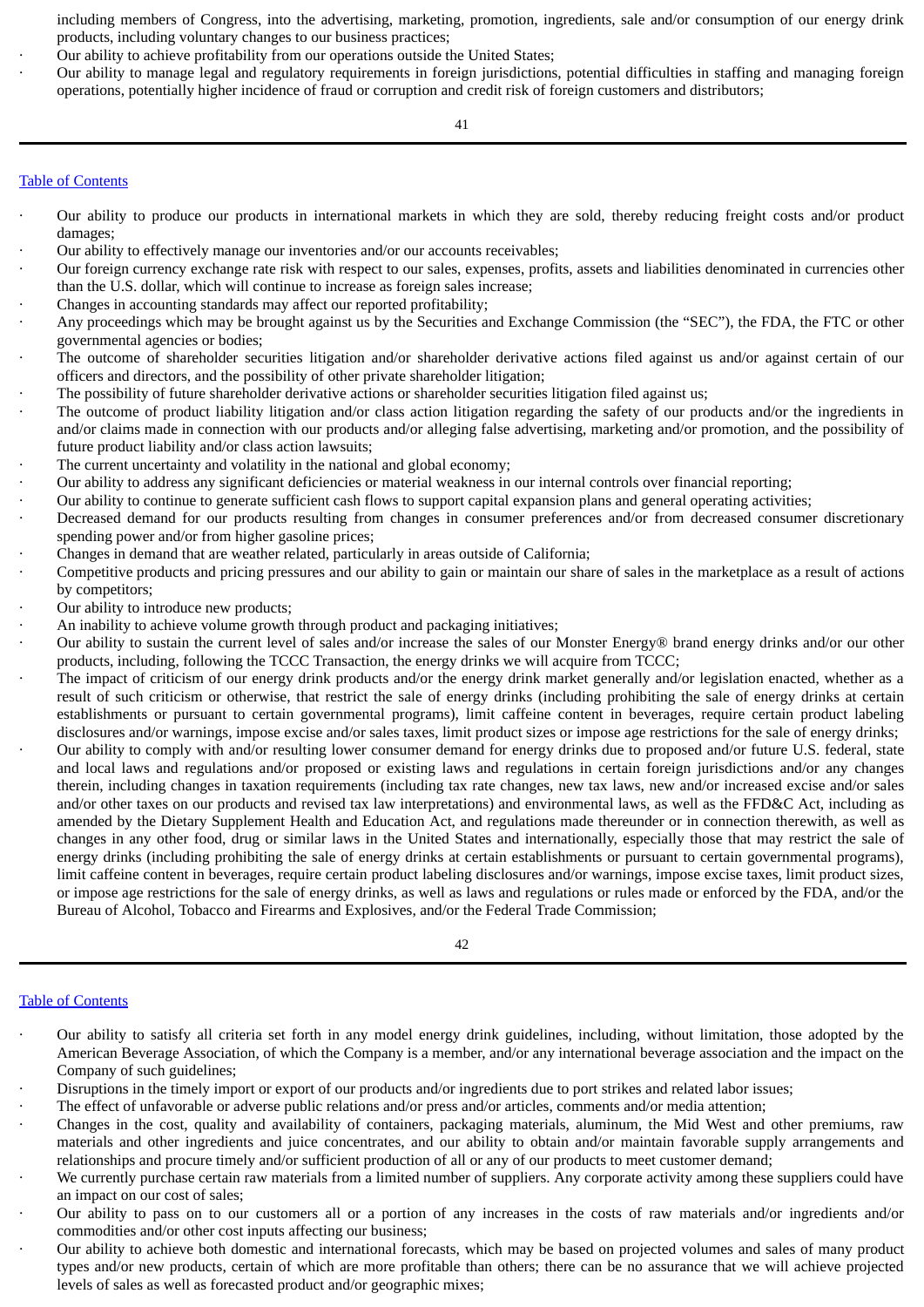- · Our ability to penetrate new domestic and/or international markets and/or gain approval or mitigate the delay in securing approval for the sale of our products in various countries;
- Economic or political instability in one or more of our international markets;
- · Our ability to secure and/or retain competent and/or effective distributors internationally;
- The effectiveness of sales and/or marketing efforts of distributors of our products, most of which distribute products that are competitive with our products;
- · Unilateral decisions by distributors, convenience chains, grocery chains, specialty chain stores, club stores and other customers to discontinue carrying all or any of our products that they are carrying at any time and/or restrict the range of our products they carry and/or devote less resources to the sale of our products;
- The costs and/or effectiveness, now or in the future, of our advertising, marketing and promotional strategies;
- Changes in product category consumption;
- Unforeseen economic and political changes;
- Possible recalls of our products and/or defective production;
- · Our ability to make suitable arrangements for the co-packing of any of our products both domestically and internationally and/or the timely replacement of discontinued co-packing arrangements;
- · Our ability to make suitable arrangements for the timely procurement of non-defective raw materials;
- · Our inability to protect and/or the loss of our intellectual property rights and/or our inability to use our trademarks and/or trade names or designs in certain countries;
- · Volatility of stock prices which may restrict stock sales, stock purchases or other opportunities;
- · Provisions in our organizational documents and/or control by insiders which may prevent changes in control even if such changes would be beneficial to other stockholders;
- The failure of our bottlers and contract packers to manufacture our products on a timely basis or at all;
- · Exposure to significant liabilities due to litigation, legal or regulatory proceedings;
- · Any disruption in and/or lack of effectiveness of our information technology systems, including breaches of cyber security, that disrupts our business or negatively impacts customer relationships; and
- Recruitment and retention of senior management, other key employees and our employee base in general.

The foregoing list of important factors and other risks detailed from time to time in our reports filed with the SEC is not exhaustive. See the section entitled "Risk Factors" in our Form 10-K for the fiscal year ended December 31, 2014, for a more complete discussion of these risks and uncertainties and for other risks and uncertainties. Those factors and the other risk factors described therein are not necessarily all of the important factors that could cause actual results or developments to differ materially from those expressed in any of our forward-looking statements. Other unknown or unpredictable factors also could harm our results.

<span id="page-29-0"></span>
$$
43 \\
$$

# Table of [Contents](#page-0-0)

Consequently, our actual results could be materially different from the results described or anticipated by our forward-looking statements, due to the inherent uncertainty of estimates, forecasts and projections and may be better or worse than anticipated. Given these uncertainties, you should not rely on forward-looking statements. Forward-looking statements represent our estimates and assumptions only as of the date that they were made. We expressly disclaim any duty to provide updates to forward-looking statements, and the estimates and assumptions associated with them, after the date of this report, in order to reflect changes in circumstances or expectations or the occurrence of unanticipated events except to the extent required by applicable securities laws.

# **ITEM 3. QUANTITATIVE AND QUALITATIVE DISCLOSURES ABOUT MARKET RISK**

There have been no material changes in our market risk during the three-months ended March 31, 2015 compared with the disclosures in Part II, Item 7A of our Annual Report on Form 10-K for the year ended December 31, 2014.

# <span id="page-29-1"></span>**ITEM 4. CONTROLS AND PROCEDURES**

*Evaluation of Disclosure Controls and Procedures* – Under the supervision and with the participation of the Company's management, including our Chief Executive Officer and Chief Financial Officer, we have evaluated the effectiveness of the design and operation of our disclosure controls and procedures (as defined in Rules 13(a)-15(e) and 15(d)-15(e) of the Exchange Act) as of the end of the period covered by this report. Based upon this evaluation, the Chief Executive Officer and Chief Financial Officer have concluded that our disclosure controls and procedures are adequate and effective to ensure that information we are required to disclose in reports that we file or submit under the Exchange Act is (1) recorded, processed, summarized and reported within the time periods specified in rules and forms of the SEC and (2) accumulated and communicated to our management, including its principal executive and principal financial officers, as appropriate, to allow timely decisions regarding required disclosures.

*Changes in Internal Control Over Financial Reporting* – There were no changes in the Company's internal controls over financial reporting during the quarter ended March 31, 2015, that have materially affected, or are reasonably likely to materially affect, our internal control over financial reporting.

# <span id="page-29-2"></span>**PART II - OTHER INFORMATION**

# <span id="page-29-3"></span>**ITEM 1. LEGAL PROCEEDINGS**

<span id="page-29-4"></span>The information required by this Item is incorporated herein by reference to the Notes to Condensed Consolidated Financial Statements —Note 11. Commitments and Contingencies: Legal Proceedings in Part I, Item 1, of this Quarterly Report on Form 10-Q.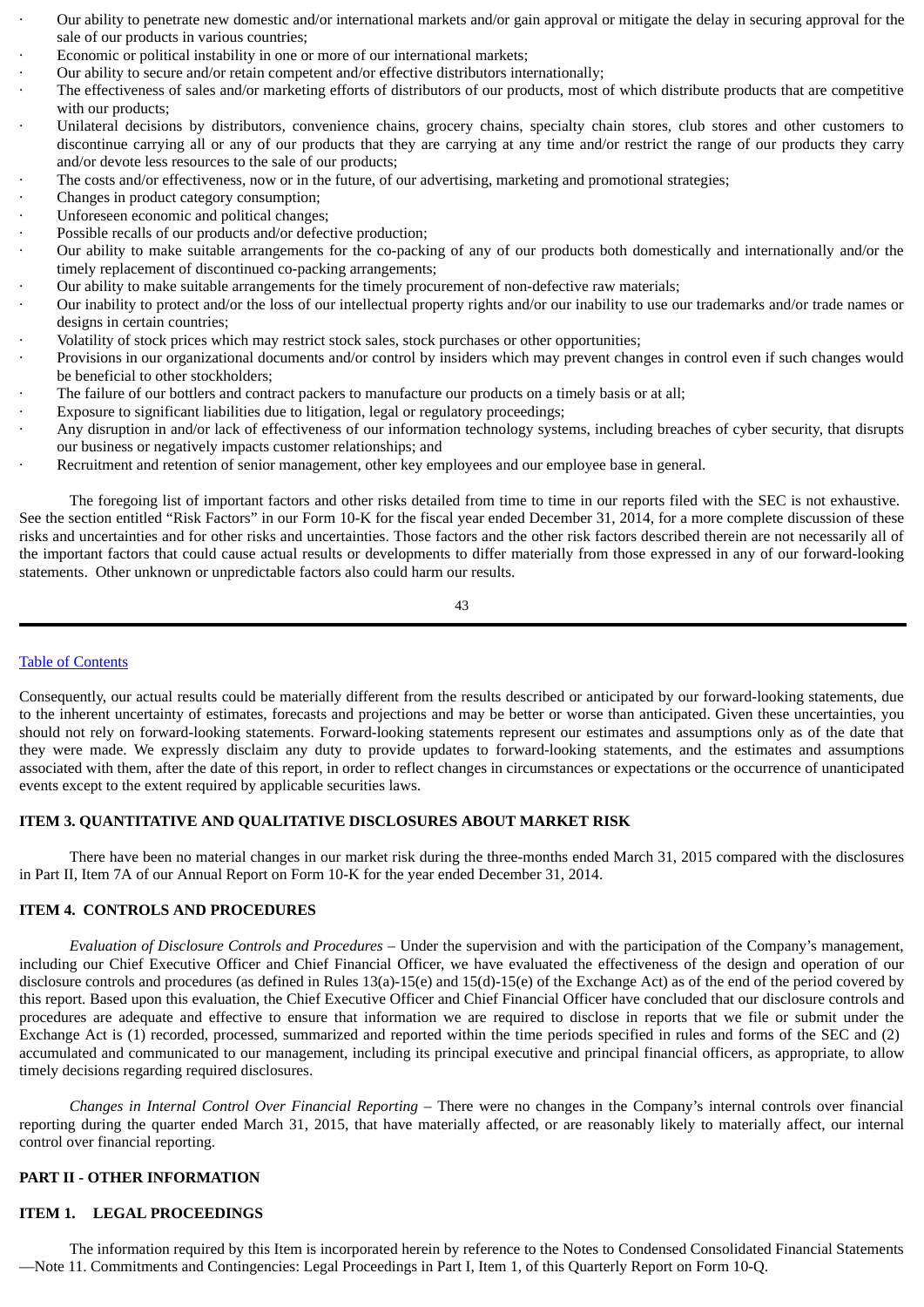#### **ITEM 1A. RISK FACTORS**

Our Risk Factors are discussed in our Annual Report on Form 10-K for the fiscal year ended December 31, 2014. There have been no material changes with respect to the risk factors disclosed in our Annual Report on Form 10-K for the period ended December 31, 2014.

### **ITEM 2. UNREGISTERED SALES OF EQUITY SECURITIES AND USE OF PROCEEDS**

During the three-months ended March 31, 2015, 2.2 million shares were purchased from employees in lieu of cash payments for options exercised or withholding taxes due for a total amount of \$251.4 million. While such purchases are considered common stock repurchases, they are not counted as purchases against our authorized share repurchase program, including the April 2013 Repurchase Plan.

<span id="page-30-2"></span><span id="page-30-1"></span><span id="page-30-0"></span>44

Table of [Contents](#page-0-0)

#### **ITEM 3. DEFAULTS UPON SENIOR SECURITIES**

None.

### **ITEM 4. MINE SAFETY DISCLOSURES**

<span id="page-30-3"></span>Not applicable.

#### **ITEM 5. OTHER INFORMATION**

The 2015 Annual Meeting of Stockholders (the "2015 Annual Meeting") of the Company has been scheduled for August 7, 2015. Because the date of the 2015 Annual Meeting is more than 30 days after the anniversary date of the Company's 2014 Annual Meeting of Stockholders, in accordance with Rule 14a-5(f) under the Exchange Act, the Company is informing stockholders of the change.

For stockholders who wish to present a proposal to be considered for inclusion in our proxy statement and for consideration at the 2015 Annual Meeting, pursuant to Rule 14a-8 under the Exchange Act, the proposal must be delivered to the Office of the Secretary at the Company's principal executive offices prior to the close of business on May 18, 2015. Stockholder proposals must otherwise comply with the requirements of Rule 14a-8 of the Exchange Act.

Changing the date of the 2015 Annual Meeting does not affect the notification deadline for stockholders who wish to present a proposal for nominations or other business for consideration at the 2015 Annual Meeting, but who do not intend for the proposal to be included in our proxy statement. Pursuant to the advance notice provisions contained in our by-laws, such notification deadline has passed.

#### <span id="page-30-4"></span>**ITEM 6. EXHIBITS**

- 10.1\* Letter Agreement between the Company and Mark Hall, dated March 12, 2015.
- 10.2\*\*# Amended and Restated Distribution Agreement, dated as of March 18, 2015, between Monster Energy Company and Coca-Cola Refreshments USA, Inc. (incorporated by reference to Exhibit 10.1 to New Laser Corporation's Form S-4/A dated April 21, 2015).
- 31.1\* Certification of Chief Executive Officer Pursuant to Section 302 of the Sarbanes-Oxley Act of 2002
- 31.2\* Certification of Chief Financial Officer Pursuant to Section 302 of the Sarbanes-Oxley Act of 2002
- 32.1\* Certification of Chief Executive Officer Pursuant to 18 U.S.C. Section 1350, as Adopted Pursuant to Section 906 of the Sarbanes-Oxley Act of 2002
- 32.2\* Certification by Chief Financial Officer Pursuant to 18 U.S.C. Section 1350, as Adopted Pursuant to Section 906 of the Sarbanes-Oxley Act of 2002
- 101\* The following financial information from Monster Beverage Corporation's Quarterly Report on Form 10-Q for the quarter ended March 31, 2015, formatted in XBRL (eXtensible Business Reporting Language): (i) Condensed Consolidated Balance Sheets as of March 31, 2015 and December 31, 2014, (ii) Condensed Consolidated Statements of Income for the three-months ended March 31, 2015 and 2014, (iii) Condensed Consolidated Statements of Comprehensive Income for the three-months ended March 31, 2015 and 2014, (iv) Condensed Consolidated Statements of Cash Flows for the three-months ended March 31, 2015 and 2014, and (v) the Notes to Condensed Consolidated Financial Statements.
- **\* Filed herewith**

#### **\*\* Previously filed**

# Confidential treatment has been requested for certain information contained in this exhibit. Such information has been omitted and **filed separately with the SEC.**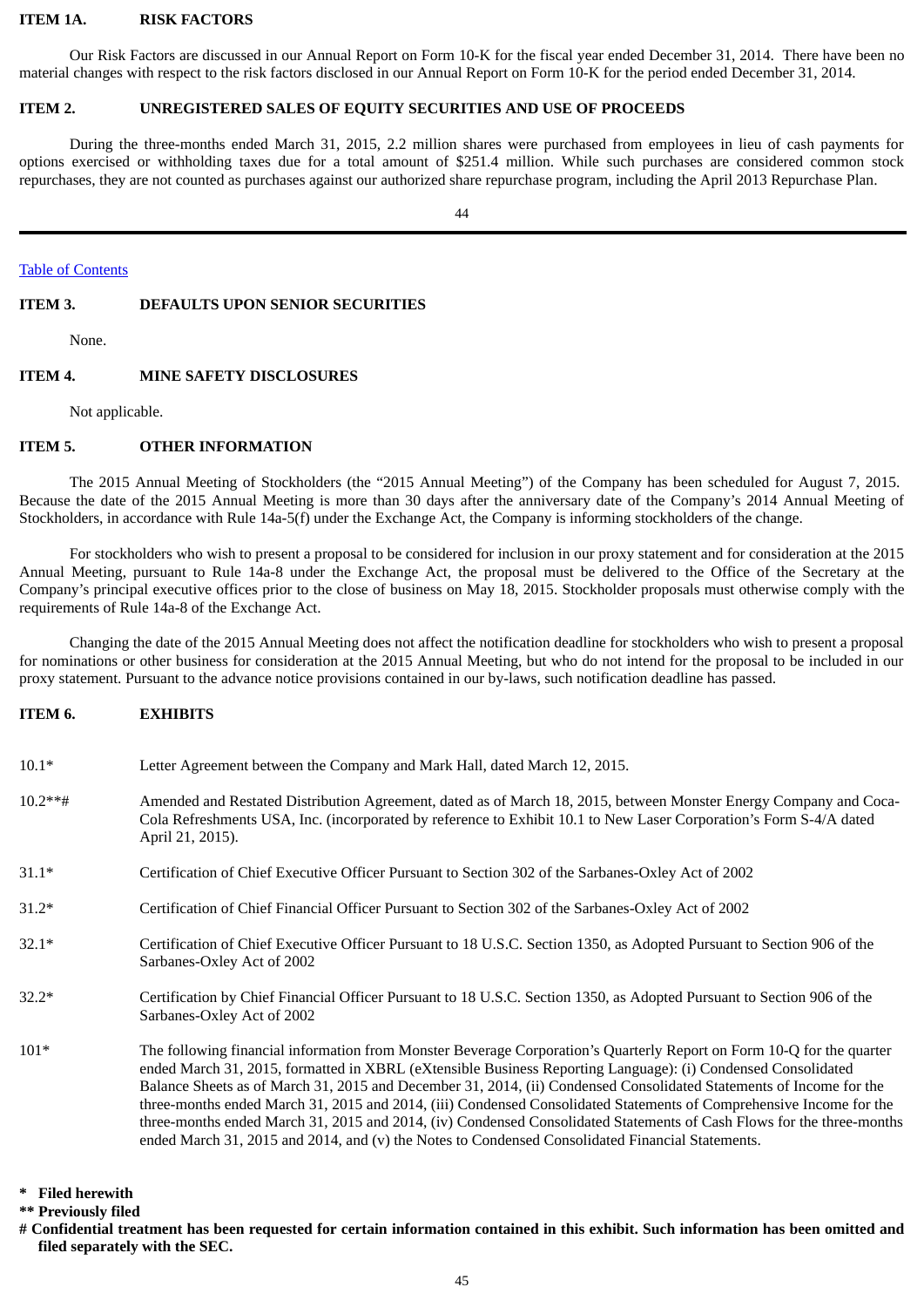# <span id="page-31-0"></span>**SIGNATURES**

Pursuant to the requirements of the Securities Exchange Act of 1934, the Registrant has duly caused this report to be signed on its behalf by the undersigned, thereunto duly authorized.

> MONSTER BEVERAGE CORPORATION Registrant

Date: May 11, 2015 /s/ RODNEY C. SACKS Rodney C. Sacks Chairman of the Board of Directors and Chief Executive Officer

46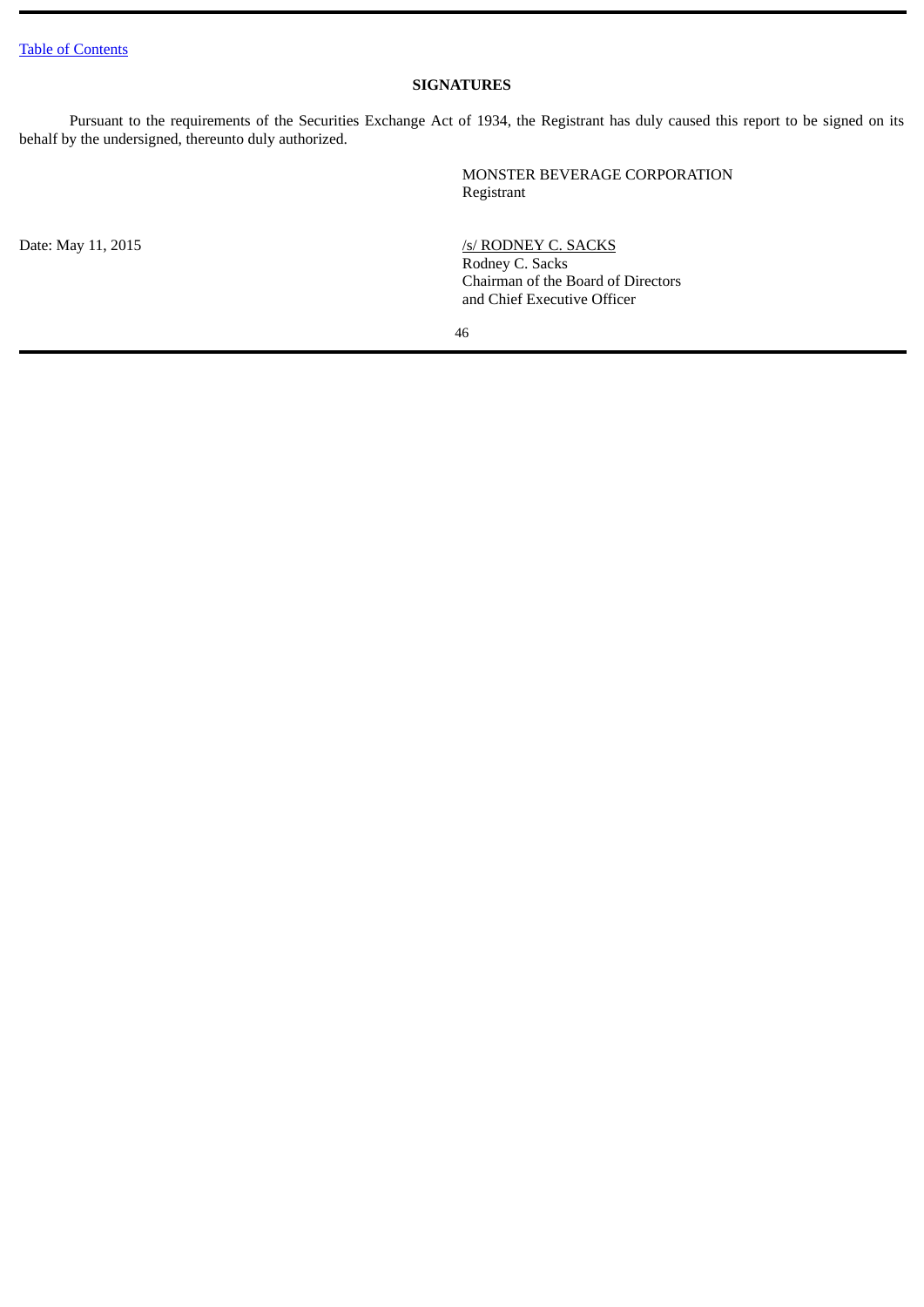



1 MONSTER WAY CORONA, CA 92879 PHONE: 951/739-6200 FAX: 951/739-6210

March 12, 2015

Mark Hall 78-7025 Ola Mau Street Kailua Kona, HI 96740

By Hand Delivery

Dear Mark,

This letter (the "Agreement") will confirm your recent discussions with the Executive Committee in regard to your position change from Chief Brand Officer to Chief Marketing Officer on a full-time basis, effective as of January 1, 2015. This Agreement with Monster Energy Company ("Monster Energy" or "the Company") will be in accordance with the following terms and conditions.

1. Total Compensation.

| 1.1 Base Salary:                  | \$19,230.77 paid bi-weekly. (Annualized to \$500,000 for illustration only).                                                                                                                                                                                                                                                                                   |  |  |  |
|-----------------------------------|----------------------------------------------------------------------------------------------------------------------------------------------------------------------------------------------------------------------------------------------------------------------------------------------------------------------------------------------------------------|--|--|--|
| 1.2 Auto Allowance:               | \$500.00 per month. (Annualized to \$6,000 for illustration only).                                                                                                                                                                                                                                                                                             |  |  |  |
| 1.3 Gasoline Allowance:           | Reimbursement of costs.                                                                                                                                                                                                                                                                                                                                        |  |  |  |
| 1.4 Health Plan:                  | Employee and family will be fully covered by the Company in accordance with the<br>rules and procedures set forth in the Company's Employee Handbook and in the Group<br>Insurance Plan documents. This includes medical insurance, dental insurance, vision<br>insurance, life insurance and long/short term disability insurance.                            |  |  |  |
| 1.5 $401(k)$ Plan:                | The Company has a $401(k)$ Plan. The Company may make a matching contribution to the<br>Plan and is currently matching 25% of your deferrals up to 8% of pay on a per pay<br>period basis. You remain eligible to participate in the Plan.                                                                                                                     |  |  |  |
| Page 1 of 4                       |                                                                                                                                                                                                                                                                                                                                                                |  |  |  |
|                                   |                                                                                                                                                                                                                                                                                                                                                                |  |  |  |
| 1.6 Expenses:                     | Expense reports are submitted weekly. All business-related expenses are to be<br>documented according to the Internal Revenue Service guidelines and in accordance with<br>the Company's policy on such expenditures.                                                                                                                                          |  |  |  |
| 1.7 Vacation:                     | You will receive 6.154 vacation hours per pay period (annualized to 160 hours (4 weeks)<br>per year for illustration purposes only). Vacation accrual and terms are subject to the<br>provisions of the Company's vacation policy in effect from time to time.                                                                                                 |  |  |  |
| 1.8 Bonus:                        | The awarding of any bonus is in Monster Energy Company's sole discretion and, if<br>awarded, will be based on your individual performance and the results achieved in your<br>respective areas as well as on the Company's overall performance. Input from your<br>immediate superiors may be taken into account in such evaluation.                           |  |  |  |
| 1.9 Travel and<br>Accommodations: | Travel and accommodations while on business are to be conducted in accordance with<br>the Company's policies in effect from time to time.                                                                                                                                                                                                                      |  |  |  |
| 1.10 Insurability:                | As a condition of your employment you may be required to drive a company vehicle.<br>You must be able to meet the insurance requirements of the Company's insurance carrier.<br>During the course of your employment your driving record will be checked periodically.<br>Moreover, you agree to immediately report any change to your driving status, traffic |  |  |  |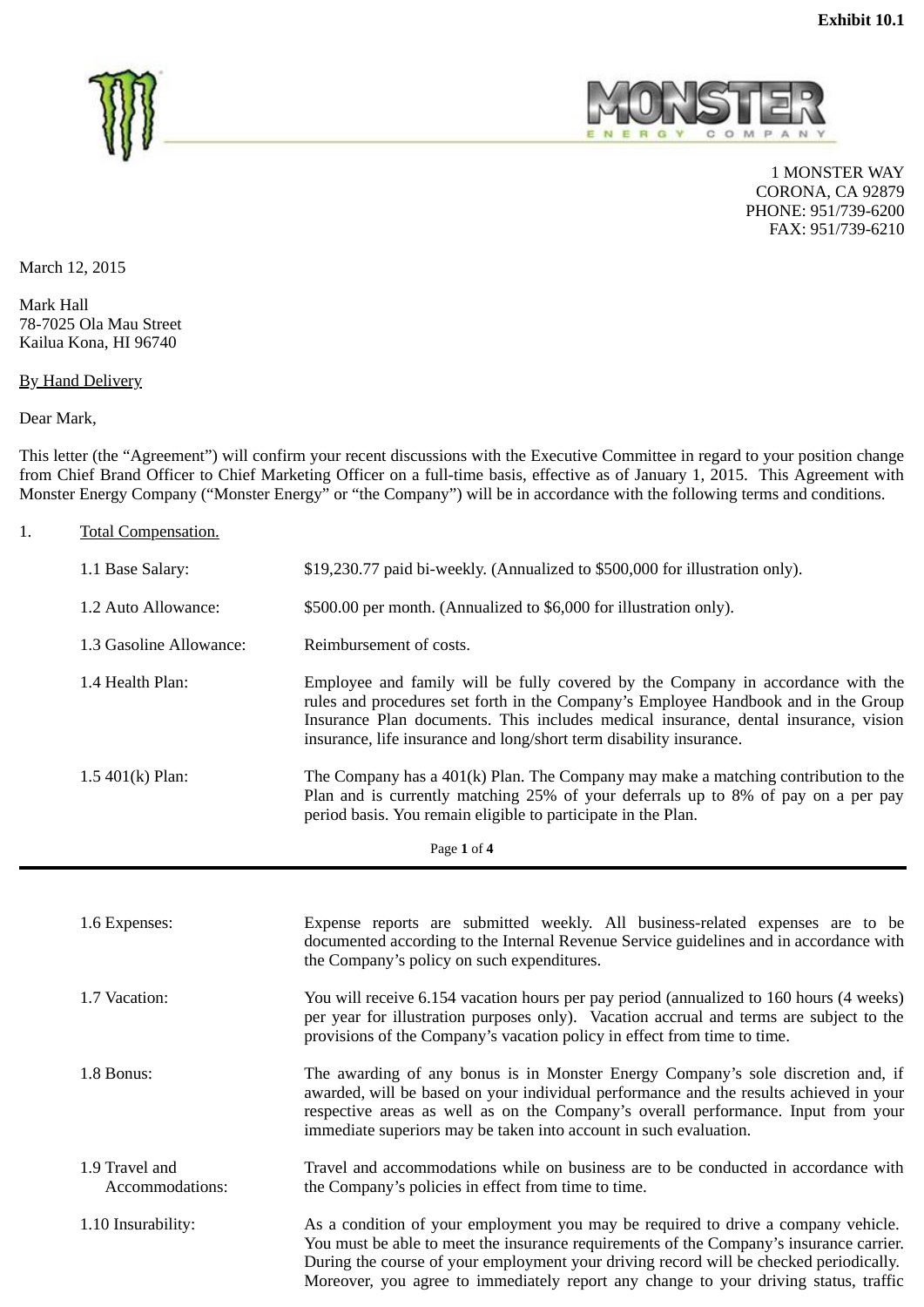violation or accident you are involved in (of any kind and regardless of whether it was work related) to the Company as soon as possible after the driving status change, violation or accident occurred. Should you become uninsurable with the Company's insurance carrier, your employment may be terminated at any time thereafter by the Company with or without notice.

# 2. Termination.

2.1 At-Will Employment: It is to be understood that your employment with the Company is of an at-will nature, for no specified period of time. Regardless of the length of service, you are free to terminate your employment at any time, for any reason, although your giving advance notice is always appreciated. Likewise, the Company is free to terminate your employment at any time, for any reason, with or without cause and with or without advance notice. The Company makes no guarantee or contract of continued employment. No one may change the at-will nature of your employment, except in writing and signed by either the Chairman or President of Monster Energy Company.

Page **2** of **4**

2.2 Termination Without Cause: If the Company intends to terminate your employment without cause, you will receive three (3) months (the "Severance Period") of severance pay, or severance pay as negotiated between the parties, subject to: (1) appropriate payroll and tax deductions as required by law; (2) your compliance with all other terms and conditions of this Agreement; and (3) your execution of a reasonable and standard severance agreement (which will include, among other things, a general release of all claims by you against the Company, its Agents and Affiliates). During the Severance Period, you shall remain an inactive, regular employee and continue to receive all employee benefits applicable to you as an active, regular employee.

2.3 Termination With Cause: If the Company terminates your employment for "Good Cause", or if you terminate your employment for any reason, the Company is not obligated to pay severance. As noted previously, although you are not obligated to give advance notice, it is always appreciated. For the purposes of this Agreement, the term "Good Cause" shall include:

2.3.1 Your neglect, breach of duty, or any failure by you to perform, to the reasonable satisfaction of your supervisor and/or the Executive Committee of the Board of the Company;

2.3.2 Your conviction of a felony, or any determination by the Executive Committee of the Board of the commission of theft, larceny, embezzlement, fraud, dishonesty, illegality, moral turpitude, harassment, or gross mismanagement;

2.3.3 Your death or material disability to such an extent that you, even with reasonable accommodation, are precluded from performing the essential duties of your position; or

2.3.4 Your breach of this Agreement or any fiduciary duties to the Company.

# 3. Proprietary Information, Confidentiality, Intellectual Property and Non-Solicitation.

You agree that all the terms and conditions contained in the Employee Proprietary Information, Confidentiality, Intellectual Property and Non-Solicitation Agreement attached hereto as Exhibit A are incorporated herein and shall be binding upon you. Please note that you are required to separately sign the attached Exhibit A at the same time as you sign this Agreement.

You further represent and warrant that: (i) you do not possess and will not use in the performance of your services to the Company any information of a confidential or proprietary nature that you may have obtained from other third parties; and (ii) the provision of your services to the Company will not constitute a breach of any legal or contractual obligation you may owe to other third parties, including without limitation any lawful non-competition agreements or other restrictions in connection with the performance of your services.

# 4. Arbitration of Disputes/Litigation.

Any controversy or claim arising out of or relating to Employee's employment or other relationship with Company or any agents of Company shall be settled by binding arbitration, and except as modified by this arbitration agreement, the arbitration proceeding shall be administered by the JAMS' rules for the resolution of employment disputes in the city and state where the undersigned employee is employed (which may be viewed on line at

Page **3** of **4**

"http://www.jamsadr.com/rules-employment-arbitration"). Nothing in this agreement, however, prevents Employee from initially submitting a dispute to the applicable state agency, the EEOC, or the National Labor Relations Board, as required under applicable law.

For any claims relating to or arising out of any state or federal statute or public policy ("public policy claims"): (a) the substantive and remedial provisions of the statute(s) applicable to the public policy claims shall be available to any party required to arbitrate under this agreement if those provisions would be otherwise available in court; (b) if the JAMS rules do not already so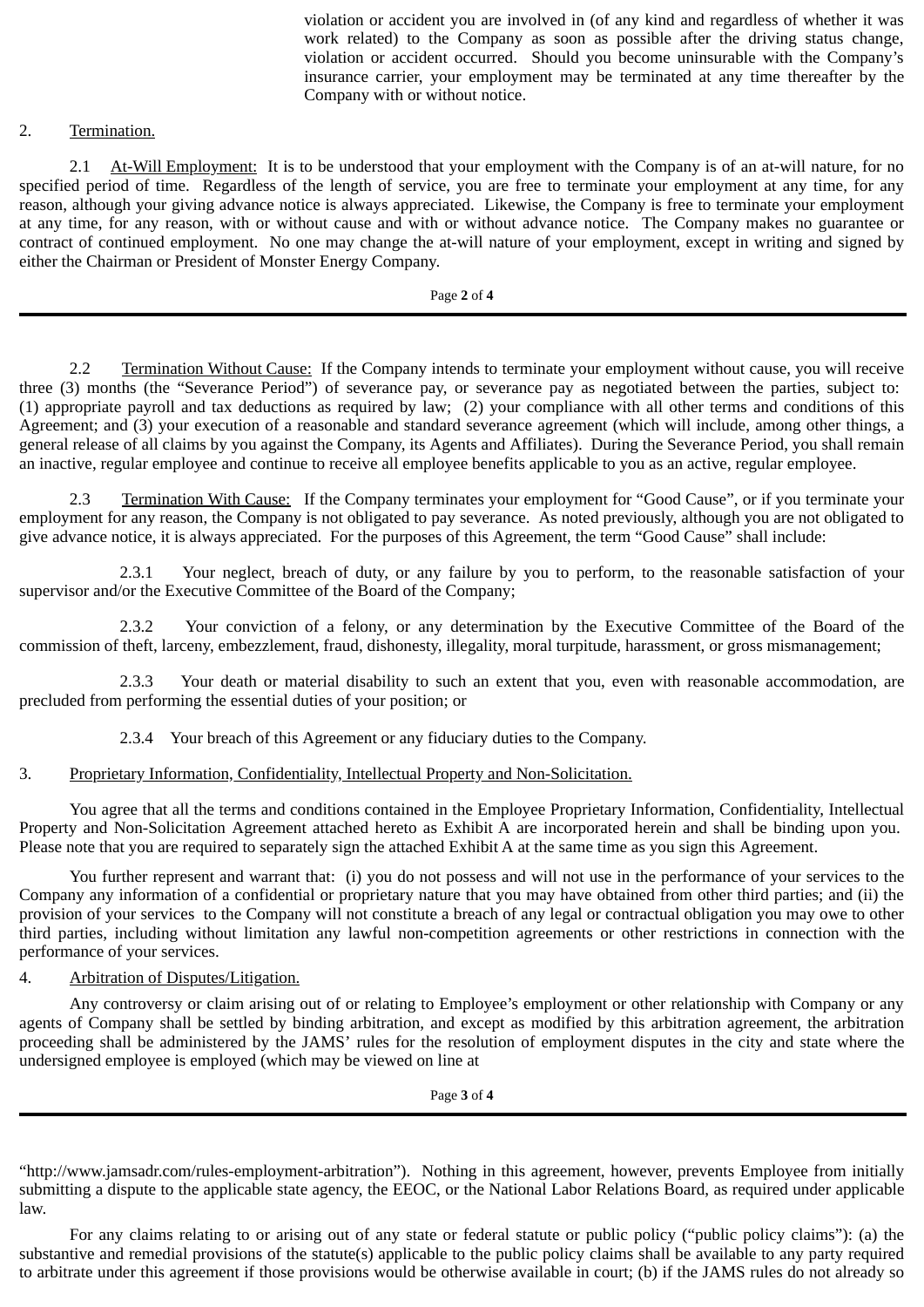provide, an employee submitting a public policy claim to arbitration shall be entitled to the full range of discovery provided under applicable law; (c) no employee shall be required to pay costs unique to the arbitration proceeding; and (d) the arbitrator must issue a written award setting forth the essential findings and conclusions on which the award is based.

In the spirit of expeditious and efficient resolution of any disputes, and to the extent allowed under applicable law, Company and Employee agree any dispute between them shall be resolved without the inclusion of any other employees or third parties included as parties to the arbitration proceeding, be it as individuals, as part of a collective action, or as part of a representative class, unless both Company and Employee agree to such consolidation after a dispute has arisen. If any part of this paragraph is deemed unenforceable Company and Employee further agree that it may be severed without affecting the other terms of this agreement, including the requirement to arbitrate all disputes.

The parties recognize and agree that due to the nature of Company's business and its effect on interstate commerce, this agreement is governed by the Federal Arbitration Act.

**Make sure you have read and understand the foregoing. You agree to waive the right to a jury and instead submit disputes arising out of or related to this agreement or your employment to neutral, binding arbitration. You may want to consult with an attorney before signing this agreement.**

# 5. General.

You agree that except as otherwise set forth in this Agreement, all remaining terms and conditions of your employment shall be in accordance with and subject to the Company's current Employee Handbook, which describes your responsibilities as well as various benefits to which you may be entitled. You have already signed acknowledgments for receipt of the Company's Employee Proprietary Information, Confidentiality, Intellectual Property and Non-Solicitation Agreement, Business Code of Conduct and Ethics, Insider Trading Policy, Employee Code of Conduct, and Employee Handbook, and these acknowledgements will continue to be applicable to your employment with Monster Energy.

Please sign a copy of this letter to acknowledge your acceptance of this Agreement with all of the terms contained herein and return it to our Human Resources Department at your earliest convenience. Congratulations on your new position.

Yours sincerely,

| /s/ Hilton Schlosberg      |               |            |
|----------------------------|---------------|------------|
| Hilton Schlosberg          |               |            |
| Vice Chairman of the Board |               |            |
| Accepted and Agreed:       | /s/ Mark Hall | 03/12/2015 |

Mark Hall Date **Date** 

Page **4** of **4**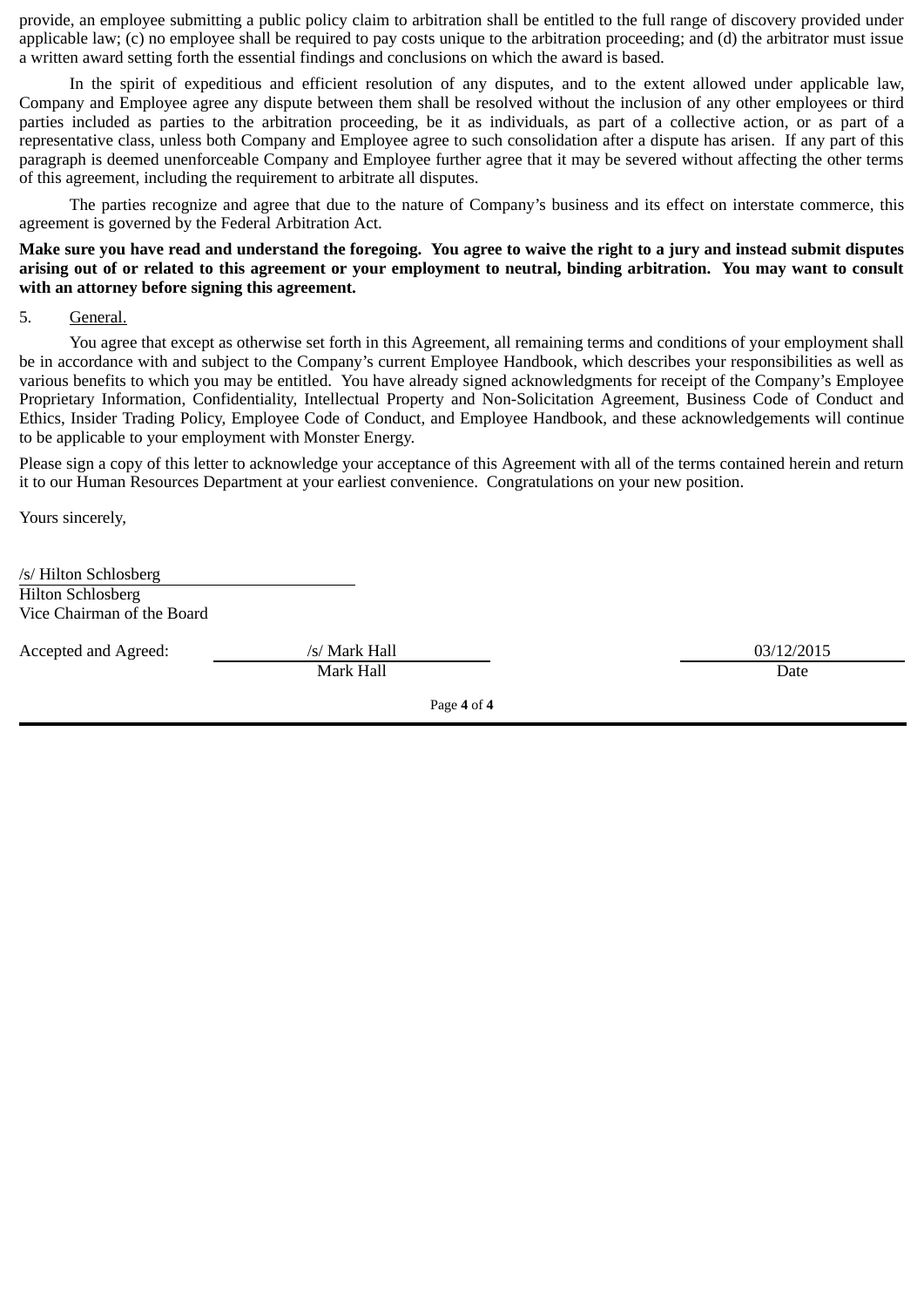## CERTIFICATION PURSUANT TO RULE 13A-14(a) OR 15D-14(a) OF THE SECURITIES EXCHANGE ACT OF 1934, AS ADOPTED PURSUANT TO SECTION 302 OF THE SARBANES-OXLEY ACT OF 2002

### I, Rodney Sacks, certify that:

- 1. I have reviewed this quarterly report on Form 10-Q of Monster Beverage Corporation;
- 2. Based on my knowledge, this report does not contain any untrue statement of a material fact or omit to state a material fact necessary to make the statements made, in light of the circumstances under which such statements were made, not misleading with respect to the period covered by this report;
- 3. Based on my knowledge, the financial statements, and other financial information included in this report, fairly present in all material respects the financial condition, results of operations and cash flows of the registrant as of, and for, the periods presented in this report;
- 4. The registrant's other certifying officer(s) and I are responsible for establishing and maintaining disclosure controls and procedures (as defined in Exchange Act Rules 13a-15(e) and 15d-15(e)) and internal control over financial reporting (as defined in Exchange Act Rules 13a-15(f) and 15d-15(f)) for the registrant and have:
	- a. designed such disclosure controls and procedures, or caused such disclosure controls and procedures to be designed under our supervision, to ensure that material information relating to the registrant, including its consolidated subsidiaries, is made known to us by others within those entities, particularly during the period in which this report is being prepared;
	- b. designed such internal control over financial reporting, or caused such internal control over financial reporting to be designed under our supervision, to provide reasonable assurance regarding the reliability of financial reporting and the preparation of financial statements for external purposes in accordance with generally accepted accounting principles;
	- c. evaluated the effectiveness of the registrant's disclosure controls and procedures and presented in this report our conclusions about the effectiveness of the disclosure controls and procedures, as of the end of the period covered by this report based on such evaluation; and
	- d. disclosed in this report any change in the registrant's internal control over financial reporting that occurred during the registrant's most recent fiscal quarter (the registrant's fourth fiscal quarter in the case of an annual report) that has materially affected, or is reasonably likely to materially affect, the registrant's internal control over financial reporting; and
- 5. The registrant's other certifying officer(s) and I have disclosed, based on our most recent evaluation of internal control over financial reporting, to the registrant's auditors and the audit committee of registrant's board of directors (or persons performing the equivalent function):
	- a. all significant deficiencies and material weaknesses in the design or operation of internal control over financial reporting which are reasonably likely to adversely affect the registrant's ability to record, process, summarize and report financial information; and
	- b. any fraud, whether or not material, that involves management or other employees who have a significant role in the registrant's internal control over financial reporting.

Date: May 11, 2015 /s/Rodney C. Sacks

Rodney C. Sacks Chairman of the Board of Directors and Chief Executive Officer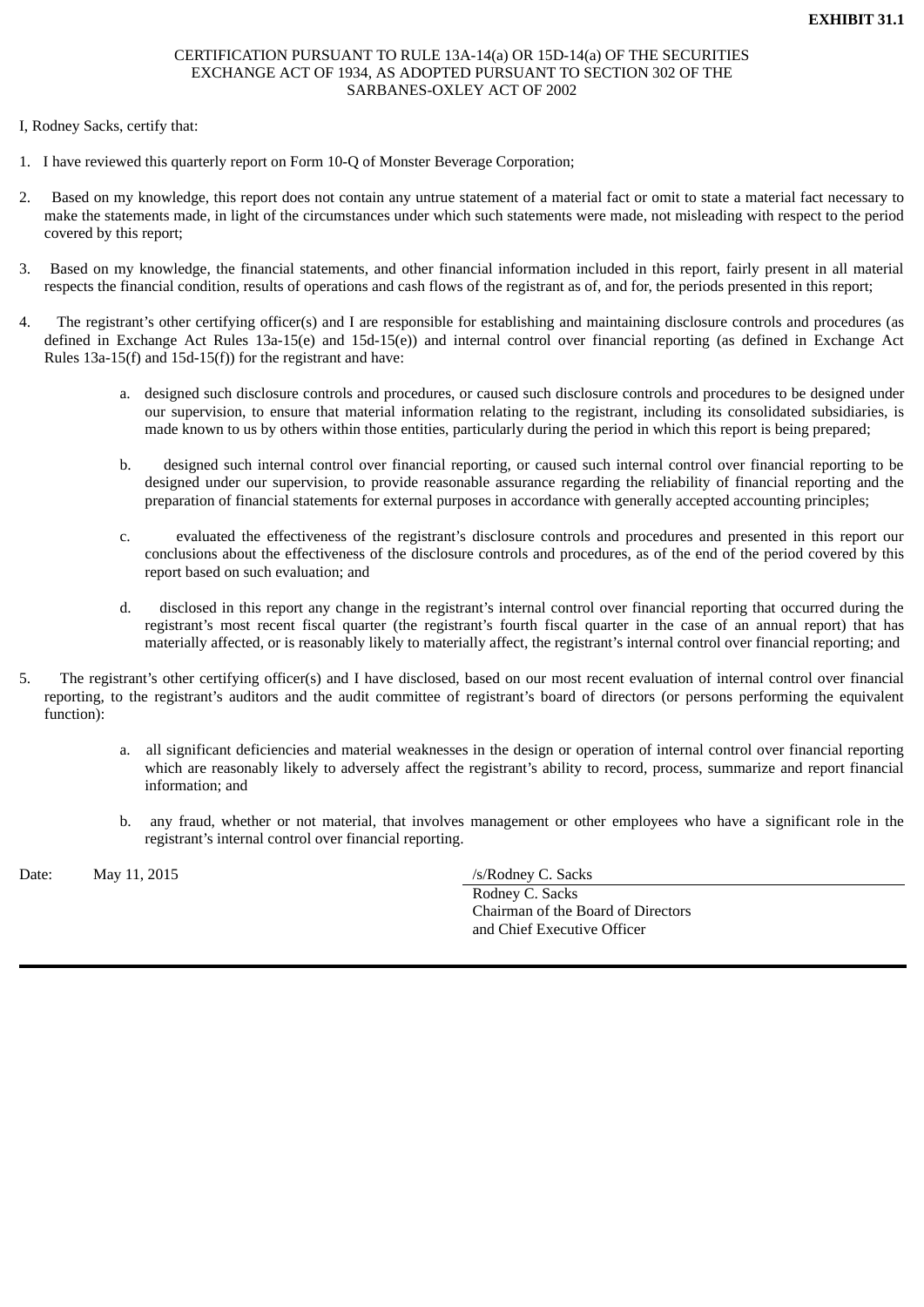### CERTIFICATION PURSUANT TO RULE 13A-14(a) OR 15D-14(a) OF THE SECURITIES EXCHANGE ACT OF 1934, AS ADOPTED PURSUANT TO SECTION 302 OF THE SARBANES-OXLEY ACT OF 2002

I, Hilton Schlosberg, certify that:

- 1. I have reviewed this quarterly report on Form 10-Q of Monster Beverage Corporation;
- 2. Based on my knowledge, this report does not contain any untrue statement of a material fact or omit to state a material fact necessary to make the statements made, in light of the circumstances under which such statements were made, not misleading with respect to the period covered by this report;
- 3. Based on my knowledge, the financial statements, and other financial information included in this report, fairly present in all material respects the financial condition, results of operations and cash flows of the registrant as of, and for, the periods presented in this report;
- 4. The registrant's other certifying officer(s) and I are responsible for establishing and maintaining disclosure controls and procedures (as defined in Exchange Act Rules 13a-15(e) and 15d-15(e)) and internal control over financial reporting (as defined in Exchange Act Rules 13a-15(f) and 15d-15(f)) for the registrant and have:
	- a. designed such disclosure controls and procedures, or caused such disclosure controls and procedures to be designed under our supervision, to ensure that material information relating to the registrant, including its consolidated subsidiaries, is made known to us by others within those entities, particularly during the period in which this report is being prepared;
	- b. designed such internal control over financial reporting, or caused such internal control over financial reporting to be designed under our supervision, to provide reasonable assurance regarding the reliability of financial reporting and the preparation of financial statements for external purposes in accordance with generally accepted accounting principles;
	- c. evaluated the effectiveness of the registrant's disclosure controls and procedures and presented in this report our conclusions about the effectiveness of the disclosure controls and procedures, as of the end of the period covered by this report based on such evaluation; and
	- d. disclosed in this report any change in the registrant's internal control over financial reporting that occurred during the registrant's most recent fiscal quarter (the registrant's fourth fiscal quarter in the case of an annual report) that has materially affected, or is reasonably likely to materially affect, the registrant's internal control over financial reporting; and
- 5. The registrant's other certifying officer(s) and I have disclosed, based on our most recent evaluation of internal control over financial reporting, to the registrant's auditors and the audit committee of registrant's board of directors (or persons performing the equivalent function):
	- a. all significant deficiencies and material weaknesses in the design or operation of internal control over financial reporting which are reasonably likely to adversely affect the registrant's ability to record, process, summarize and report financial information; and
	- b. any fraud, whether or not material, that involves management or other employees who have a significant role in the registrant's internal control over financial reporting.

Date: May 11, 2015 /s/ Hilton H. Schlosberg

Hilton H. Schlosberg Vice Chairman of the Board of Directors, President, Chief Operating Officer, Chief Financial Officer and Secretary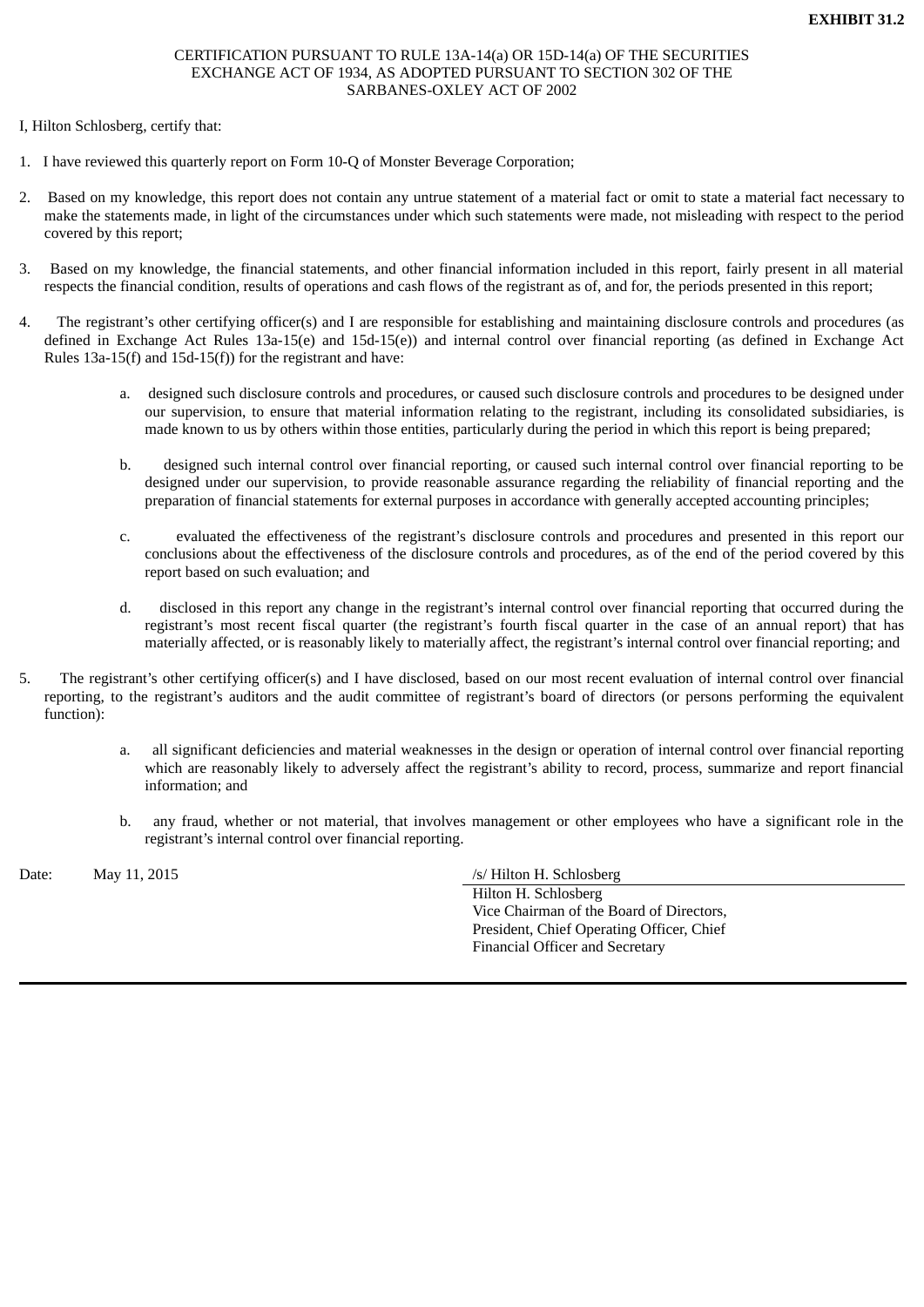# CERTIFICATION PURSUANT TO 18 U.S.C. SECTION 1350, AS ADOPTED PURSUANT TO SECTION 906 OF THE SARBANES-OXLEY ACT OF 2002

In connection with the quarterly report of Monster Beverage Corporation (the "Company") on Form 10-Q for the quarter ended March 31, 2015 as filed with the Securities and Exchange Commission (the "Report"), the undersigned, Rodney C. Sacks, Chairman of the Board of Directors and Chief Executive Officer of the Company, certifies, pursuant to 18 U.S.C. 1350, as adopted pursuant to Section 906 of the Sarbanes-Oxley Act of 2002, that:

- 1. The Report fully complies with the requirements of Section 13(a) or 15(d) of the Securities Exchange Act of 1934; and
- 2. The information contained in the Report fairly presents, in all material respects, the financial condition and results of operations of the Company.

Date: May 11, 2015 /s/ Rodney C. Sacks

Rodney C. Sacks

Chairman of the Board of Directors and Chief Executive Officer